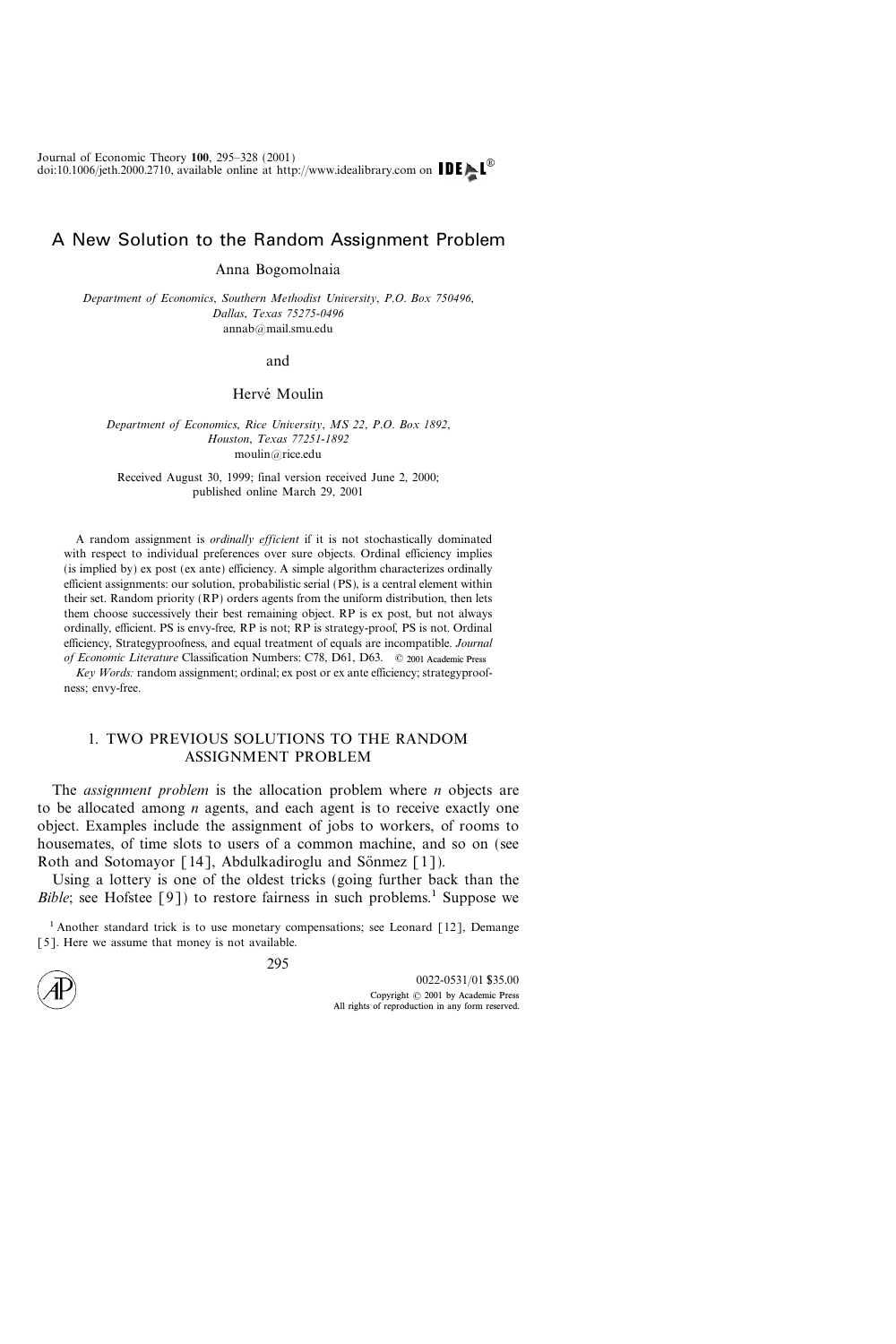must allocate a single (desirable) object among several agents: tossing a fair die is obviously the uniquely optimal method.<sup>2</sup> The simplest extension of this method to the case of *n* heterogeneous objects and *n* agents is the familiar mechanism that we call *random priority*<sup>3</sup>: draw at random an ordering of the agents from the uniform distribution and then let them successively choose an object in that order (so the first agent in the ordering gets first pick and so on). This method has been around for a long time, although only two papers in the economic literature discuss it: Zhou [19] and Abdulkadiroglu and Sönmez  $[1]$ .

From the point of view of mechanism design, random priority is fair (at least in the sense of equal treatment of equals) and incentive compatible (in the sense of strategyproofness), but it is not efficient when the agents are endowed with Von Neumann-Morgenstern preferences over random allocations (lotteries over objects), see Zhou  $[19]$ .<sup>4</sup>

A second, more subtle, solution to the random assignment problem was proposed by Hylland and Zeckhauser [10]. It adapts the competitive equilibrium with equal incomes solution for the fair division of unproduced commodities (Varian [18], Thomson and Varian [17]) to the random assignment model: a VNM utility function over random allocations of (indivisible) objects is viewed as a linear utility over vectors of "shares" of these objects, where the share of an object is the probability of receiving it in the eventual assignment. This solution, denoted CEEI, is fair in the sense of no envy (a criterion that the RP assignment does not always meet; see Proposition 1 in Section 7). It is also efficient with respect to the profile of VNM utility functions, yet it is not strategyproof. In fact, Zhou [19] (proving a conjecture formulated in Gale [7]) shows that there does not exist any strategyproof mechanism eliciting individual VNM utility functions and achieving both efficiency (Pareto optimality w.r.t. these utility functions) and equity (in the very weak sense of equal treatment of equals).

The RP assignment is appealing on two accounts. First it is ex post efficient, that is to say every deterministic assignment that is selected with positive probability is Pareto optimal. This is a weaker property than  $ex$ ante efficiency, namely efficiency with respect to the profile of VNM utility functions, as discussed above. Second, the RP assignment can be computed

<sup>&</sup>lt;sup>2</sup> For a formal statement see comment b in Section 9.

 $3$  Also called random serial dictatorship by Abdulkadiroglu and Sönmez [1].

<sup>&</sup>lt;sup>4</sup> An example follows, with three agents, three objects and the VNM utilities:  $u_1(a) = 1$ ,  $u_1(b)=0.8$ ,  $u_1(c)=0$ , for  $i=2, 3$ :  $u_i(a)=1$ ,  $u_i(b)=0.2$ ,  $u_i(c)=0$ . The random priority assignment gives a 1/3 chance of every object to each agent (because their preferences over sure objects coincide) and a profile of expected utilities  $(0.6, 0.4, 0.4)$ . But assigning object b to agent 1 for sure and objects  $a$ ,  $c$  randomly between agents 2, 3 yields the expected utilities (0.8, 0.5, 0.5).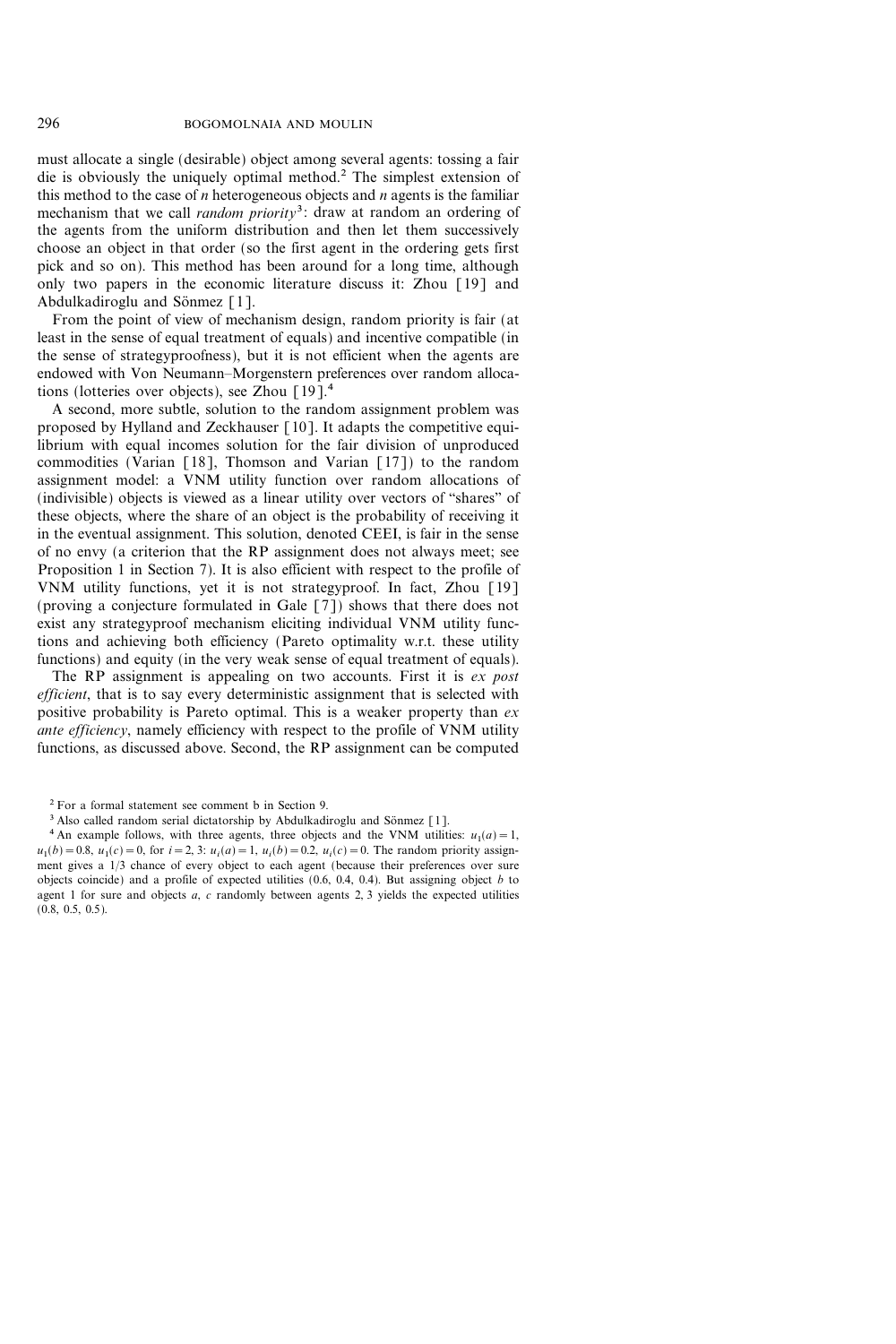or implemented from the profile of preferences over sure objects. For any given ordering of the agents, we compute the best available object for each agent in turn, and this does not require knowledge of the preferences over lotteries (random objects). Contrast this simplicity with the computation of the CEEI solution, which requires us to elicit the profile of full-fledged VNM utility functions and to solve a difficult fixed-point problem (of which the solution may not be unique). We submit that the simplicity of information gathering and implementation of the RP assignment makes the corresponding mechanism more appealing than the CEEI one.

We call a mechanism that elicits only individual preferences over sure objects ordinal (whereas a cardinal mechanism collects a full-fledged VNM utility function from every agent). The restriction to ordinal mechanisms is the central assumption in this paper.<sup>5</sup> It can be justified by the limited rationality of the agents participating in the mechanism. There is convincing experimental evidence that the representation of preferences over uncertain outcomes by VNM utility functions is inadequate (see, e.g., Kagel and Roth [11]). One interpretation of this literature is that the formulation of rational preferences over a given set of lotteries is a complex process that most agents do not engage into if they can avoid it. An ordinal mechanism allows the participants to formulate only this part of their preferences that does not require to think about the choice over lotteries. It is genuinely simpler to implement an ordinal mechanism than a cardinal one.

We introduce a new notion of efficiency for the random assignment problem that we call ordinal efficiency (O-efficiency). O-efficiency is a consequence of ex ante efficiency, and it implies ex post efficiency. It relies on preferences over sure objects only; thus it is attainable by an ordinal mechanism. We show that the RP assignment may be ordinally inefficient. We propose a canonical O-efficient assignment that we call the probabilistic serial assignment.

## 2. ORDINAL EFFICIENCY AND THE NEW SOLUTION

Preferences over deterministic objects induce a partial ordering over random allocations (i.e., lotteries over objects), namely the (first order) stochastic dominance relation. Our notion of ordinal efficiency (Definition 1) comes from the Pareto (partial) ordering induced by the stochastic dominance relations of individual agents.

 $5$  Gibbard [8] considers ordinal mechanisms in the context of voting with lotteries (random choice of a pure public good). See also Ehlers *et al.* [6] in the context of a fair division problem different from ours.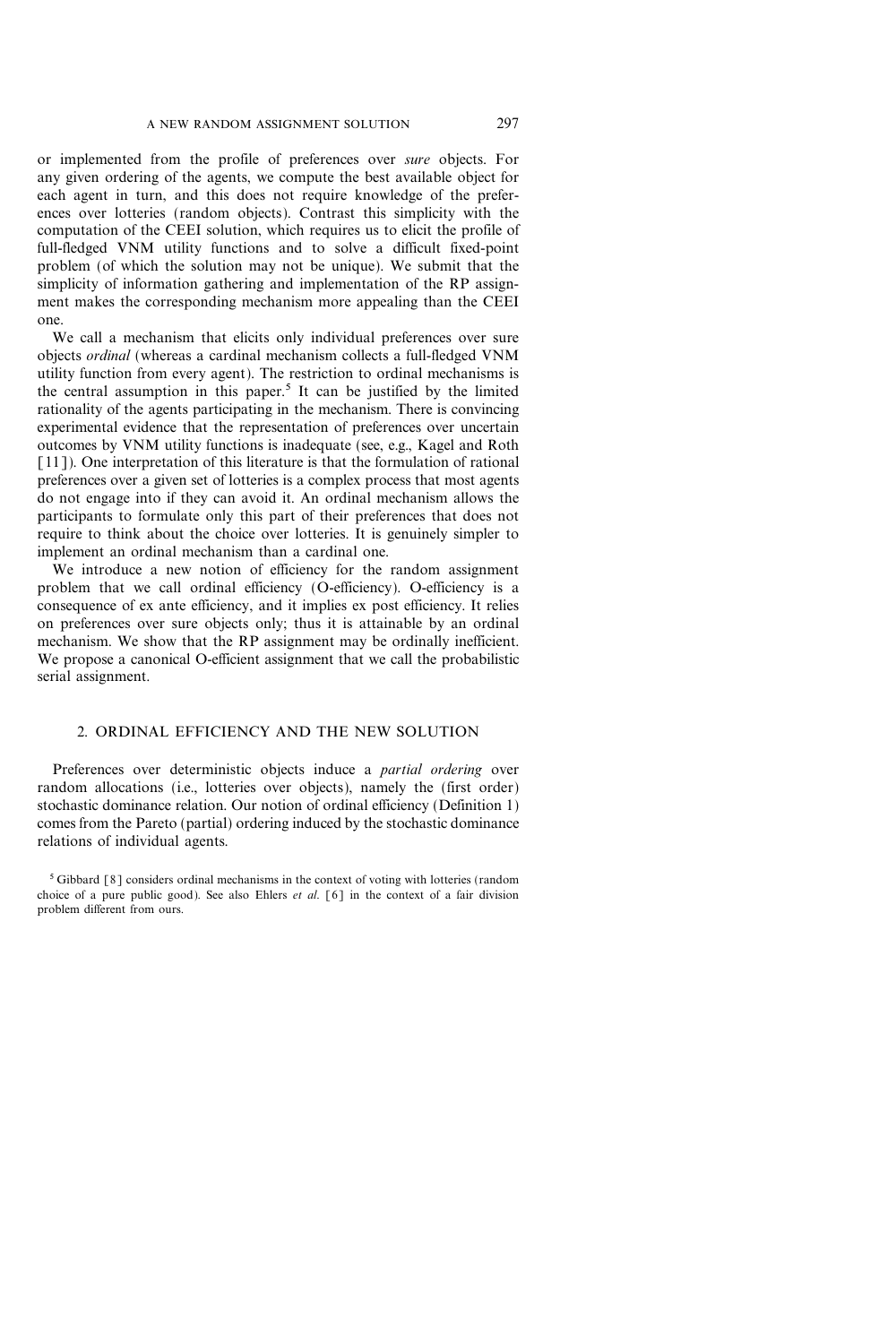Ordinal efficiency is a stronger requirement than ex post efficiency. We give a simple example with four agents,<sup>6</sup> where the RP assignment is ordinally inefficient. The preferences are as follows:

agents 1, 2: 
$$
a > b > c > d
$$
  
agents 3, 4:  $b > a > d > c$ . (1)

The RP assignment gives to agents 1, 2 a positive probability of receiving  $b$  (e.g., for the ordering 1234) and to agents 3, 4 a positive probability of receiving a. More precisely the RP assignment is as follows, where rows marked  $1-4$  are agents and columns a-d are objects.

|  | $a \quad b \quad c$                             |  |
|--|-------------------------------------------------|--|
|  | $1 \quad 5/12 \quad 1/12 \quad 5/12 \quad 1/12$ |  |
|  | $2 \quad 5/12 \quad 1/12 \quad 5/12 \quad 1/12$ |  |
|  | $3 \quad 1/12 \quad 5/12 \quad 1/12 \quad 5/12$ |  |
|  | 4 $1/12$ $5/12$ $1/12$ $5/12$                   |  |

Yet the following assignment is preferred by every agent to (2), irrespective of their VNM utility functions compatible with the preferences (1):

|                         | a b c d |  |
|-------------------------|---------|--|
| $1 \t1/2 \t0 \t1/2 \t0$ |         |  |
| 2 $1/2$ 0 $1/2$ 0       |         |  |
| 3 0 $1/2$ 0 $1/2$       |         |  |
| 4 0 $1/2$ 0 $1/2$       |         |  |

On the other hand, ordinal efficiency is a weaker requirement than ex ante efficiency, as can be seen easily by considering a profile of identical preferences over sure objects (just like in footnote 4 above) where every feasible assignment is ordinally efficient.

Our first result (Theorem 1 in Section 5) characterizes the entire set of ordinally efficient assignments by a natural constructive algorithm. Think of each object as 1 unit of an infinitely divisible commodity (a different commodity for each object), where "agent  $i$  receives 0.4 units of commodity  $a'$  means that agent *i* gets  $\overline{a}$  with probability 0.4. Each agent now is given an exogeneous eating speed function, specifying a rate of instant consumption for each time  $t$  between 0 and 1, and such that the integral of each function is 1. Given a profile of preferences (over sure objects), the algorithm works as follows: each agent eats from his or her best available object at the

<sup>6</sup> With two or three agents, ordinal and ex post efficiency coincide; see Lemma 2 in Section 4.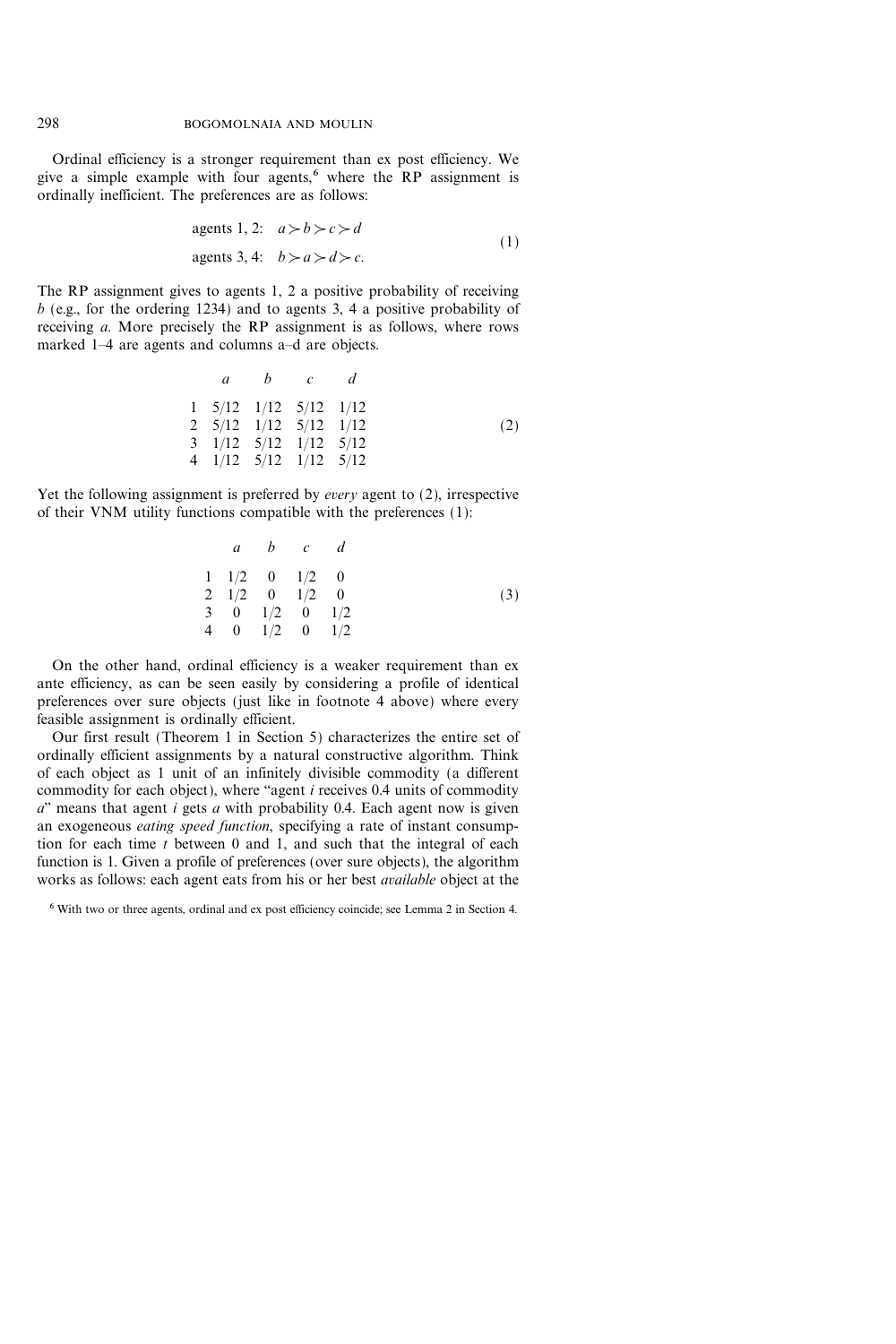given speed, where an object is available at time  $t$  if and only if less than one unit has been eaten away up to time  $t$  by all agents.

Our new solution, probabilistic serial (PS), obtains when the eating speed functions are identical across agents (hence it can be taken to be the unit eating speed between  $t=0$  and  $t=1$ ). The PS assignment is a central point in the set of ordinally efficient assignments; if we choose the eating speeds independent of the preference profiles, the PS assignment is the only equitable one (Lemma 4 in Section 6). The RP assignment is similarly a central point within the set of ex post efficient assignments (see Lemma 1 in Section 4).

In example (1) above, the PS algorithm does the right thing, namely it selects assignment  $(3)$ : indeed agents 1 and 2 start by eating object *a* while agents 3, 4 start by eating object  $b$ . As the common speed is one, at time  $t=0.5$  both a and b are entirely consumed, and any inefficient allocation of a to agents 3, 4 or of b to agents 1, 2 is avoided. The same applies to the allocation of objects c, d between  $t=0.5$  and  $t=1$ .

We systematically compare the RP and PS mechanisms for their efficiency, fairness, and incentives properties. We find that PS fares better on efficiency and fairness, yet RP has better incentives properties. On the former, the PS assignment is always ordinally efficient (Theorem 1) and may stochastically dominate the RP assignment for every agent; moreover the PS assignment is envy-free for any profile of VNM utilities over lotteries compatible with the given preferences over sure objects, whereas the RP assignment only meets a weaker version of this criterion (Proposition 1 in Section 7). On the latter, the RP mechanism is strategyproof for any profile of VNM utilities over lotteries, whereas the PS mechanism is only strategyproof in a weaker sense (Proposition 1).

Our third and last contribution is an impossibility result similar (but not logically related) to Zhou's theorem. We show that with four agents or more, there is no ordinal mechanism meeting simultaneously ordinal efficiency, strategyproofness and equal treatment of equals (Theorem 2 in Section 8). This does not imply Zhou's theorem because the class of mechanisms that we consider is smaller than his, yet it carries the same negative implications: even the huge conceptual simplification of only looking at ordinal mechanisms is not enough to ensure the compatibility of the three familiar requirements, efficiency, fairness, and incentive compatibility.

In Section 3 we discuss the literature related to our results. Section 4 defines the model, introduces the concept of ordinal efficiency, and compares it to ex ante and to ex post efficiency. In Section 5 we characterize the set of ordinally efficient assignments by means of the eating algorithms mentioned above. The probabilistic serial assignment is defined and compared with the RP one from the efficiency angle in Section 6. In Section 7 we compare RP and PS from the fairness (envy-freeness) and incentive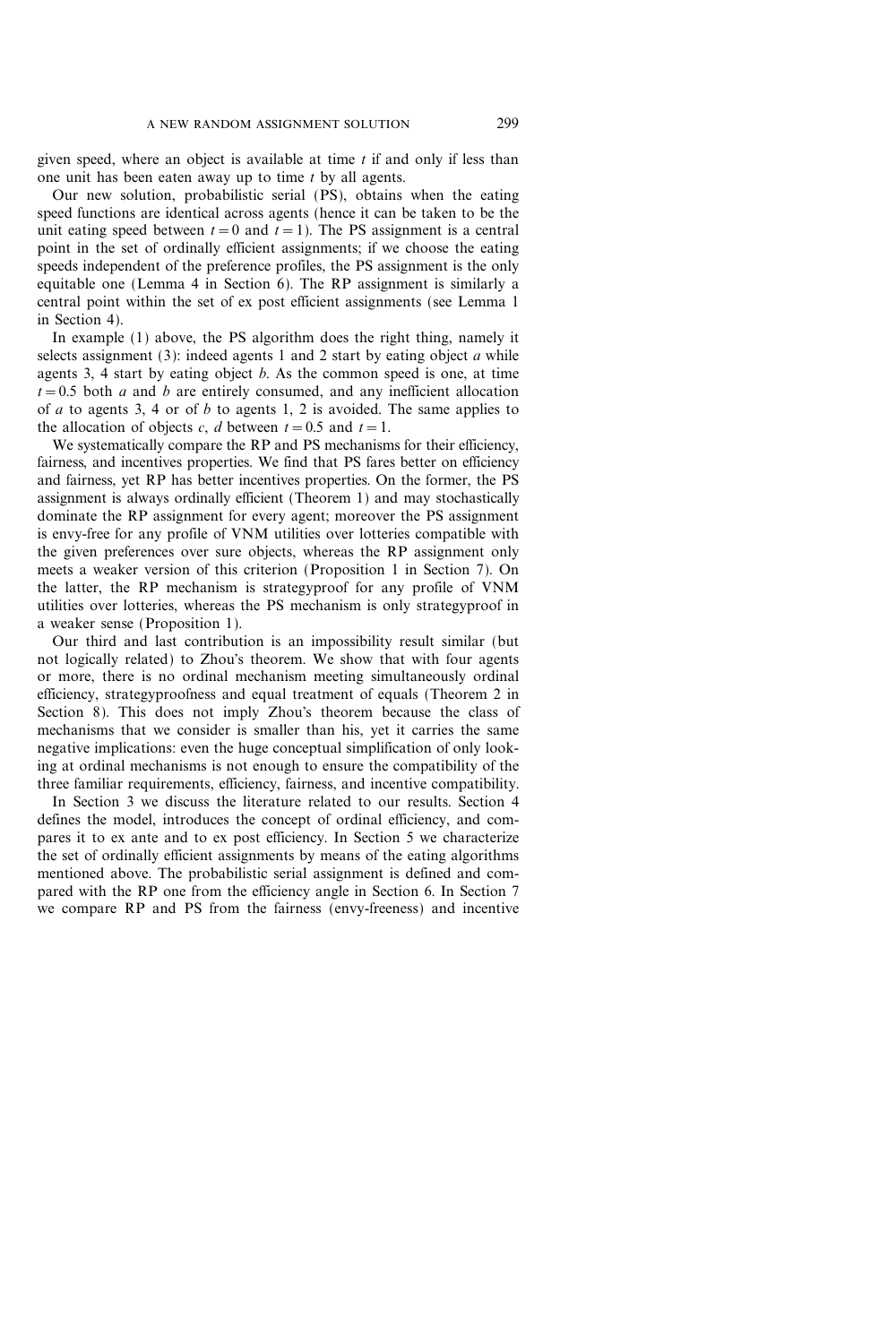compatibility (strategyproofness) angles. Section 8 offers two characterization results, respectively, of the PS and RP mechanisms, in the case of three agents; it also states the impossibility result parallel to Zhou's. The final Section 9 discusses a number of variants of our model, to which our results are easy to adapt. We consider successively a different number of objects and agents, the possibility of "objective" indifferences (some objects are viewed as identical by all agents), and the possibility of opting out.

All proofs are provided in the Appendix.

## 3. RELATED LITERATURE

The literature on the random assignment problem is very small and we have already discussed two of its oldest papers: Hylland and Zeckhauser [10] who propose to adopt the competitive equilibrium with equal incomes, and Zhou [19], who proves an important impossibility result.

More recently Abdulkadiroglu and Sönmez  $\lceil 1 \rceil$  show that the random priority assignment obtains as the top trading cycle outcome due to Shapley and Scarf [16] with random initial endowments.

Crès and Moulin  $\lceil 4 \rceil$  introduce the PS mechanism in a simple model of assignment with common ranking of the objects and where agents can opt out. In that model, the PS assignment stochastically dominates the RP one. In the same model, Bogomolnaia and Moulin [3] introduce the concept of ordinal efficiency and give two characterizations of the PS mechanism, briefly discussed in comment d of Section 9.

Two recent papers have improved an earlier version of this work. Abdulkadiroglu and Sönmez  $[2]$  uncover some surprising features of expost efficiency (thus correcting an erroneous statement in the first version of this paper) and offer an alternative characterization of ordinal efficiency; see the discussion after Definition 1, Section 4. McLennan [13] proves an important link between ordinal efficiency and ex ante efficiency: his result is described in Remark 2, Section 4.

Finally, Ehlers et al. [6] apply the same notion of ordinal efficiency in the probabilistic version of the problem of fair division with single-peaked preferences. In their model, ordinal and ex post efficiency coincide.

### 4. EX POST, EX ANTE AND ORDINAL EFFICIENCY

First we define the random assignment problem. Throughout the paper, the sets  $N$  of agents and  $A$  of objects are fixed, both finite and of cardinality  $n$ .

A deterministic assignment is a one-to-one mapping from  $N$  into  $A$ ; it will be represented as a permutation matrix (a  $n \times n$  matrix with entries 0 or 1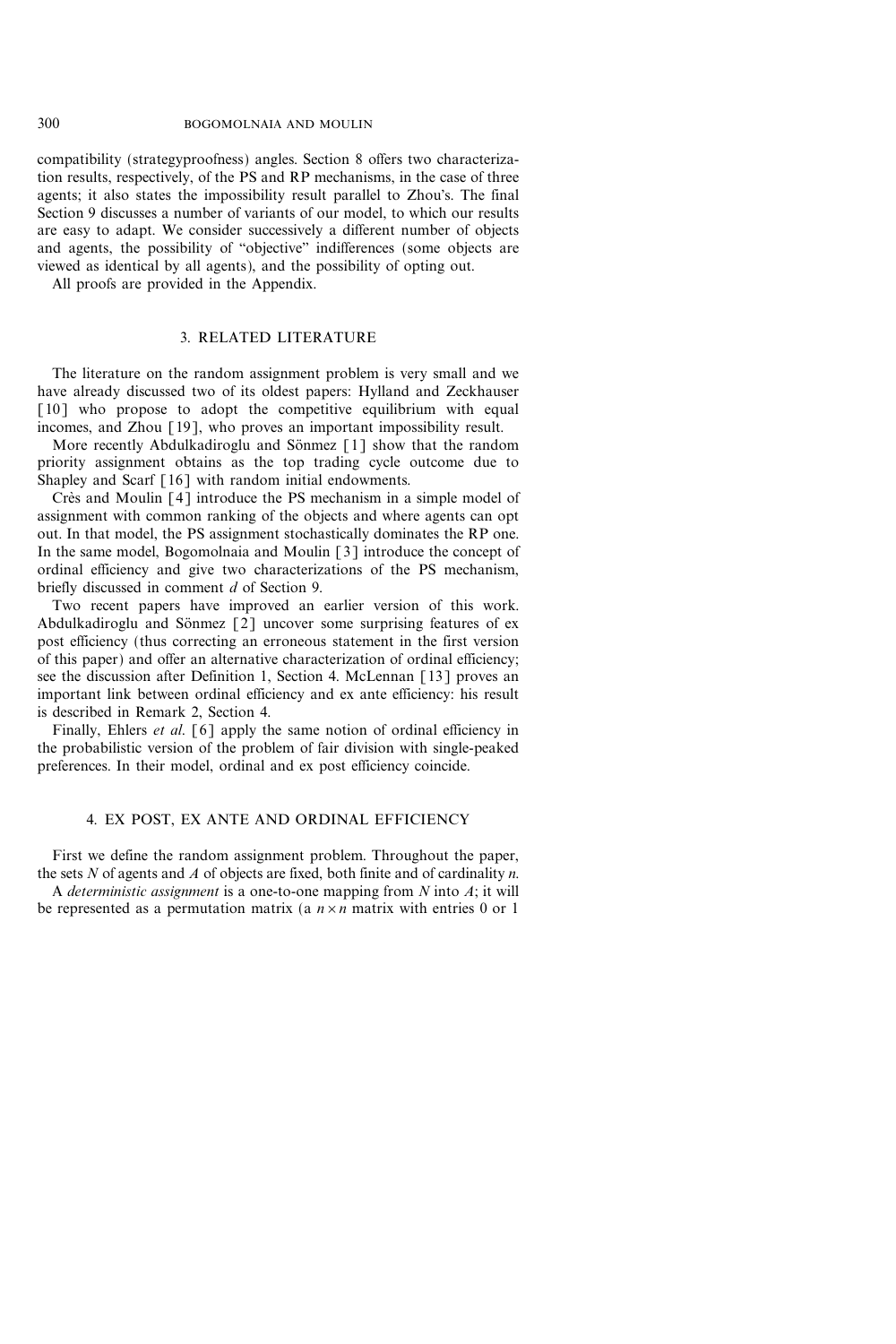and exactly one nonzero entry per row and one per column) and denoted  $\Pi$ . We identify rows with agents and columns with objects. We denote by  $\mathscr{D}$  the set of deterministic assignments.

A random allocation is a probability distribution over  $A$ ; their set is denoted  $\mathcal{L}(A)$ .

A random assignment is a probability distribution over deterministic assignments. The corresponding convex combination of permutation matrices describes the probabilities that a given agent receives a given good:

$$
P = [p_{ia}]_{i \in N, a \in A} \quad \text{where} \quad P = \sum_{\Pi \in \mathcal{D}} \lambda_{\Pi} \cdot \Pi \quad \text{and} \quad \lambda_{\Pi} \ge 0, \quad \sum_{\Pi} \lambda_{\Pi} = 1.
$$

The matrix P is bistochastic, and its *i*th row is denoted  $P_i$ . It is agent *i*'s random allocation:

for all 
$$
i \in N
$$
,  $a \in A$ ;  $p_{ia} \ge 0$ ,  $\sum_{j \in N} p_{ja} = \sum_{b \in A} p_{ib} = 1$ . (4)

By the classical Birkhoff-Von Neumann theorem, every bistochastic matrix obtains as a (in general, not unique) convex combination of permutation matrices: hence every such matrix corresponds to some random assignment(s).

Two probability distributions over  $\mathscr D$  resulting in the same bistochastic matrix will not be distinguished (they yield the same welfare level to every agent). Therefore we identify a random assignment and its bistochastic matrix  $P$ . We denote by  $\mathcal{R}$  the set of bistochastic matrices.

Each agent *i* is endowed with *strict* preferences  $\geq$  over A. We denote this domain of preferences by  $\mathscr A$ . We note that ruling out indifferences is not an innocuous assumption: our results do not extend straightforwardly to allow for indifferences among objects, except in the case of objective indifferences. More on this in Section 9, comments  $b$  and  $c$ .

A Von Neumann–Morgenstern utility function (VNM utility)  $u_i$  is a real valued mapping on A: the corresponding preferences over  $\mathcal{L}(A)$  obtain by comparing expected utilities  $u_i \cdot P_i = \sum_a u_i(a) \cdot p_{ia}$ . We say that  $u_i$  is compatible with the (strict) preference  $\gt_i$ , when  $u_i(a) > u_i(b)$  iff  $a > b$ .

For a deterministic assignment  $\Pi$ , there is only one notion of efficiency, and the efficient subset of  $\mathscr D$  is entirely described by the *priority assignments* that we now define.

An ordering of N is a one-to-one mapping  $\sigma$  from  $\{1, 2, ..., n\}$  into N; we denote by  $\theta$  the set of such orderings. Given the ordering  $\sigma$  and the preference profile  $>$ , the corresponding *priority assignment* is denoted  $Prio(\sigma, \gt)$  and defined as follows: agent  $\sigma(1)$  receives his or her best object  $a_1$  in A (according to  $\succ_{\sigma(1)}$ ); agent  $\sigma(2)$  receives his or her best object  $a_2$ in  $A \setminus \{a_1\}$ ; agent  $\sigma(t)$  receives his or her best object  $a_t$  in  $A \setminus \{a_1, ..., a_{t-1}\}.$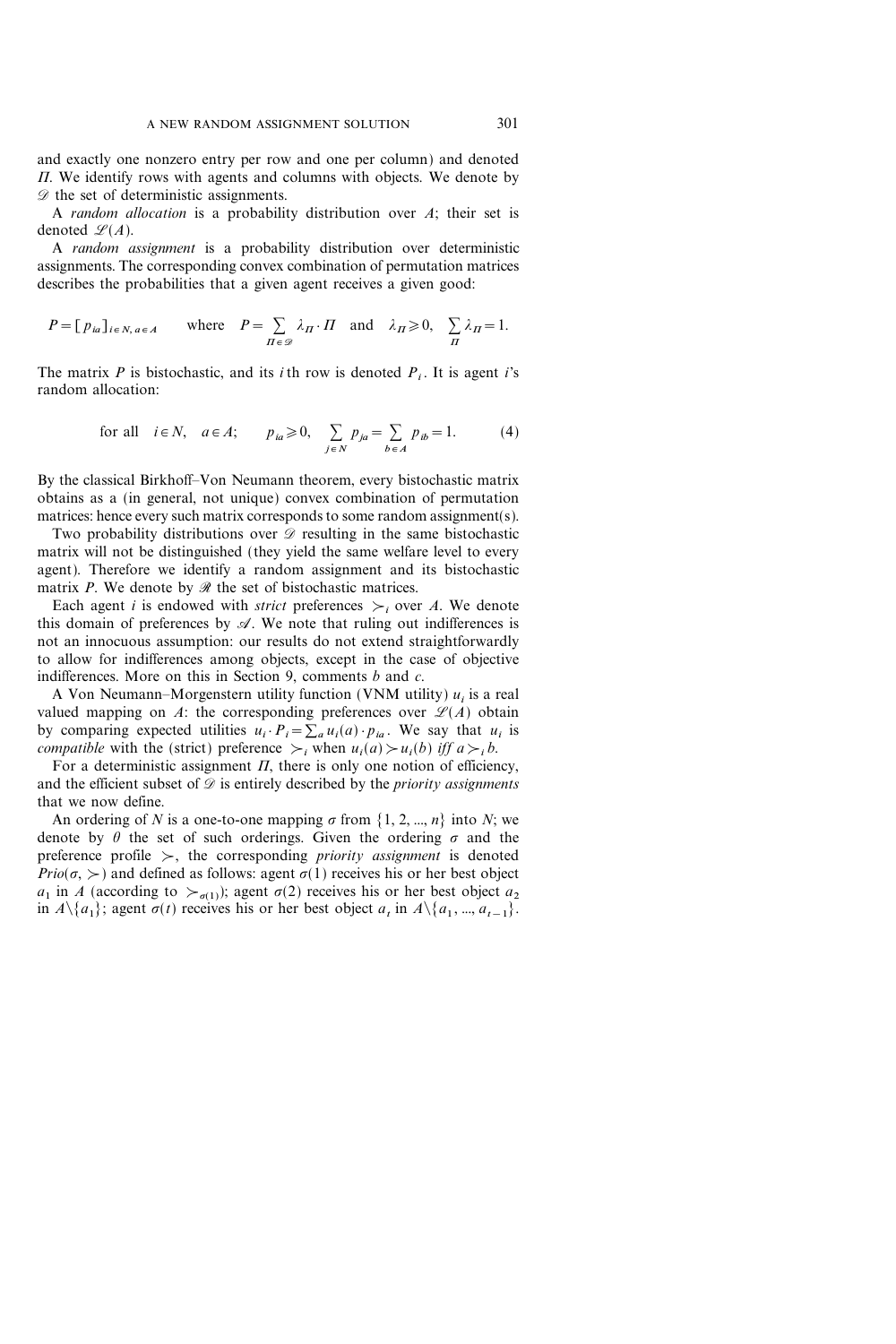LEMMA 1. Fix a profile of preferences  $>$  in  $\mathscr{A}^N$  and a deterministic assignment  $\Pi$ . The three following statements are equivalent

(i)  $\Pi$  is Pareto optimal in  $\mathscr{D}$  at  $\succ$ ,

(ii) for any profile of VNM utilities  $(u_i, i \in N)$  compatible with the profile  $\succ$ ,  $\Pi$  is Pareto optimal in  $\mathcal R$  at u,

(iii) there exists an ordering  $\sigma$  of N such that  $\Pi = Prio(\sigma, >)$ .

We omit the easy proof.

DEFINITION 1. Given a random assignment P,  $P \in \mathcal{R}$ , a profile of preferences  $>$  in  $\mathscr{A}^N$ , and a profile of VNM utilities u, we define:

(i) P is ex ante efficient at u iff P is Pareto optimal in  $\mathcal{R}$  at u

(ii) P is ex post efficient at  $\frac{f}{f}$  it can be represented as a probability distribution over efficient deterministic assignments. That is to say, P takes the form

$$
P = \sum_{\sigma \in \theta} \mu_{\sigma} Prio(\sigma, >) \qquad \text{for some convex system of weights } \mu_{\sigma}. \tag{5}
$$

In view of (5), a natural central point within the set of ex post efficient assignments simply takes the uniform system of weights. This is the random priority assignment

$$
RP(\gt) = \frac{1}{n!} \sum_{\sigma \in \theta} Prio(\sigma, \gt). \tag{6}
$$

*Remark* 1. Abdulkadiroglu and Sönmez [2] observe that some ex post efficient random assignments  $P$  can also be represented as a lottery over *inefficient* deterministic assignments (they show this to be possible for  $n \ge 4$ ). Therefore ex post efficiency is a subtle concept because of the possibility of multiple representations of a doubly stochastic matrix as a lottery over deterministic assignments.

We are now ready to define the concept of ordinal efficiency. A given preference ordering  $\sum_i$  on A induces a partial ordering of the set  $\mathcal{L}(A)$  of random allocations that we call the stochastic dominance relation associated with  $\sum_i$  and denote  $sd(\sum_i)$ . Upon enumerating A from best to worst according to  $\succ_i$ :  $a_1 \succ_i a_2 \succ_i a_3 \succ_i \cdots \succ_i a_n$ , we define

for all 
$$
P_i
$$
,  $Q_i \in \mathcal{L}(A): P_i sd(\succ_i) Q_i \stackrel{\text{def}}{\Leftrightarrow} \left\{ \sum_{k=1}^t p_{ia_k} \geq \sum_{k=1}^t q_{ia_k}, \text{ for } t = 1, ..., n \right\}.$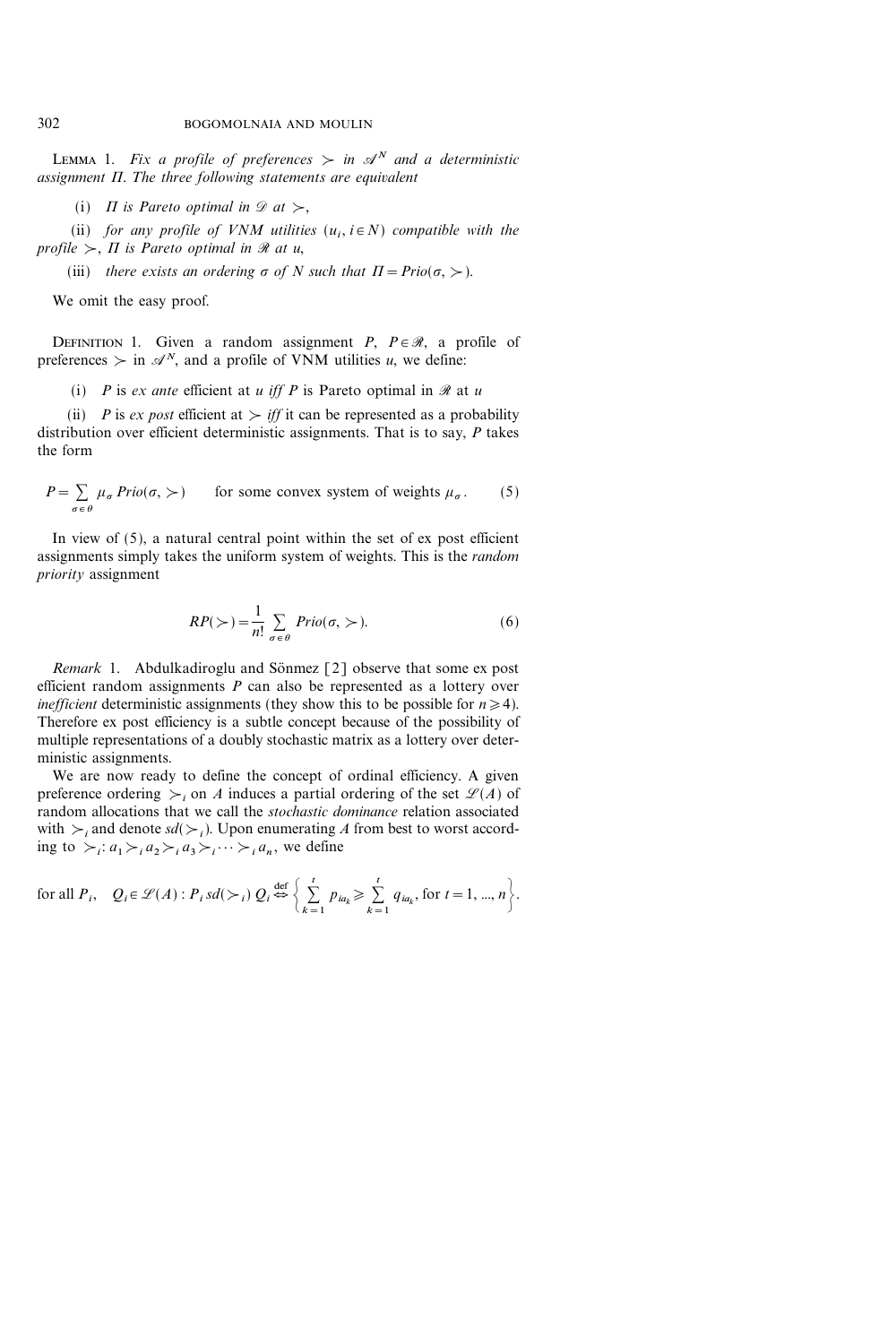Note that the relation  $sd(\succ_i)$  is reflexive  $(P_i sd(\succ_i) P_i)$  whereas  $\succ_i$  is not. Clearly the statement  $P_i sd(\succ_i) Q_i$  is equivalent to the property that  $u_i \cdot P_i$  $\geq u_i \cdot Q_i$  for any VNM-utility function  $u_i$  on A compatible with  $\geq i$ . If, moreover,  $P_i \neq Q_i$ , then we have  $u_i \cdot P_i > u_i \cdot Q_i$  for any such utility function.

DEFINITION 2. Given the preference profile  $(\succ_i, i \in N)$ , we say that the random assignment  $P, P \in \mathcal{R}$ , is stochastically dominated by another random assignment  $Q, Q \in \mathcal{R}$ , if we have:

$$
\{Q_i\, sd(\succ_i) \, P_i \,\text{for all } i\} \qquad \text{and} \qquad Q \neq P.
$$

We say that  $P$  is ordinally efficient (O-efficient) if it is not stochastically dominated.

We compare ordinal efficiency with the two other notions of efficiency introduced in Definition 2. The first observation is that O-efficiency, like ex post efficiency and unlike ex ante efficiency, only depends upon the profile of individual preferences over sure objects, namely upon the preferences over A.

LEMMA 2. Fix a random assignment P,  $P \in \mathcal{R}$ , a preference profile  $> in$  $\mathscr{A}^N$ , and a profile u of VNM utilities compatible with  $\succ$  (that is,  $u_i$  is compatible with  $\gt_i$  for all i).

(i) If P is ex ante efficient at u, then it is ordinally efficient at  $\succ$ ; the converse statement holds for  $n=2$  but may fail for  $n\geq 3$ .

(ii) If P is ordinally efficient at  $\geq$ , then it is ex post efficient at  $\geq$ ; the converse statement holds for  $n \leq 3$  but may fail for  $n \geq 4$ .

*Remark* 2. Lemma 2 implies the following: given a profile  $\geq$  of preferences over sure objects and a random assignment  $P$ ,  $P$  is ordinally efficient if there exists a profile u of VNM utilities compatible with  $\geq$  and such that P is ex ante efficient at u. McLennan [13] proves the converse statement: if  $P$  is ordinally efficient then such a profile of VNM utilities exists.

## 5. ORDINAL EFFICIENCY AND THE SIMULTANEOUS EATING ALGORITHM

We give two characterizations of ordinal efficiency. The first one determines whether a given element P in  $\mathcal{R}$  is ordinally efficient by checking the acyclicity of a certain relation constructed from P and the preference profile. The second one is a family of algorithms from which we can construct the whole subset of ordinally efficient assignments in  $\mathcal{R}$ .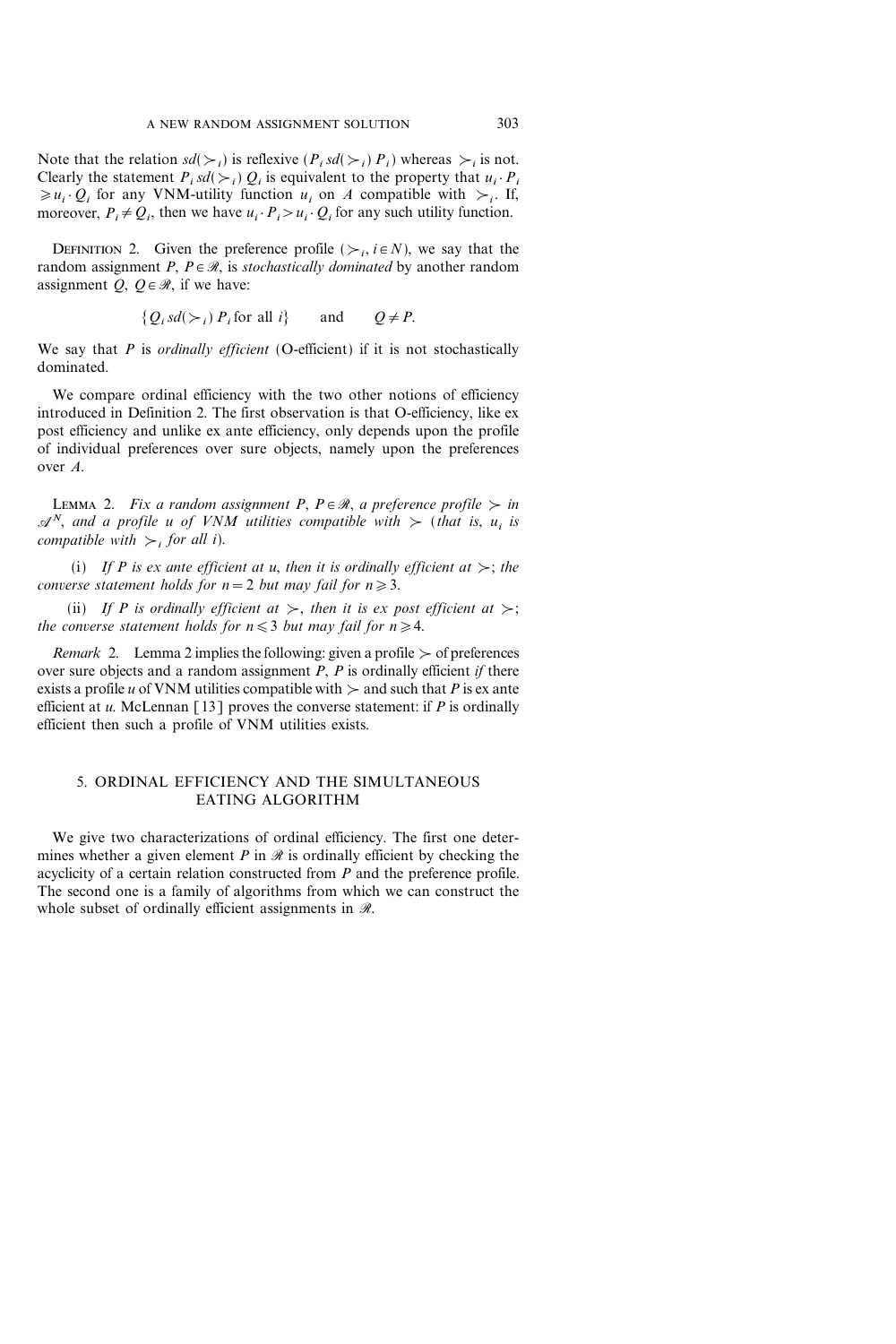Given a preference profile  $\ge$  and a random assignment P, we define a binary relation in  $A$  as follows:

for all 
$$
a, b \in A : ar(P, >) b \Leftrightarrow \{\text{there exists } i \in N : a >_i b \text{ and } p_{ib} > 0\}.
$$
 (7)

LEMMA 3. The random assignment P,  $P \in \mathcal{R}$ , is ordinally efficient at profile  $>$  if and only if the relation  ${\tau(P, >)}$  is acyclic.

The second characterization result relies on a family of intuitive algorithms. Think of each object as an infinitely divisible commodity of which one unit must be distributed between the *n* agents. A quantity  $p_{ia}$  of good *a* allocated to agent *i* is implemented by giving object *a* to agent *i* with probability  $p_{ia}$ .<sup>7</sup>

Each one of our simultaneous eating algorithms relies on a set of n eating speed functions  $\omega_i$ ,  $i=1, ..., n$ . Thus  $\omega_i(t)$  is the speed at which agent i is allowed to eat at time t. The speed  $\omega_i(t)$  is nonnegative and the total amount that agent *i* will eat between  $t=0$  and  $t=1$  (the end time of the algorithm) is one:

$$
\int_0^1 \omega_i(t) \, dt = 1.
$$

Given the profile of eating speeds  $\omega = (\omega_i)_{i \in N}$  and the profile  $>$  of preferences, the algorithm lets each agent  $i$  eat his or her best available good at the prespecified speeds: if at time  $t$  the objects  $a, b, c$ ... have been entirely eaten away (one unit of each has been distributed) and the objects  $x, y, z, ...$  have not, agent *i* eats from his or her best object among  $x, y, z, ...$ at speed  $\omega_i(t)$ .

For instance, consider the profile of uniform eating speeds  $\omega_i(t)=1$  for all t,  $0 \le t \le 1$ , all  $i=1, 2, 3, 4$  in Example (1), Section 2. From  $t=0$  until  $t=0.5$  agents 1 and 2 eat good a whereas agents 3, 4 eat good b; both goods are exhausted at  $t=0.5$ ; hence from  $t=0.5$  until  $t=1$  agents 1 and 2 eat good  $c$  whereas agents 3 and 4 eat good  $d$ . The resulting outcome is precisely the random assignment (3). We turn to the formal definition of the simultaneous allocation algorithms.

Denote by  $W$  the domain of eating speed functions:

$$
\omega_i \in W
$$
 iff  $\omega_i$  is a measurable function,  $\omega_i : [0, 1] \to \mathbf{R}_+$ ,  $\int_0^1 \omega_i(t) dt = 1$ .

<sup>7</sup> Recall that the solution proposed by Hylland and Zeckhauser [10] uses this interpretation to let agents buy competitively some shares in the various objects.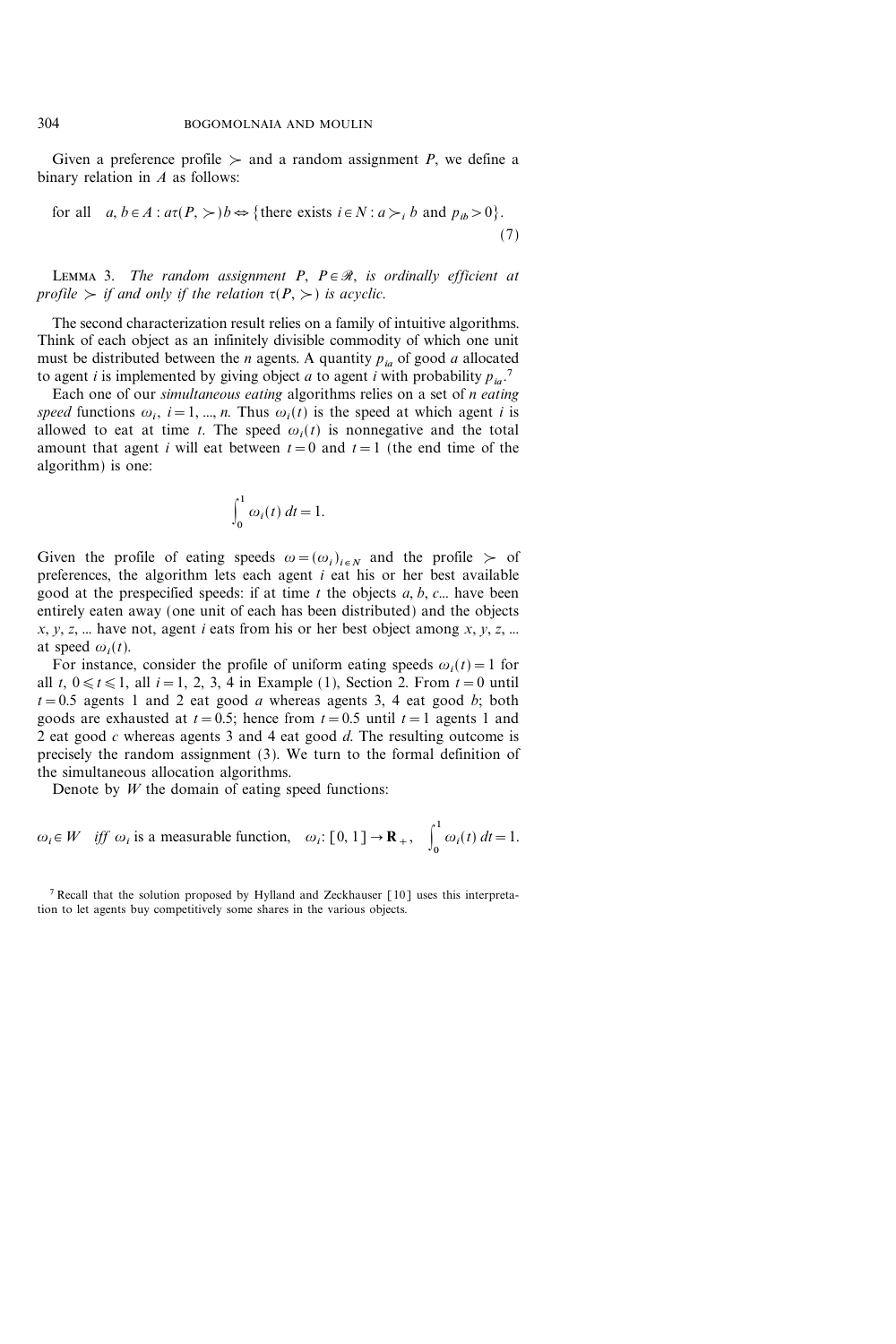We use the following notation: whenever  $a \in B$ , let  $M(a, b) \stackrel{\text{def}}{=} \{i \in N |$  $a \rightarrow_i b \forall b \in B$ ,  $b \neq a$ ,  $m(a, b) = \#M(a, B)$ . Given an ordinal preference profile  $\geq$ , the assignment corresponding to the profile  $\omega = (e_i)_{i \in N}$  of agents' eating speeds is defined by the following recursive procedure. Let  $A^0 = A$ ,  $y^0 = 0$ ,  $P^0 = [0]$ , the  $n \times n$  matrix of zeros. Suppose that  $A^0$ ,  $y^0$ ,  $P^0$ , ...,  $A^{s-1}$ ,  $y^{s-1}$ ,  $P^{s-1}$  are already defined. For any  $a \in A^{s-1}$  define

$$
y^{s}(a) = \min \left\{ y \mid \sum_{i \in M(a, A^{s-1})} \int_{y^{s-1}}^{y} \omega_i(t) dt + \sum_{i \in N} p_{ia}^{s-1} = 1 \right\}
$$
  

$$
(y^{s}(a) = +\infty, \text{ if } M(a, A^{s-1}) = \emptyset). \tag{8}
$$

Define now

$$
y^{s} = \min_{a \in A^{s-1}} y^{s}(a)
$$
  
\n
$$
A^{s} = A^{s-1} \setminus \{a \mid y(a) = y^{s}\}
$$
  
\n
$$
P^{s} : p_{ia}^{s} = \begin{cases} p_{ia}^{s-1} + \int_{y^{s-1}}^{y^{s}} \omega_{i}(t) dt, & \text{if } i \in M(a, A^{s-1})\\ p_{ia}^{s-1}, & \text{otherwise.} \end{cases}
$$

By the construction,  $A^{s} \subsetneq A^{s-1}$  for all s, hence  $A^{n} = 0$  and  $P^{n} = P^{n+1} = \cdots$ . The matrix  $P<sup>n</sup>$  is the random assignment corresponding to the profile of eating speeds  $\omega = (\omega_i)_{i \in N}$  and the preference profile  $\succ : P_\omega(\succ) = P^n$ .

THEOREM 1. Fix a preference profile  $>$  in  $\mathscr{A}^N$ . For every profile of eating speed functions  $\omega = (\omega_i)_{i \in N}$ , the random assignment  $P_{\omega}(\succ)$  is ordinally efficient. Conversely, for every ordinally efficient random assignment P at  $\gt$ , there exists a profile  $\omega=(\omega_i)_{i \in N}$  such that  $P=P_{\omega}(>).^8$ 

### 6. THE PROBABILISTIC SERIAL ASSIGNMENT

DEFINITION 3. The probabilistic serial assignment at a given preference profile  $>$  is the random assignment corresponding to the profile of *uniform* eating speeds:  $\omega_i(t) = 1$  for all  $i \in N$ , all t,  $0 \le t \le 1$ . It is denoted  $PS(\succ)$ .

<sup>&</sup>lt;sup>8</sup> It is easy to see that Theorem 1 is preserved if we restrict attention to profiles of eating speed functions such that at any instant t, only one among  $\omega_i(t)$  is strictly positive.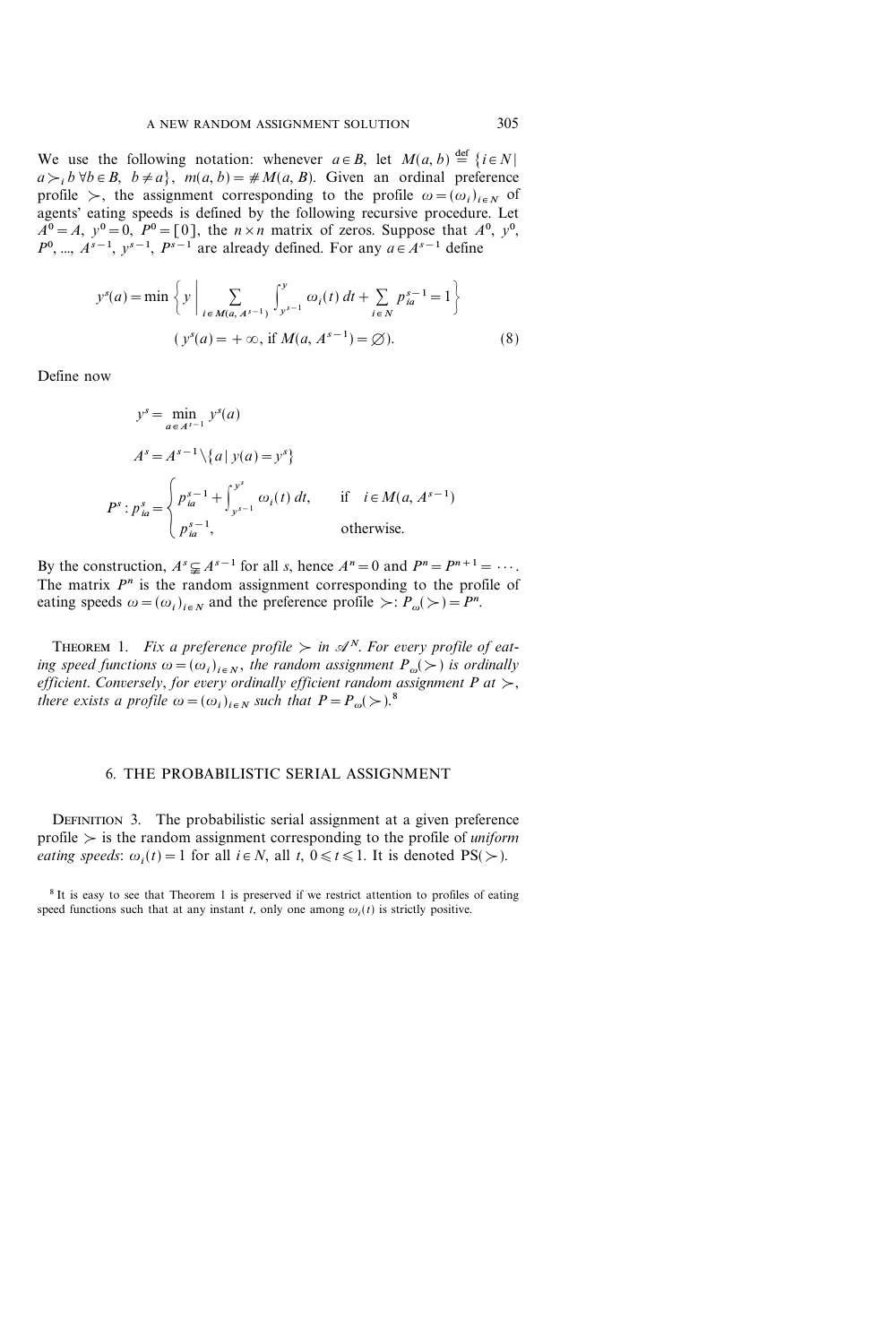In view of Theorem 1, the PS assignment is the simplest fair selection from the set of ordinally efficient assignments at a given preference profile: the mechanism PS is *anonymous*, that is to say the mapping  $\rightarrow$   $\rightarrow$  PS( $\rightarrow$ ) is symmetric from the *n* preferences  $\geq$ , to the *n* assignments  $P_i$ . Similarly the RP assignment (6) is the most natural fair selection from the set of ex post efficient assignments (in view of (5)).

In fact, the PS mechanism is the *only* equitable mechanism we can construct in this fashion. That is to say, whenever we use a simultaneous eating algorithm (the same for all profiles) to construct an anonymous assignment rule, we must end up with the PS mechanism:

LEMMA 4. Fix at vector of eating speeds  $\omega = (\omega_1, ..., \omega_n)$ . Let P be the mechanism derived from  $\omega$  at all profiles. P is anonymous if and only if it coincides with PS.

We now compare the PS and RP assignment matrices, and their welfare implications in a few examples. Example (1) in Section 2 with four agents was discussed in the previous section: there the PS assignment (3) stochastically dominates the  $\overline{RP}$  assignment (2). In problems with two or three agents, this configuration cannot happen.

In the case of two agents, if their top choices are different the only ex-post efficient assignment gives them these objects. Otherwise, equal treatment of equals implies that each agent gets each good with probability 0.5. Naturally, both the RP and PS assignments do exactly this.

Next we look at three agents problems. Up to relabeling the objects, and/or the agents, there are only two profiles of deterministic preferences at which the RP and PS assignments differ<sup>9</sup>, namely:

| $a >_1 b >_1 c$                                                                   | $\frac{1}{2}$ $\frac{1}{4}$ $\frac{1}{4}$ |                             | $\frac{1}{2}$ $\frac{1}{6}$ $\frac{1}{3}$ |  |     |
|-----------------------------------------------------------------------------------|-------------------------------------------|-----------------------------|-------------------------------------------|--|-----|
| $a >_2 c >_2 b$ $PS = \frac{1}{2} 0 \frac{1}{2}$ $RP = \frac{1}{2} 0 \frac{1}{2}$ |                                           |                             |                                           |  | (9) |
| b > a, c                                                                          |                                           | $0 \frac{3}{4} \frac{1}{4}$ | 0 $\frac{5}{6}$ $\frac{1}{6}$             |  |     |

Note that neither assignment RP or PS stochastically dominates the other, yet the preferences of the agents between the two assignments are unambiguous:

agent 1 prefers PS over RP as  $(\frac{1}{2}a + \frac{1}{4}b + \frac{1}{4}c) sd(>1)(\frac{1}{2}a + \frac{1}{6}b + \frac{1}{3}c)$ agent 3 prefers RP over PS as  $(\frac{5}{6}b + \frac{1}{6}c) sd(\succ_3)(\frac{3}{4}b + \frac{1}{4}c)$ agent 2 receives the same allocation under PS and RP.

<sup>9</sup> The complete listing of the ten profiles of deterministic preferences for three agents problems is given in the proof of Lemma 2, in the Appendix.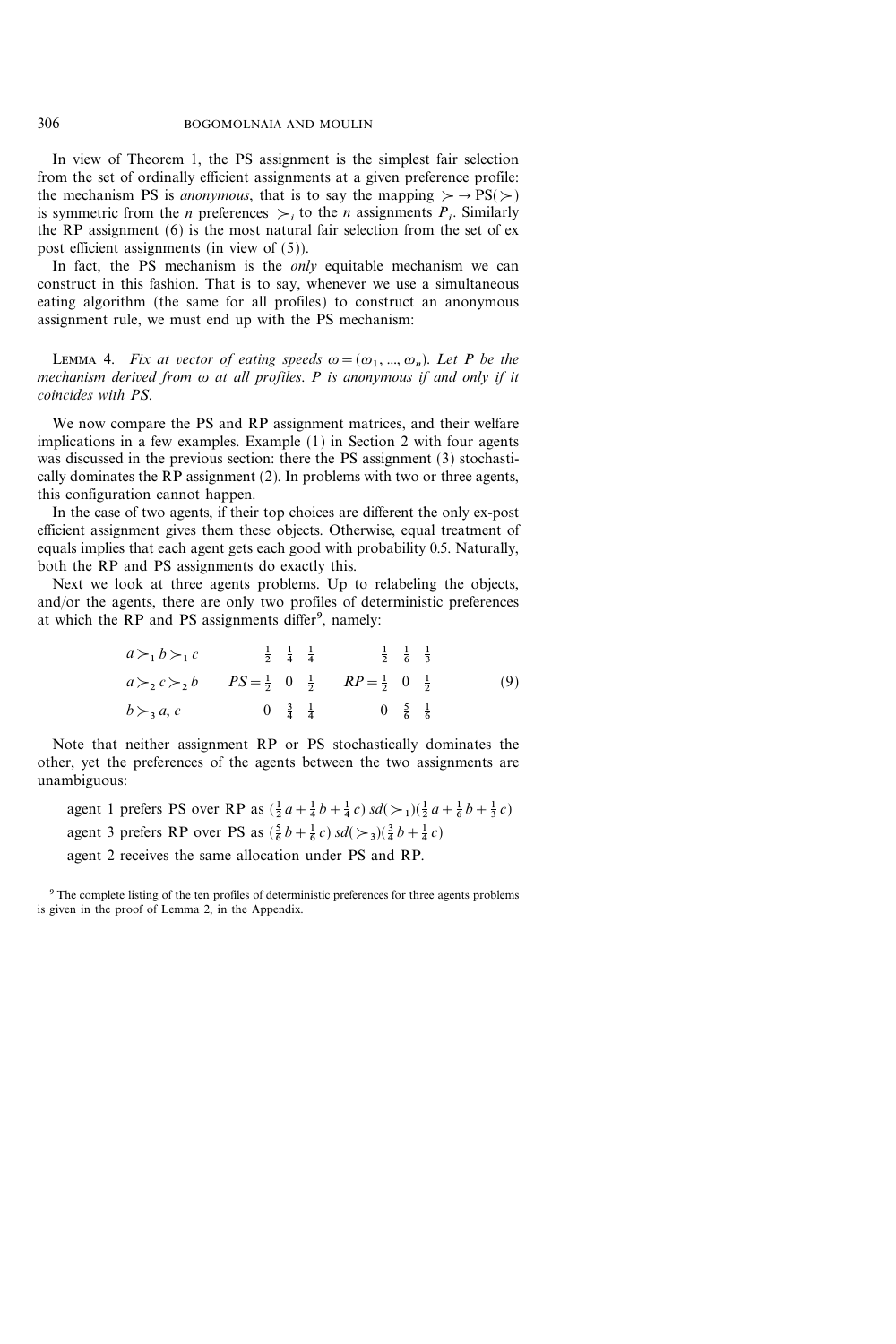It may also happen that the individual random allocations under RP and PS are not comparable by stochastic dominance, and this holds true for every agent. At such a profile of deterministic preferences (an example is given below), there is a compatible profile of VNM utilities such that the RP assignment is ex ante (strictly) Pareto superior to the PS assignment, and there is another compatible profile such that the PS assignment is ex ante (strictly) Pareto superior to the RP one.

The example has six agents with the following preferences:

agents 1, 2: 
$$
a > b > c > d > e > f
$$
  
agent 3:  $c > a > b > d > e > f$   
agent 4:  $c > e > f > d > a > b$   
agents 5, 6:  $e > f > c > d > a > b$ .

The assignment  $PS(\ge)$  is as follows:

|  | $a \quad b \quad c \quad d \quad e \quad f$                  |  |  |
|--|--------------------------------------------------------------|--|--|
|  | $1, 2 \quad 1/2 \quad 1/3 \quad 0 \quad 1/6 \quad 0 \quad 0$ |  |  |
|  | 3 0 $1/3$ $1/2$ $1/6$ 0 0                                    |  |  |
|  | 4 0 0 $1/2$ $1/6$ 0 $1/3$                                    |  |  |
|  | 5, 6 0 0 0 $1/6$ $1/2$ $1/3$                                 |  |  |

The assignment  $RP(\ge)$  is as follows:

| $\mathfrak{a}$ and $\mathfrak{a}$ |  | b c d e                         |          |
|-----------------------------------|--|---------------------------------|----------|
|                                   |  | $1, 2$ $11/24$ $5/12$ 0 $1/8$ 0 | $\theta$ |
| 3 $1/12$ $1/6$ $1/2$ $1/4$ 0      |  |                                 | $\theta$ |
|                                   |  | 4 0 0 $1/2$ $1/4$ $1/12$ $1/6$  |          |
| 5, 6 0                            |  | 0 0 1/8 11/24 5/12              |          |

Consider agent 3, who gets one of  $\{c, a\}$ , his or her two top objects, with probability  $7/12$  under RP versus only  $1/2$  under PS; on the other hand, agent 3 gets one of  $\{c, a, b\}$ , his or her top three objects, with probability  $5/6$  under PS versus only  $3/4$  under RP. Therefore agent 3's two assignments are not comparable by stochastic dominance. Similar arguments establish the same property for agent 1 and, by symmetry, for all other agents.

With four agents, only a slightly weaker example can be found, where three out of four agents have noncomparable assignments whereas the fourth agent gets the same assignment: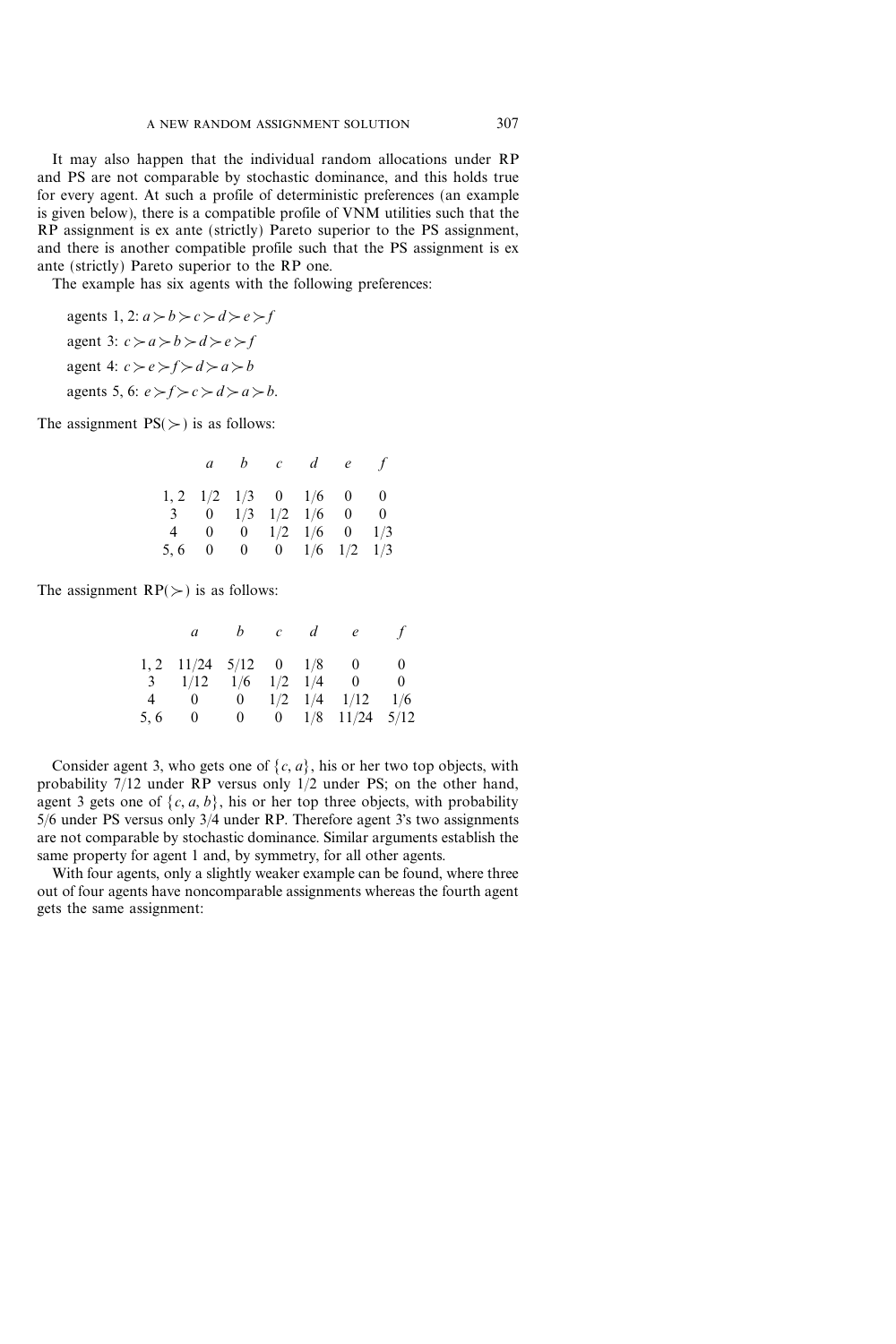|                                             |  | agents 1, 2: $a \succ b \succ c \succ d$ |          |                       |  |
|---------------------------------------------|--|------------------------------------------|----------|-----------------------|--|
|                                             |  | agent 3: $c > a > b > d$                 |          |                       |  |
|                                             |  | agent 4: $c > d > a > b$                 |          |                       |  |
| $11/24$ 5/12 0 1/8                          |  |                                          |          | $1/2$ $1/3$ 0 $1/6$   |  |
| $11/24$ 5/12 0 1/8 = RP; 1/2 1/3 0 1/6 = PS |  |                                          |          |                       |  |
| $1/12$ $1/6$ $1/2$ $1/4$                    |  |                                          |          | $0 \t1/3 \t1/2 \t1/6$ |  |
| 0 	 0 $1/2$ $1/2$                           |  |                                          | $\theta$ | 0 $1/2$ $1/2$         |  |
|                                             |  |                                          |          |                       |  |

## 7. FAIRNESS AND INCENTIVES: COMPARING RANDOM PRIORITY AND PROBABILISTIC SERIAL

We now compare the probabilistic serial and random priority assignments (resp. mechanisms) by means of the no envy (resp. strategyproofness) properties.

The profile (9) (Section 6) reveals two interesting facts. First, at the RP assignment agent 1 may envy the allocation of agent 3: for some utility functions  $u_1$  compatible with  $\geq_1$  we have

$$
u_1 \cdot RP_3 = \frac{5}{6} u_1(b) + \frac{1}{6} u_1(c) > \frac{1}{2} u_1(a) + \frac{1}{6} u_1(b) + \frac{1}{3} u_1(c) = u_1 \cdot RP_1
$$
 (10)

(e.g., take  $u_1(a) = 10$ ,  $u_1(b) = 9$ ,  $u_1(c) = 0$ ). By contrast, no agent can be envious at the PS assignment for any compatible VNM utilities.

The second fact is that agent 3 can profitably misreport his or her preferences at the PS assignment when his or her preferences are  $b > a$  $>$ <sub>3</sub> c. If agent 3 reports  $a > \frac{2}{3}$  b  $> \frac{2}{3}$  c he or she receives

$$
PS_3(\succ_1, \succ_2, \succ_3^*) = \frac{1}{3}a + \frac{1}{2}b + \frac{1}{6}c.
$$

For some utility functions  $u_3$  compatible with agent 3's true preferences  $\geq_3$ , we have

$$
\frac{1}{3}u_3(a) + \frac{1}{2}u_3(b) + \frac{1}{6}u_3(b) > \frac{3}{4}u_3(b) + \frac{1}{4}u_3(c)
$$
 (11)

(e.g., take  $u_3(b)=10$ ,  $u_3(a)=9$ ,  $u_3(c)=0$ ). By contrast, no agent can manipulate the RP assignment by misreporting, for any compatible VNM utilities.

Thus the RP assignment may generate envy and the PS mechanism is not strategyproof. However the possibilities of envy at the RP assignment and of manipulation at the PS one occur only for some utility functions compatible with the deterministic preferences in question: inequalities (11),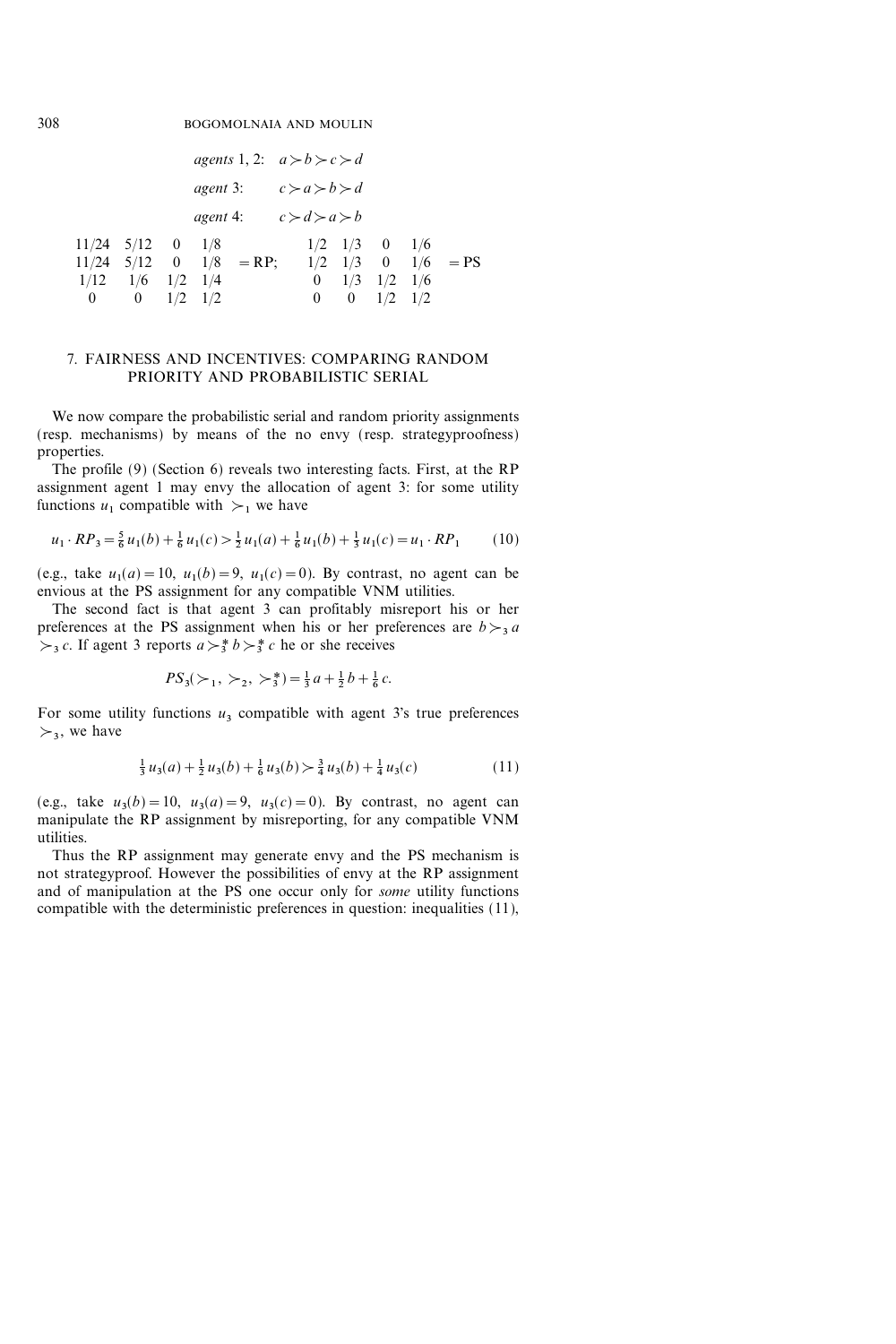(12) do not hold for all VNM utilities compatible with  $\geq_1$  and  $\geq_3$  respectively. In other words the allocation  $RP_3$  does not stochastically dominate  $RP_1$  for the preferences  $\geq 1$ ; nor does agent 3 have a manipulation after which his or her allocation  $PS_3^*$  stochastically dominates  $PS_3$ . This suggests the following two definitions.

DEFINITION 4. We say that a random assignment P,  $P \in \mathcal{R}$ , is envy-free (resp. weakly envy-free) at a profile  $\succ$  in  $\mathscr{A}^N$  if we have for all  $i, j \in N$ :

No envy:  $P_i sd(\succ_i) P_i$ 

Weak no envy:  $P_i sd(\succ_i) P_i \Rightarrow P_i = P_i$ .

DEFINITION 5. Given a mechanism  $P(\cdot)$ , namely a mapping from  $\mathscr{A}^N$ into  $\mathcal{R}$ , we define:

Strategyproofness:  $P_i(\succ)$  sd( $\succ_i$ )  $P_i(\succ|^{i} \succ_i^{*})$  for all  $i \in N$ ,  $\succ_i^{*} \in \mathcal{A}$ ,  $\succ \in \mathscr{A}^N$ 

Weak strategyproofness:  $\{P_i(\succ)^i \succ_i^* \mid sd(\succ_i) P_i(\succ) \Rightarrow P_i(\succ)^i \succ_i^* \}$  $= P_i(\succ)$ } for all  $i \in N$ ,  $\succ_i^* \in \mathcal{A}$ ,  $\succ \in \mathcal{A}^N$ .

Our definitions of no envy and strategyproofness are standard if all agents are endowed with VNM utilities (see, e.g., Roth and Rothblum [15]). The weaker versions are sufficient if our agents compare lotteries over A by their partial ordering of stochastic dominance.

# Proposition 1.

(i) For any profile  $> in \mathcal{A}^N$ , the assignment  $PS(>)$  is envy-free; the assignment  $RP(\gt)$  is weakly envy-free but may not be envy-free for  $n\geq3$ .

(ii) The RP mechanism is strategyproof; the PS mechanism is weakly strategyproof but not strategyproof for  $n \geq 3$ .

### 8. AN IMPOSSIBILITY RESULT

To characterize our two mechanisms RP and PS with the help of their efficiency, equity and incentives properties is easy in the case of two or three agents. But we run into a severe impossibility result when the number of agents is four or more.

As already noted in Section 6, with two agents PS and RP coincide, and are characterized by the combination of (ex post) efficiency and equal treatment of equals (namely,  $\gt_i = \gt_i \Rightarrow P_i = P_i$ ). Two interesting characterizations are available in the three agents case.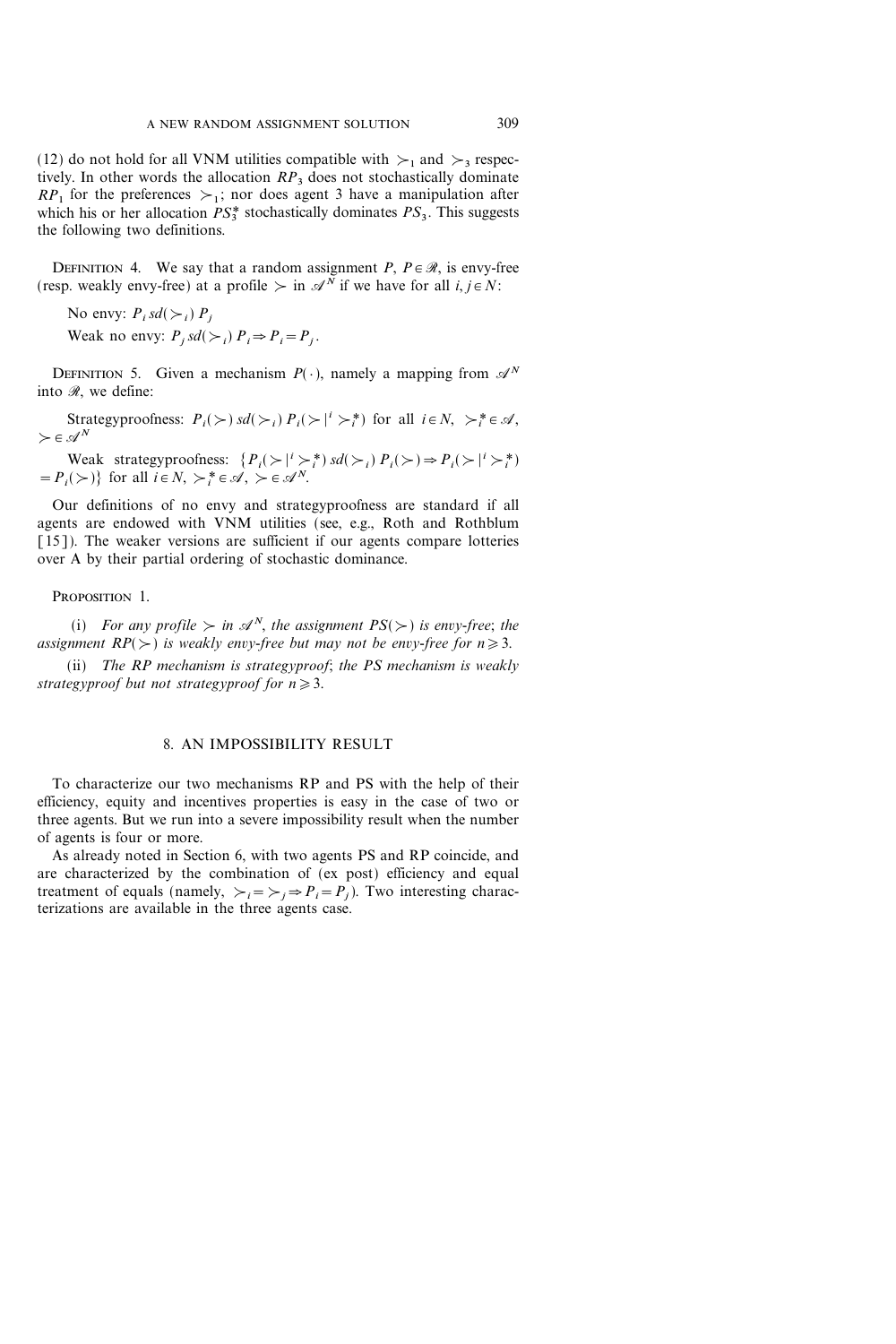PROPOSITION 2. Assume  $n=3$ . Then the random priority mechanism is characterized by the combination of three axioms: ordinal efficiency, strategyproofness, and equal treatment of equals.

The probabilistic serial mechanism is characterized by the combination of three axioms: ordinal efficiency, no envy, and weak strategyproofness.

A corollary of Proposition 2 and Lemma 2 is the incompatibility of the three requirements: ex post efficiency, strategyproofness and no envy. Indeed, no envy implies equal treatment of equals, because our mechanisms only take deterministic preferences into account. Therefore a mechanism meeting the three properties listed would have to be both RP and PS.

For problems involving four agents or more, the impossibility result is more severe.

THEOREM 2. Assume  $n \geq 4$ . Then there is no mechanism—no mapping from  $\mathscr{A}^N$  into  $\mathscr{R}$ —meeting the three following requirements: ordinal efficiency, strategyproofness, and equal treatment of equals.

This result is interestingly similar to Zhou's theorem (Zhou [19]), although neither result implies the other. Zhou works in the class of mechanisms eliciting a full VNM utility function from every agent. This class is considerably larger than the class of mechanisms considered here. Zhou shows the incompatibility of equal treatment of equals, strategyproofness, and ex ante efficiency.

## 9. CONCLUDING COMMENTS

We list a handful of variants of our random assignment model; for all but one, the analysis of ordinal efficiency as well as the definitions and comparison of the random priority and probabilistic serial assignments extend almost verbatim.

## (a) Different Number of Objects and Agents

Suppose that we have *m* objects, *n* agents and  $m > n$ . Then a random assignment P is a nonnegative  $n \times m$  matrix whose rows sum to one and whose columns sum to at most one. The definition of the three notions of efficiency (Section 4) and the two characterizations of ordinal efficiency (Section 5) are preserved: in the simultaneous eating algorithm, each agent receives a speed function  $\omega_i$ , of which the integral sums to 1. The definition of the PS assignment (Section 6) and its comparison with the RP assignment (Proposition 1 in Section 7) remain true.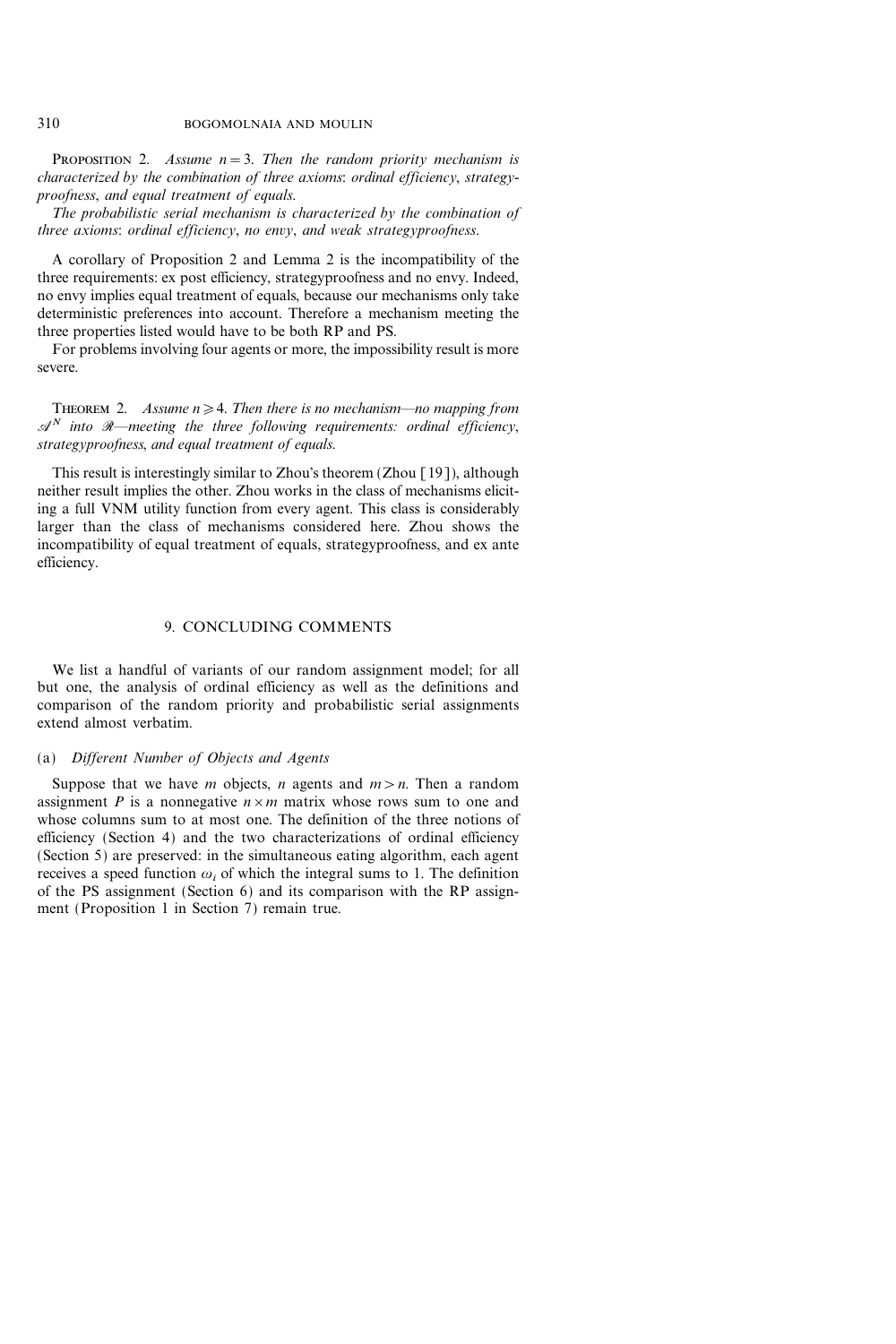Next consider the case with more agents than objects:  $n > m$ . Now a random assignment P is a nonnegative  $n \times m$  matrix whose rows sum to  $m/n$  and whose columns sum to one. The characterization of ordinal efficiency in terms of the acyclicity of the relation  $\tau$  (Lemma 3) remains true, that in terms of the simultaneous eating algorithms is preserved as well, provided we allow a total eating capacity  $m/n$  per agent  $( \nvert \omega_i = m/n ).$ 

Alternatively, the assignment problem with  $m < n$  can be transformed into an assignment problem with *n* objects by adding  $(n-m)$  copies of a null object. The difference with our initial model is that some objects are "objectively" identical: as discussed in our next comment, this type of indifferences poses no special problem.

# (b) Objective Indifferences

Suppose that some objects are objectively identical in the sense that all agents are indifferent between them. Formally we assume that for all  $a, b$ , the statement "agent  $i$  is indifferent between  $a$  and  $b$ " holds for all  $i$  or for no i.

All our definitions and results extend almost verbatim to this case. For instance consider the two characterizations of ordinal efficiency in Section 5. The relation  $\tau(P, \geq)$  (7) is defined in the same way, and ath never holds between two identical objects. As for the simultaneous eating algorithm, it is defined up to the (inconsequential) choice among identical objects, so that Theorem 1 is preserved, and the probabilistic serial assignment is unambiguously defined. The random priority assignment is similarly well defined.

The careful reader will check that Proposition 1 still holds true.

# (c) Subjective Indifferences

Suppose individual preferences vary in the classical domain of (complete and transitive) preferences: that is, agent  $i$  may be indifferent between objects  $a, b$  whereas other agents are not. An ordinal mechanism would elicit the full preference relation and could in particular use subjective indifferences to improve efficiency.

It is not clear, however, how this should be done. Think of the random priority mechanism; an agent whose turn it is to choose may be indifferent between several objects: the mechanism must define the tie breaking rule (using, presumably, the information about the full profile of ordinal preferences) and do so as efficiently as possible.

The definition of the simultaneous eating algorithms raises similar difficulties. And the link of such algorithms to ordinal efficiency is wholly unclear. We submit that the random assignment problem with subjective indifferences is as interesting as it is challenging and worthy of further research.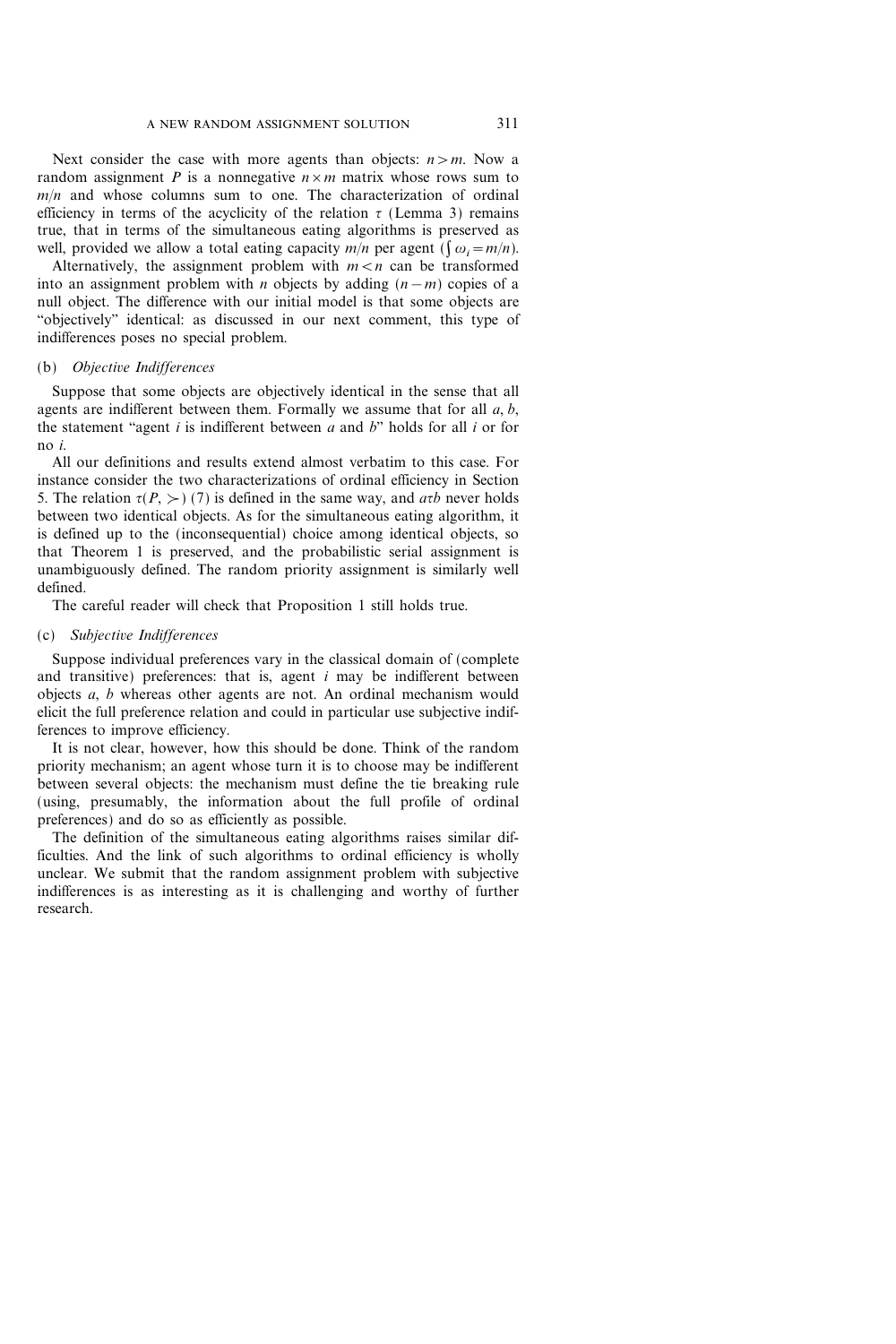### (d) Opting Out

In some examples of the assignment problem, an agent can always opt out (claim the null object), namely refuse to accept certain objects (less desirable than the null object). Bogomolnaia and Moulin [3] study a simple assignment problem with opting out: all  $n$  agents have the same ordinal ranking of the n objects, but differ in their ranking of the null object with respect to the real objects. An example is the scheduling of jobs by a single server: every agent prefers to be served earlier than later, but agents have different "deadlines."

In that model, a random assignment is a substochastic matrix (the sum of any row or any column is at most one) and the set of ordinally efficient assignments is easy to describe (see Lemma 3.3 in Bogomolnaia and Moulin [3]). Interestingly, the PS assignment (also defined by the equal eating speeds algorithm) is equal to or stochastically dominates the RP assignment. Moreover, the PS mechanism is strategyproof. Finally the PS mechanism is characterized by the combination of ordinal efficiency, strategyproofness, and equal treatment of equals and the PS assignment is characterized by ordinal efficiency plus no envy.

Back to our model where different agents may rank the real objects differently, it is straightforward to extend the definition of ordinal efficiency, its two characterizations (Section 5), and the definition of the PS (and RP) assignment when opting out is possible. Proposition 1 is preserved as well.

## APPENDIX: PROOFS

### 1. Proof of Lemma 2

*Statement* i. Suppose P is stochastically dominated by Q at  $\geq$  (Definition 2). As noted immediately before Definition 2 this implies  $u_i \cdot P_i \geq u_i \cdot Q_i$ for all *i*; moreover,  $P_i \neq Q_i$  implies that the corresponding inequality is strict so that  $P$  is ex ante Pareto inferior to  $Q$ .

We give an example with  $n=3$  of an ordinally efficient random allocation  $P$  that is not ex ante efficient. Consider the utility profile in footnote 4. It is compatible with the unanimous ordinal preferences  $a > i b > i c$ . The random priority assignment P is given by  $p_{ix} = \frac{1}{3}$  for  $i = 1, 2, 3$  and  $x=a, b, c$ . It is not ex ante efficient for the profile u given in footnote 4, yet every random assignment in  $\mathcal R$  is ordinally efficient because the three relations  $sd(\succ)$  coincide.

Statement ii. Suppose P is not ex post efficient at  $\geq$ . Consider a decomposition of  $P$  as a convex combination of deterministic assignments:

$$
P = \sum_{\Pi \in \mathcal{D}} \lambda_{\Pi} \cdot \Pi.
$$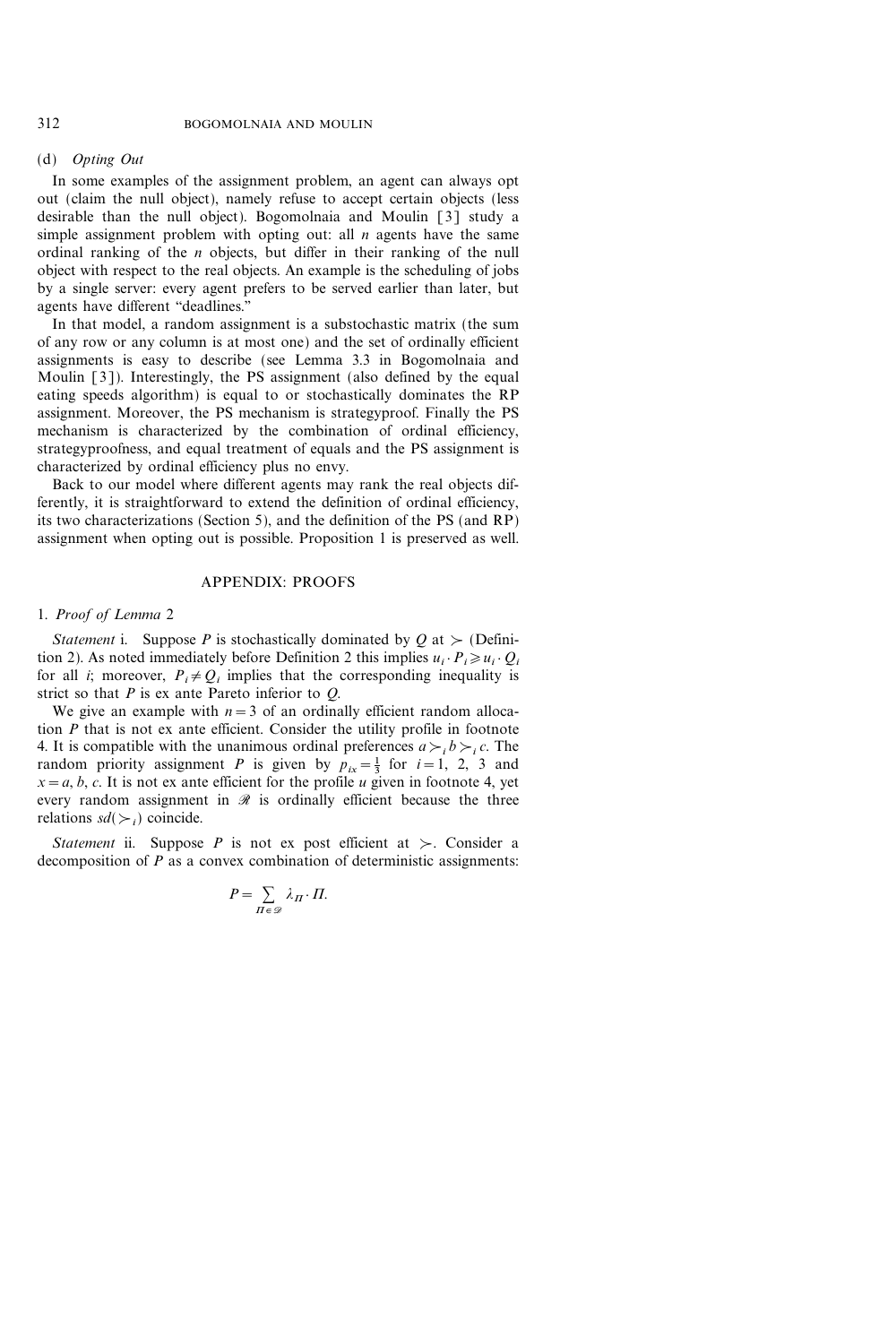By Lemma 1 and statement ii in Definition 1, there is an element  $\Pi$  in  $\mathscr{D}$  that is Pareto inferior at  $\succ$  and such that  $\lambda_{\Pi} > 0$ . Let  $\Pi'$  be a deterministic assignment Pareto superior to  $\Pi$ . Upon replacing  $\Pi$  with  $\Pi'$  in the summation, we obtain a random assignment that stochastically dominates P (note that stochastic dominance in  $\mathcal R$  is preserved by convex combinations).

The four agents example in Section 2 shows an ex post efficient assignment that is not ordinally efficient. The preference profile  $>$  is given by (1) and the random assignment (2) equals  $RP(\ge)$ . By Definition 1, this random assignment is ex post efficient. However it is stochastically dominated by the feasible random assignment given by (3).

Finally, we must show that for  $n=3$  every ex post efficient assignment is ordinally efficient as well. To this end we note first that, up to relabeling the objects and/or the agents, there are exactly ten different profiles of deterministic preferences:

| $a >_1 b, c$        | $a >_1 b >_1 c$ |                     |                 |      |
|---------------------|-----------------|---------------------|-----------------|------|
| type 1 (2 profiles) | $b >_2 a, c$    | type 2              | $a >_2 b >_2 c$ |      |
| $c >_3 a, b$        | $a >_3 b >_3 c$ |                     |                 |      |
| $a >_1 b >_1 c$     | $a >_1 c >_1 b$ |                     |                 |      |
| type 3              | $a >_2 b >_2 c$ | type 4 (2 profiles) | $a >_2 c >_2 b$ |      |
| $a >_3 c >_3 b$     | $b >_3 a, c$    |                     |                 |      |
| $a >_1 b >_1 c$     | $a >_1 b >_1 c$ |                     |                 |      |
| type 5 (2 profiles) | $a >_2 b >_2 c$ | type 6 (2 profiles) | $a >_2 c >_2 b$ | (12) |
| $b >_3 a, c$        | $b >_3 a, c$    |                     |                 |      |

In type 1 the only ex post efficient assignment is  $PS = RP$ . In type 2 any feasible assignment is ordinally efficient. In type 3 every (deterministic) priority assignment  $Prio(\sigma, \gt)$  has  $p_{3b}=0$ ; hence every ex post efficient assignment has  $p_{3b}=0$ . The latter implies ordinal efficiency: if Q stochastically dominates P, we must have  $p_{ia} \leq q_{ia}$  for all *i*. Hence all three inequalities are equalities; next  $p_{ia} + p_{ib} \leq q_{ia} + q_{ib}$  for  $i = 1, 2$  implies  $p_{ib}=q_{ib}$  for  $i=1, 2$  and hence  $Q=P$ . Next, consider type 4, where every priority assignment, and hence every ex post-efficient assignment as well, has  $p_{3b}=1$ . This, in turn, implies ordinal efficiency.

Consider type 5, where every priority assignment, and hence every ex post efficient assignment as well, has  $p_{3a}=0$ , which implies ordinal efficiency (by an argument similar to that for type 3 above). Finally in type 6, every priority assignment, and hence every ex post efficient assignment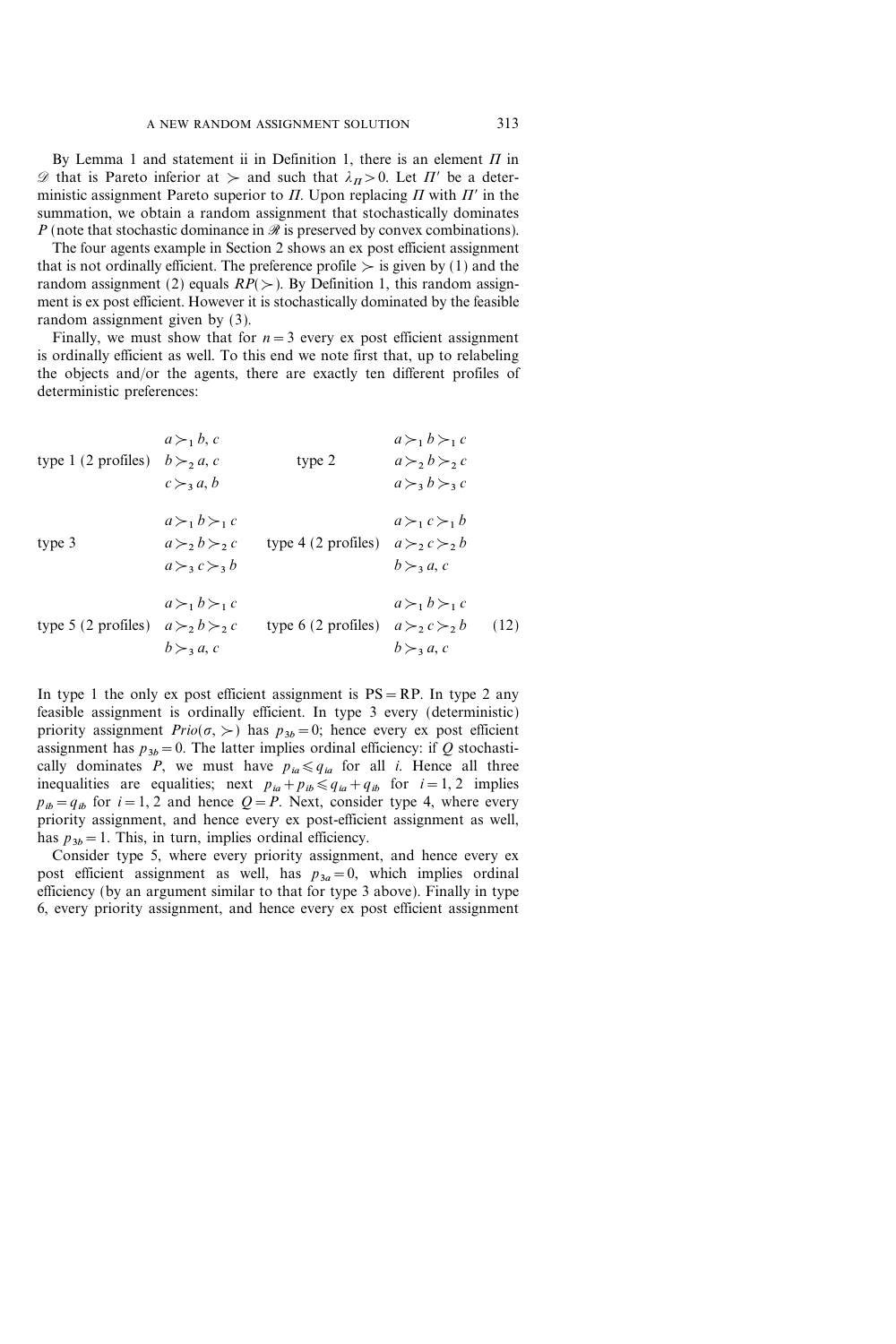as well, has  $p_{2b}=p_{3a}=0$ , implying ordinal efficiency by the same kind of argument again: if  $Q$  stochastically dominates  $P$  we have successively

$$
p_{ia} \le q_{ia} \quad \text{for } i = 1, 2 \Rightarrow p_{ia} = q_{ia} \quad \text{for } i = 1, 2
$$
\n
$$
\{p_{1a} + p_{1b} \le q_{1a} + q_{1b}; p_{3b} \le q_{3b}\} \Rightarrow p_{1b} = q_{1b} \quad \text{and} \quad p_{3b} = q_{3b}
$$

and  $Q = P$  as desired.

## 2. Proof of Lemma 3

Statement only if. Suppose the relation  $\tau(P, \gt)$ , denoted  $\tau$  for simplicity, has a cycle:

$$
a_2 \tau a_1
$$
;  $a_3 \tau a_2$ ; ...,  $a_K \tau a_{K-1}$ ;  $a_K = a_1$ 

(we assume, without loss of generality, that the objects  $a_k$ ,  $k=1, ..., K-1$ , are all different). By definition of  $\tau$ , we can construct a sequence  $i_1, ..., i_{K-1}$ in  $N$ :

$$
p_{i_1a_1} > 0
$$
 and  $a_2 >_{i_1} a_1$ ;  
\n $p_{i_2a_2} > 0$  and  $a_3 >_{i_2} a_2$ ; ...,  $p_{i_{K-1}a_{K-1}} > 0$  and  $a_K >_{i_{K-1}} a_{K-1}$ 

(note that the agents  $i_k$ ,  $k=1, ..., K-1$ , may not be all different). Choose  $\delta$  such that:

$$
\delta > 0 \quad \text{and} \quad \delta \leq p_{i_k a_k} \qquad \text{for} \quad k = 1, \dots, K - 1.
$$

Then define a matrix  $Q$  as follows:

$$
Q = P + \Delta \quad \text{where} \quad \delta_{i_k a_k} = -\delta; \quad \delta_{i_k a_{k+1}} = +\delta \quad \text{for } k = 1, ..., K - 1
$$
  
and  $\delta_{ia} = 0$  otherwise.

By construction, Q is a bistochastic matrix,  $Q \in \mathcal{R}$ ; moreover, Q stochastically dominates P, because one goes from  $P_{i_k}$  to  $Q_{i_k}$  by shifting some probability from object  $a_k$  to the preferred object  $a_{k+1}$  (and if the same agent appears more than once, we use the transitivity of stochastic dominance).

Statement if. Suppose P in  $\Re$  is stochastically dominated at  $>$  by Q in  $\mathcal{R}$ . Let  $i_1$  be an agent such that  $Q_{i_1} \neq P_{i_1}$  (Definition 2). By definition of the relation  $sd(\succ_{i_1})$ , there exist two objects  $a_1, a_2$  such that

$$
a_2 >_{i_1} a_1
$$
  $q_{i_1 a_1} < p_{i_1 a_1}$  and  $p_{i_1 a_2} < q_{i_1 a_2}$ .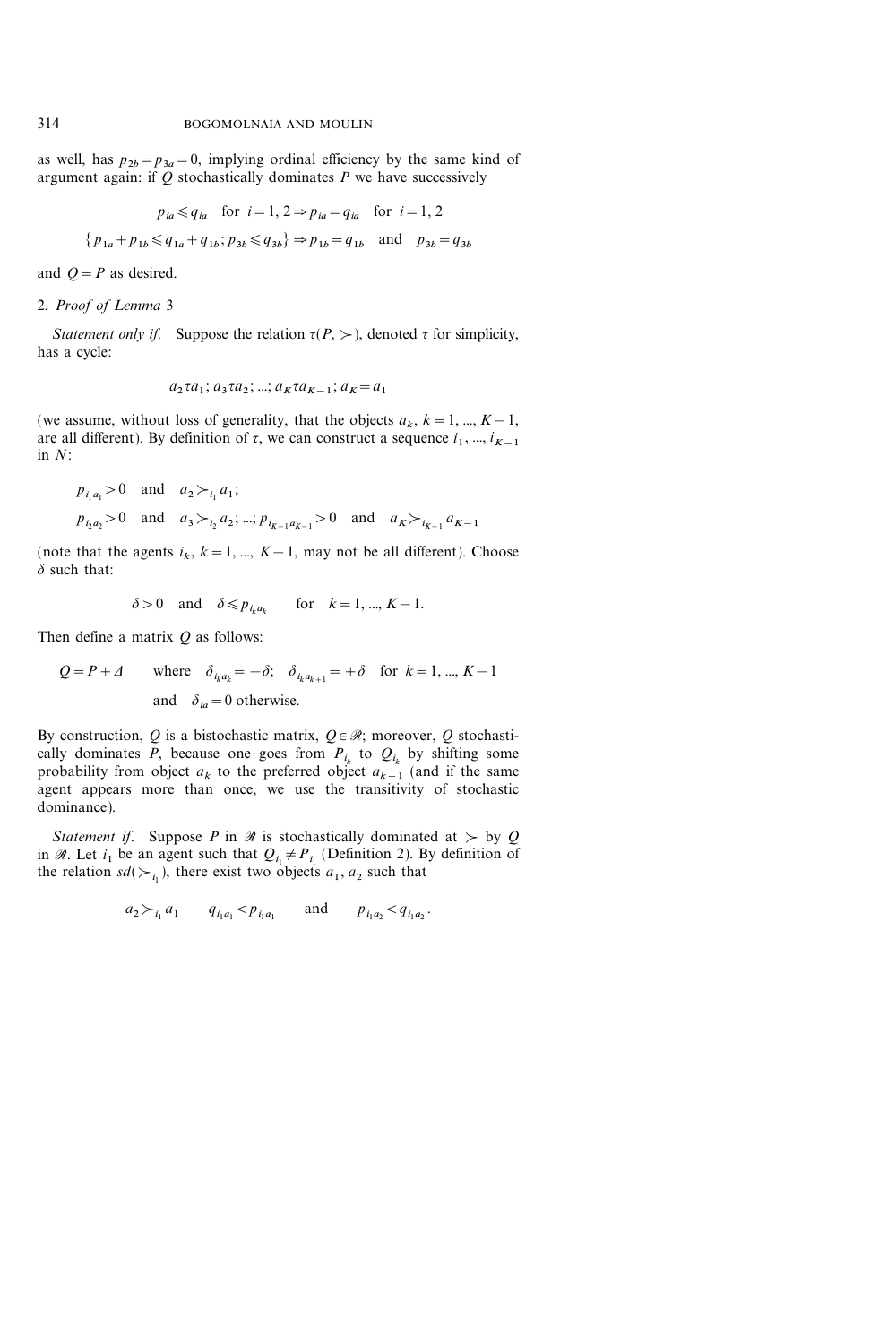In particular,  $a_2 \tau(P, \gt) a_1$ . Next by feasibility of Q, there exists an agent  $i_2$  such that  $q_{i_2a_2} < p_{i_2a_2}$ . Repeating the argument, we find  $a_3$  such that

$$
a_3 >_{i_2} a_2
$$
 and  $p_{i_3a_3} < q_{i_3a_3}$ ,

and hence  $a_3 \tau(P, \geq) a_2$ , and so on, until by finiteness of A and N we find a cycle of the relation  $\tau$ .

## 3. Proof of Theorem 1

Fix an ordinal preference profile  $\triangleright$ . The set  $\{P_{\omega}(\succ) | \omega \in W^{n}\}\)$  coincides with the set of all random assignments ordinally efficient with respect to  $\geq$ .

(i) Any  $P_{\omega}(\ge)$  is ordinally efficient. We prove it by contradiction. Suppose that for some  $\omega P_{\omega}(>)$  is not ordinally efficient. By Lemma 3 we can find a cycle in the relation  $\tau$ :

$$
a^0 \tau a^1, ..., a^{r-1} \tau a^r, ..., a^R \tau a^0.
$$

Let  $i_r$  be an agent such that  $a^{r-1} \rangle_{i_r} a^r$  and  $p_{i_r} a^r > 0$  ( $r \in 1, ..., R+1$ , with the convention  $a^{R+1} = a^0$ ). Let s' be the first step s in our simultaneous eating algorithm when the agent  $i_r$  starts to acquire good  $a^r$ , i.e., the least s for which  $p_{i, a r}^s \neq 0$ .

Since in the algorithm  $p_{ia}$  can change from  $P^{s-1}$  to  $P^s$  only if  $i \in M(a, A^{s-1})$ , we deduce that at the step s' good  $a^{r-1}$  has to be already fully distributed, i.e.,  $a^{r-1} \notin A^{s^r-1}$ . Thus,  $s^{r-1} < s^r$  for all  $r = 1, ..., R+1$ , which is a contradiction since  $a^0 = a^{R+1}$ .

(ii) Any ordinally efficient assignment  $P$  can be constructed using a simultaneous eating algorithm for some vector  $\omega$  of eating speeds. Let  $\overline{A}^0 = A$ ,  $B^1 =$  the set of maximal elements of  $\overline{A}^0$  under  $\tau$ , i.e.,  $B^1 = \{a \in \overline{A}^0 \mid \nexists b \in \overline{A}^0 : b \tau a\}.$  Let  $B^s = \{a \in \overline{A}^{s-1} \mid \nexists b \in \overline{A}^{s-1} : b \tau a\}, \overline{A}^s =$  $\overline{A}^{s-1} \backslash B^s$ , .... This sequence stops at a step S, for which  $B^S = \overline{A}^{S-1}$  (note that  $\overline{A}^n = \emptyset$  so  $\emptyset = B^{n+1} = \overline{A}^{n+1} = \cdots$ .

Define now for all  $s=1, ..., S$ :

for 
$$
\frac{s-1}{S} \le t \le \frac{s}{S}
$$
  $\omega_i(t) \stackrel{\text{def}}{=} \begin{cases} Sp_{ia}, & \text{if } a \in B^s \text{ and } i \in M(a, A^{s-1})\\ 0, & \text{otherwise.} \end{cases}$ 

We will check that  $P$  is the result of the simultaneous eating algorithm with eating speeds  $(\omega_1, ..., \omega_n)$  and that  $\bar{A}^0, ..., \bar{A}^s$  coincide with  $A^0, ..., A^s$  from this algorithm. Indeed, let  $a \in B^s$ . By the maximality of a in  $\overline{A}^{s-1}$ ,  $p_{ia} > 0$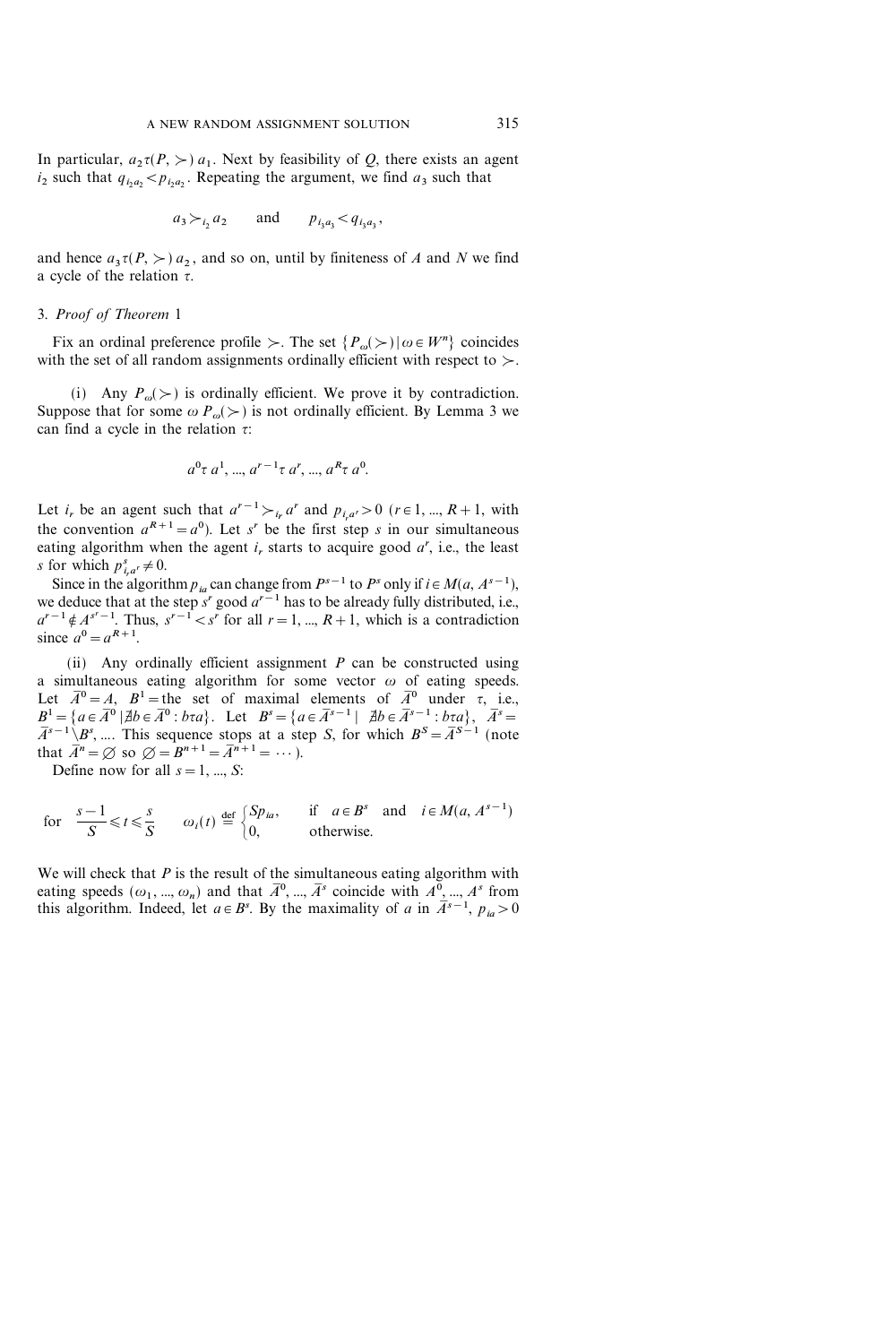implies  $i \in M(a, \overline{A}^{s-1})$ . Thus,  $M(a, \overline{A}^{s-1}) \neq \emptyset$  and  $p_{ia} = 0$  whenever  $i \notin M(a, \overline{A}^{s-1})$ . For  $s=1$  we obtain:

$$
y^{1}(a) = \begin{cases} \frac{1}{S}, & \text{if } a \in B^{1} \\ \infty, & \text{if } a \notin B^{1}. \end{cases}
$$

Hence,  $y^1 = 1/S$ ,  $\overline{A}^1 = A^1$ , and  $P^1$  is such that

$$
p_{ia}^1 = \begin{cases} p_{ia}, & \text{if } a \in B^1 \\ 0, & \text{if } a \notin B^1. \end{cases}
$$

We proceed by induction. Suppose that

$$
p_{ia}^{s-1} = \begin{cases} p_{ia}, & \text{if } a \in B^1 \cup \cdots \cup B^{s-1} \text{ and } y^{s-1} = \frac{s-1}{S} \\ 0, & \text{otherwise.} \end{cases}
$$

We have for any *a* in  $\overline{A}^{s-1}$ :

$$
\sum_{i \in M(a, \overline{A}^{s-1})} \int_{s-1/S}^{y} \omega_i(t) dt + \sum_{i \in N} p_{ia}^{s-1}
$$
\n
$$
= \begin{cases}\n\sum_{i \in M(a, \overline{A}^{s-1})} \int_{s-1/S}^{y} Sp_{ia} dt = [Sy - (s-1)] \\
\vdots \\
\sum_{i \in M(a, \overline{A}^{s-1})} p_{ia} = Sy - (s-1), \quad \text{if} \quad a \in B^s \\
\vdots \\
0, \quad \text{if} \quad a \notin B^s.\n\end{cases}
$$

So,

$$
y^{s}(a) = \begin{cases} \frac{s}{S}, & \text{if } a \in B^{s} \\ \infty, & \text{otherwise.} \end{cases}
$$

Thus  $y^s = s/S$ ,  $\overline{A}^s = A^s$  and

$$
p_{ia}^s = \begin{cases} p_{ia}, & \text{if } a \in B^1 \cup - \cup B^s \\ 0, & \text{otherwise.} \end{cases}
$$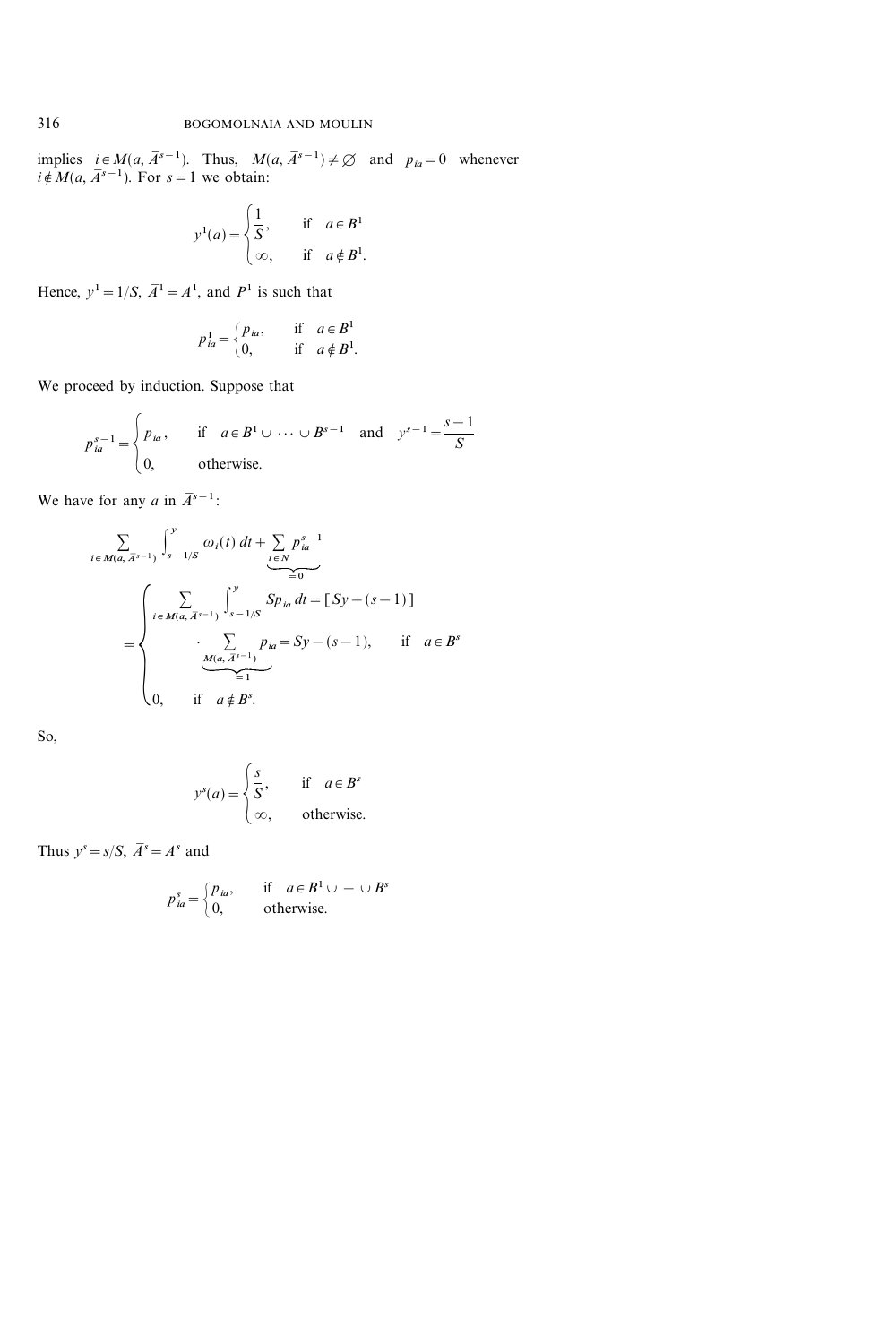## 4. Proof of Lemma 4

We fix  $\omega$  and P as in the statement of the lemma and assume that P is anonymous. We fix a preference profile  $\geq$ .

The partial assignment obtained under PS at any moment  $t \in [0, 1]$  is anonymous, so under  $>$  or any of its (agents) permutations, objects  $a_1$ ,  $a_2, ..., a_k, ..., a_n$  are eaten away in the same order and at the same instants  $0 \lt x_1 \leq x_2 \leq \cdots \leq x_k \leq \cdots \leq x_n = 1$ . Note also that under PS, an agent can change the good he or she eats only at one of the instants  $s_k$  and that the set of agents who eat a given good can only expand with time.

Define  $S(a_k)$  to be the set of agents who eat good  $a_k$  in  $[x_{k-1}, x_k]$ . If  $|S(a_k)|=1$  then  $a_k$  is entirely assigned to one agent and  $x_k=1=x_n$ . Thus,  $|S(a_k)| \geq 2$  whenever  $x_k < x_n$ .

Step 1. Suppose there exist instants  $0 < y_1 \leq y_2 \leq \cdots \leq y_k \leq \cdots \leq$  $y_n=1$  such that at  $y_k$  all agents get under P exactly the  $x_k$  fraction of their unit share of goods, i.e.,  $\int_0^{y_k} \omega_i(\tau) d\tau = x_k \forall i, k$ . Then P coincides with PS.

Indeed, suppose that assignments are the same at  $x_1, ..., x_{k-1}$  under PS and at  $y_1, ..., y_{k-1}$  under P (where  $x_0 = y_0 = 0$ ). Under PS during  $[x_{k-1}, x_k]$ each agent eats his or her best among the goods still available  $a_k$ , ...,  $a_n$ , and the fraction  $x_k - x_{k-1}$  eaten by everyone will not exhaust any good before  $x_k$ . Since  $x_k - x_{k-1}$  is exactly the fraction each agent eats during the interval [ $y_{k-1} - y_k$ ] under *P*, they will end up at  $y_k$  with the same partial assignment as at  $x_k$  under PS.

Step 2. Check that such  $y_1, ..., y_n$  exist. Define

$$
\bar{t}_i(k) = \max \left\{ t : \int_0^t \omega_i(\tau) \, d\tau \ge x_k \right\} \qquad \underline{t}_i(k) = \min \left\{ t : \int_0^t \omega_i(\tau) \, d\tau \ge x_k \right\}
$$
\n
$$
\bar{t}(k) = \min_i \bar{t}_i(k), \qquad \underline{t}(k) = \max_i \underline{t}_i(k),
$$

i.e.,  $\left[\underline{t_i}(k), \overline{t_i}(k)\right]$  is the largest interval during which the total fraction of ׅׅ֡֡֡֡֡֝֬ goods eaten by an agent *i* stays equal to  $x_k$ .

Proceed by induction on  $k$ . Suppose that under  $P$  all agents are able to eat exactly the fractions  $x_1$ , ...,  $x_{k-1}$  by the dates  $y_1$ , ...,  $y_{k-1}$  respectively (where  $x_0 = y_0 = 0$ ). If  $\underline{t}(k) \le \overline{t}(k)$  then choose any  $y_k \in [\underline{t}(k), \overline{t}(k)]$ . Suppose ֡֡֡֡֡֡ that  $\underline{t}(k) > \overline{t}(k)$ .

֚֚֚֬ Consider the permutations  $\geq^1$  and  $\geq^2$  of  $\geq$ , such that agents 1 and 2 are in  $S(a_k)$ ,  $\bar{t}(k) = \bar{t}_1(k)$  and  $\underline{t}(k) = \underline{t}_2(k)$  under  $\succ^1$ , and  $\succ^2$  is obtained ֚֚֚֚֚֚֚֚֡֡֡֡֡֡ from  $>^1$  by exchanging agents 1 and 2. We have

$$
\sum_{i \in S(a_k)} \int_{y_{k-1}}^{i(k)} \omega_i(\tau) d\tau \langle |S(a_k)| (x_k - x_{k-1}) = \text{amount of } a_k \text{ left}
$$

$$
\langle \sum_{i \in S(a_k)} \int_{y_{k-1}}^{i(k)} \omega_i(\tau) d\tau \rangle
$$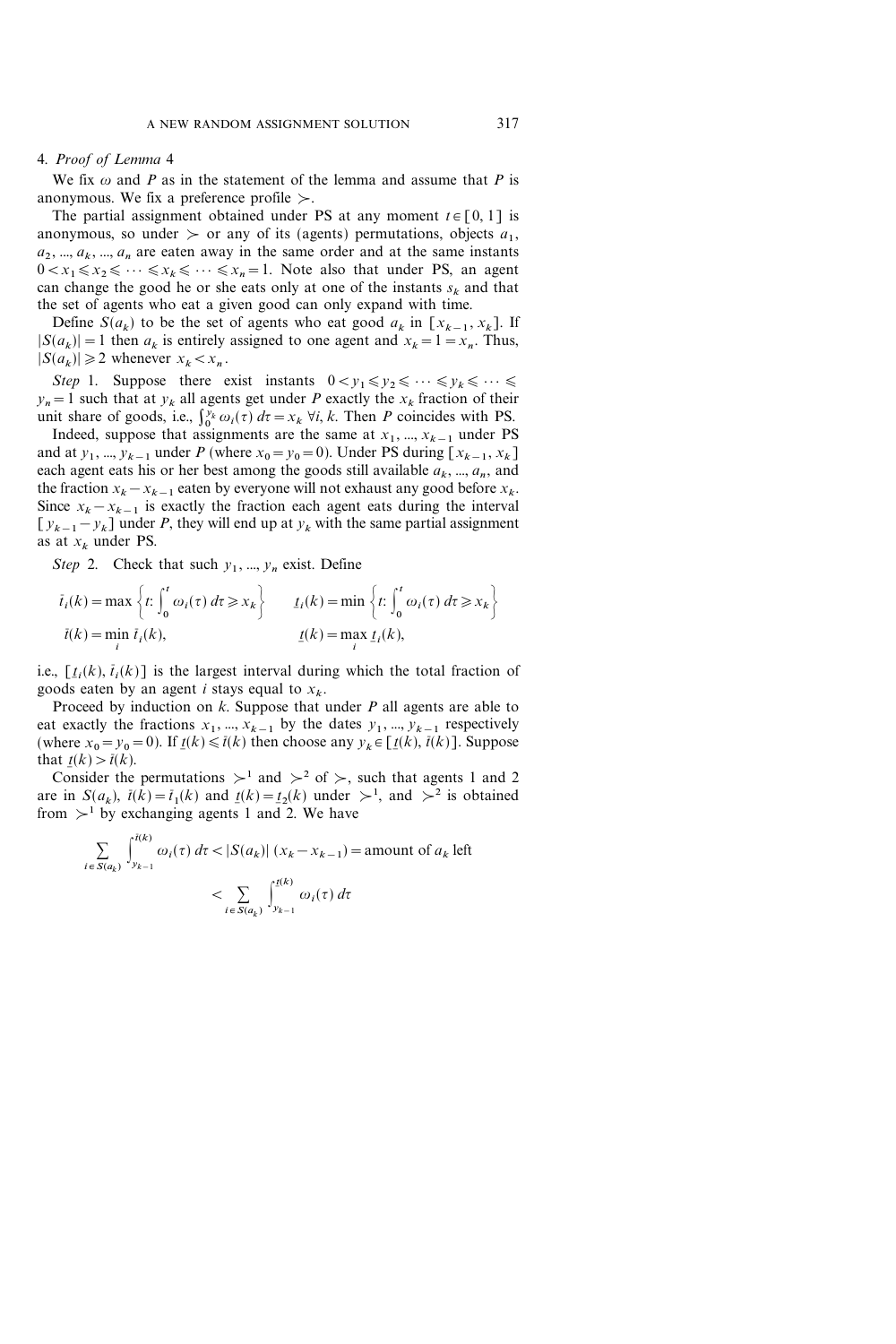and for any good  $a_j$ ,  $j > k$ ,

$$
\sum_{i \in S(a_j)} \int_{y_{k-1}}^{i(k)} \omega_i(\tau) d\tau \leq |S(a_j)| (x_k - x_{k-1}) \leq \text{amount of } a_j \text{ left.}
$$

Moreover, the equality is possible only if  $x_i = x_k$ .

Thus, under  $>^1$  and  $>^2$  no good among  $a_k$ , ...,  $a_n$  is eaten away before  $\bar{t}(k)$  and good  $a_k$  will be exhausted at some dates  $s^1, s^2 \in (\bar{t}(k), \underline{t}(k))$ . But for ֖֖֚֚֚֚֚֚֚֚֚֚֚֚֚֚֚֚֚֚֚֚֚֚֡֝֝֝֝֝֝֝֬֝֬֝֝֬֝֓֬֝֓֬֝֓֬ any s in this interval, under  $\geq^1$ ( $\geq^2$ ) the fraction of goods agent 1 (2) gets by time s is larger than  $x_k$ , while the fraction of goods agent 2 (1) gets by the time s is smaller than  $x_k$ .

By our induction hypothesis, all agents get exactly the same partial assignment at  $x_{k-1}$  under PS and at  $y_{k-1}$  under P. As a result, agent 1 will get more and agent 2 less than  $x_k$  of good  $a_1$  under  $\geq 1$ , while agent 2 will get more and agent 1 less than  $x_k$  of good  $a_1$  under  $\geq^2$ . This contradicts the anonymity of P.

### 5. Proof of Proposition 1

Step 1. The PS assignment is envy-free. Fix  $>$  in  $\mathcal{A}^N$ , i in N and label A in such a way that  $a >_i b >_i c > \cdots$ . Consider the algorithm in Section 5 keeping in mind  $\omega_i(t)=1$  for all i, t. Let  $s_1$  be the step at which a is fully allocated, namely

$$
a\in A^{s_1-1}\backslash A^{s_1}.
$$

Because  $i \in M(a, A^s)$  as long as  $s \leq s_1 - 1$ , we have

$$
p_{ia}^{s_1} = y^{s_1} \ge p_{ja}^{s_1} \qquad \text{for all} \quad j \in N.
$$

Because  $a$  is fully allocated at  $s_1$ , these numbers are respectively the *ia* and *ja* entries of  $PS(\geq)=P$ , so that  $p_{ia}\geq p_{ia}$ . Next we let  $s_2$  be the step at which  $\{a, b\}$  is fully allocated

$$
\{a, b\} \cap A^{s_2 - 1} \neq \varnothing \qquad \{a, b\} \cap A^{s_2} = \varnothing.
$$

Note that  $s_1 \le s_2$  and that  $i \in M(a, A^s) \cup M(b, A^s)$  for  $s \le s_2 - 1$ . Hence

$$
p_{ia} + p_{ib} = p_{ia}^{s_2} + p_{ib}^{s_2} = y^{s_2} \ge p_{ja}^{s_2} + p_{jb}^{s_2} = p_{ja} + p_{jb} \qquad \text{for all} \quad j \in N.
$$

Repeating this argument we find that  $P_i$  stochastically dominates  $P_i$  at  $\gt_i$ , as desired.

Step 2. The PS mechanism is weakly strategyproof. In the simultaneous eating algorithm with  $\omega_i(t)=1$  for all i, all t,  $0 \le t \le 1$ , we introduce the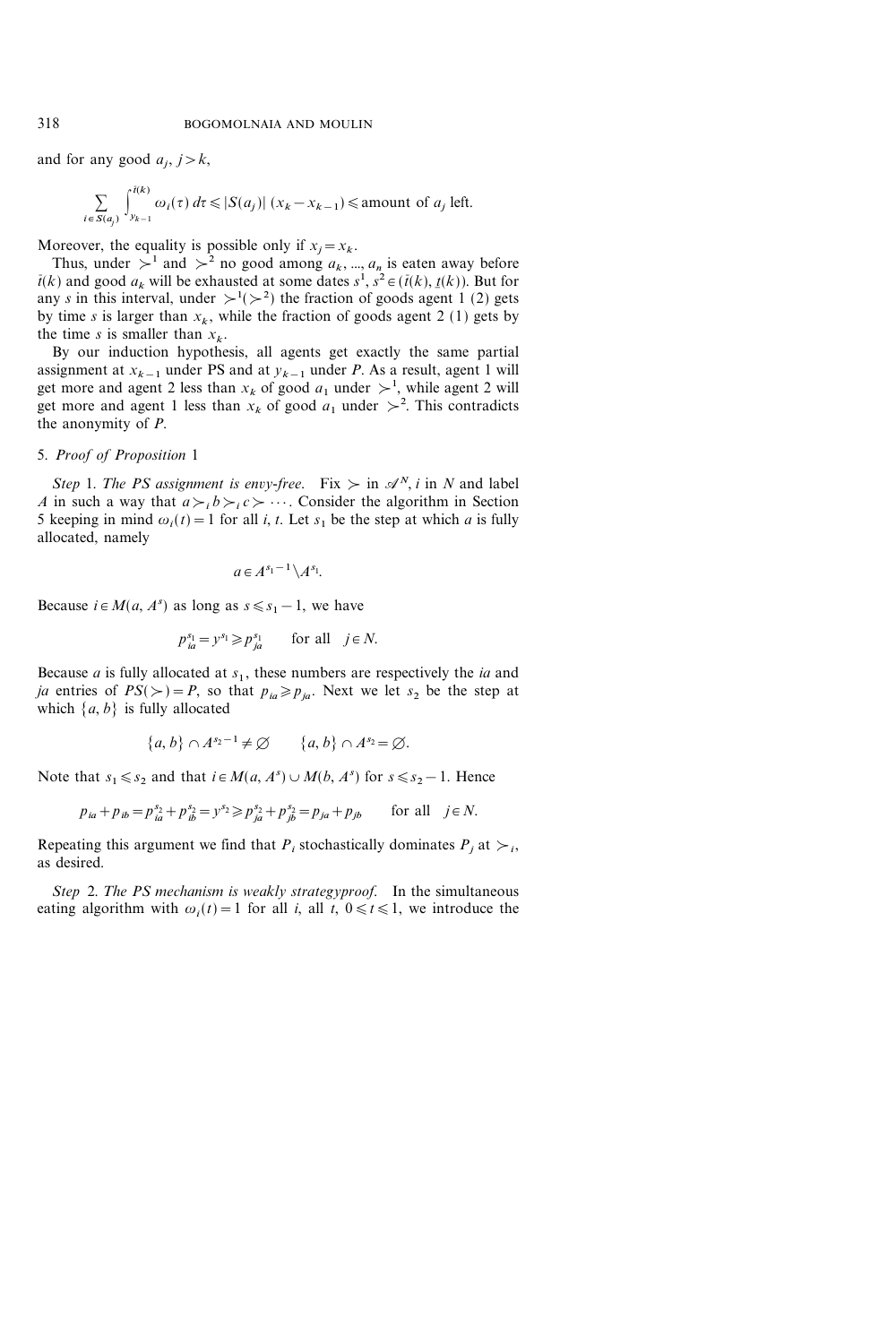following notations:  $N(a, t)$  is the (possibly empty) set of agents who eat object a at time t: if t is such that for some  $s = 1, ..., n : y^{s-1} \le t < y^s$  then

$$
N(a, t) = M(a, A^{s-1}) \quad \text{if} \quad a \in A^{s-1}
$$

$$
= \varnothing \quad \text{if} \quad a \notin A^{s-1}.
$$

We write  $n(a, t)$ , the cardinality of  $N(a, t)$ , and set  $t(a)$  to be the time at which *a* dies, namely:

$$
t(a) = \sup\{t \mid n(a, t) \geq 1\}.
$$

Observe that  $n(a, t)$  is nondecreasing in t on [0,  $t(a)$ ], because once agent i joins  $N(a, t)$ , he or she keeps eating object a until its exhaustion. Moreover,

$$
\int_0^{t(a)} n(a, t) \, dt = 1 \tag{13}
$$

because one unit of object  $a$  is allocated during the entire algorithm.

We turn to the proof of the claim. Fix  $>$  in  $\mathscr{A}^N$ , an agent denoted as agent 1, and a misreport  $\succ_1^*$  by this agent. We write  $P=PS(\succ)$ ,  $P^*=\succ$  $PS(\geq)$ <sup>1</sup> $\geq$ <sup>\*</sup><sub>1</sub>), and similarly  $N(a, t)$ ,  $N^*(a, t)$ , and so on. Finally we label A so that  $a >_1 b >_1 c > \cdots$ .

We assume  $P_1^*$  sd( $>_1$ )  $P_1$  and show  $P_1^* = P_1$ . If  $p_{1a} = 1$ , this implication is obvious so we assume  $p_{1a}$ <1 from now on. Note that, at profile  $\succ$ , agent 1 is eating a during the whole interval [0,  $t(a)$ ]; hence  $p_{1a} = t(a)$ . At  $\succ^*$ , on the other hand, agent 1 is eating a on a subset of  $[0, t^*(a)]$ . Therefore the assumption  $p_{1a} \leq p_{1a}^*$  implies  $t(a) \leq t^*(a)$ .

We claim that for all t in [0, t(a)] and all agents i,  $i \neq 1$ , we have:

$$
i \in N(a, t) \Rightarrow i \in N^*(a, t). \tag{14}
$$

Suppose there is an agent i,  $i \neq 1$ , and a time t,  $0 \le t < t(a)$  such that

$$
i \in N(a, t)
$$
 and  $i \in N^*(x, t)$ , for some object x,  $x \neq a$ .

As object *a* is available at time *t* under profile  $\gt^*$  (because  $t < t^*(a)$ ), agent *i* prefers x to a. Hence x is not available at t under  $\ge$  (recall that agent  $i$ 's preferences do not change in the two profiles). This implies  $t(x) \leq t < t^*(x)$ .

Now let B be the set of objects x such that  $x \neq a$  and  $t(x) < t^*(x)$  (we have just shown that B is nonempty). We pick y in B for which  $t(x)$  is minimal. Note that  $t(y) < t(a)$  because in the above construction of x we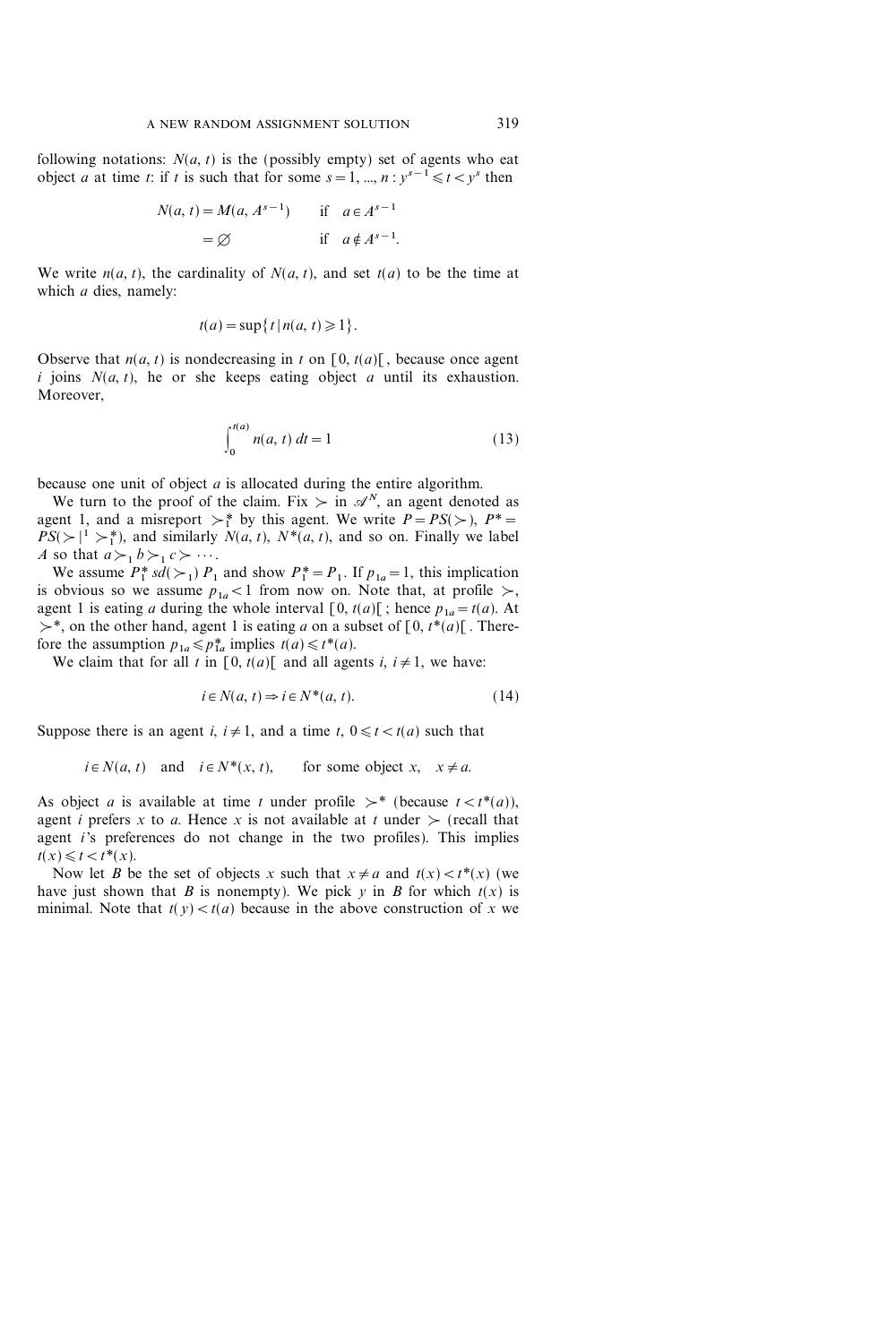had  $t(x) < t(a)$ . From  $t(y) < t^*(y)$  we deduce that at some date t,  $t < t(y)$ , there is an agent  $j$  such that

$$
j \in N(y, t)
$$
 and  $j \notin N^*(y, t)$ . (15)

Otherwise the inclusion  $N(y, t) \subseteq N^*(y, t)$  for t in [0, t(y)[ combined with

$$
\int_0^{t(y)} n(y, t) dt = 1 = \int_0^{t^*(y)} n^*(y, t) dt
$$
 (16)

and the fact that  $n^*(y, t)$  is nondecreasing in t would contradict our assumption  $t(y) < t^*(y)$ . Note that agent j in property (15) cannot be agent 1 because  $t < t(y) < t(a)$  and agent 1 eats a over the whole internal  $[0, t(a)]$  under  $\geq$ . Let z be the good that agent j eats at date t under  $\geq^*$ :  $j \in N^*(z, t)$ . As object y is available at t under  $\geq^*$  (because  $t < t(y)$ )  $\langle t^*(y) \rangle$ , agent *j* prefers z to y. As agent *j* eats y at t under  $\rangle$ , and his or her preferences are the same in both profiles ( $j \neq 1$ ) object z is no longer available at t under  $\geq$ . We have shown successively:

$$
t < t(y), \qquad t < t^*(z), \qquad \text{and} \qquad t(z) < t.
$$

As z is not object a (because  $t(z) < t(a)$ ) this implies  $z \in B$  and  $t(z) < t(y)$ , a contradiction of the definition of  $\nu$ . This establishes (14).

Thus we have shown  $N(a, t) \subseteq N^*(a, t)$  for t in [0, t(a)[. By an argument used above (see (16)), this implies  $t(a) = t^*(a)$  as well as  $N(a, t) =$  $N^*(a, t)$  in this interval. Therefore  $p_{1a}^* = p_{1a}$  and the eating algorithms under  $>$  and  $>$ \* coincide on the interval  $[0, t(a)]$ .

It should be clear that the above argument can now be repeated: the assumption  $P_1^*$  sd( $\geq 1$ )  $P_1$  gives  $p_{1b}^* \geq p_{1b}$  and we show successively  $t(b) \leq t^*(b)$ , then  $N(b, t) \subseteq N^*(b, t)$  on the interval  $[0, t(b)]$ , implying  $t(b) = t^*(b)$  and so on. We leave the details to the reader.

Step 3. The RP mechanism is strategyproof. For any ordering  $\sigma$  of N, the priority mechanism  $\rangle \rightarrow \text{Prio}(\sigma, \rangle)$  is obviously strategyproof. This property is preserved by convex combinations (with fixed coefficients, independent of  $\rangle$ ; hence the claim.

Step 4. The RP assignment is weakly envy-free. Let  $>$  be a profile at which  $P_2 sd(\succ_1) P_1$ , we must show  $P_2 = P_1$ . We label the outcomes  $a_1, a_2, ..., a_n$  so that  $a_1 > a_2 > a_3 > a_1 \cdots$ .

For any ordering  $\sigma$  of N where 1 precedes 2, let  $\bar{\sigma}$  be the ordering obtained from  $\sigma$  by permuting 1 and 2. Clearly the pairs  $\{\sigma, \bar{\sigma}\}\$  form a partition of  $\theta$ . As  $>$  is fixed throughout we omit it in the expression  $Prio(\sigma, \rangle).$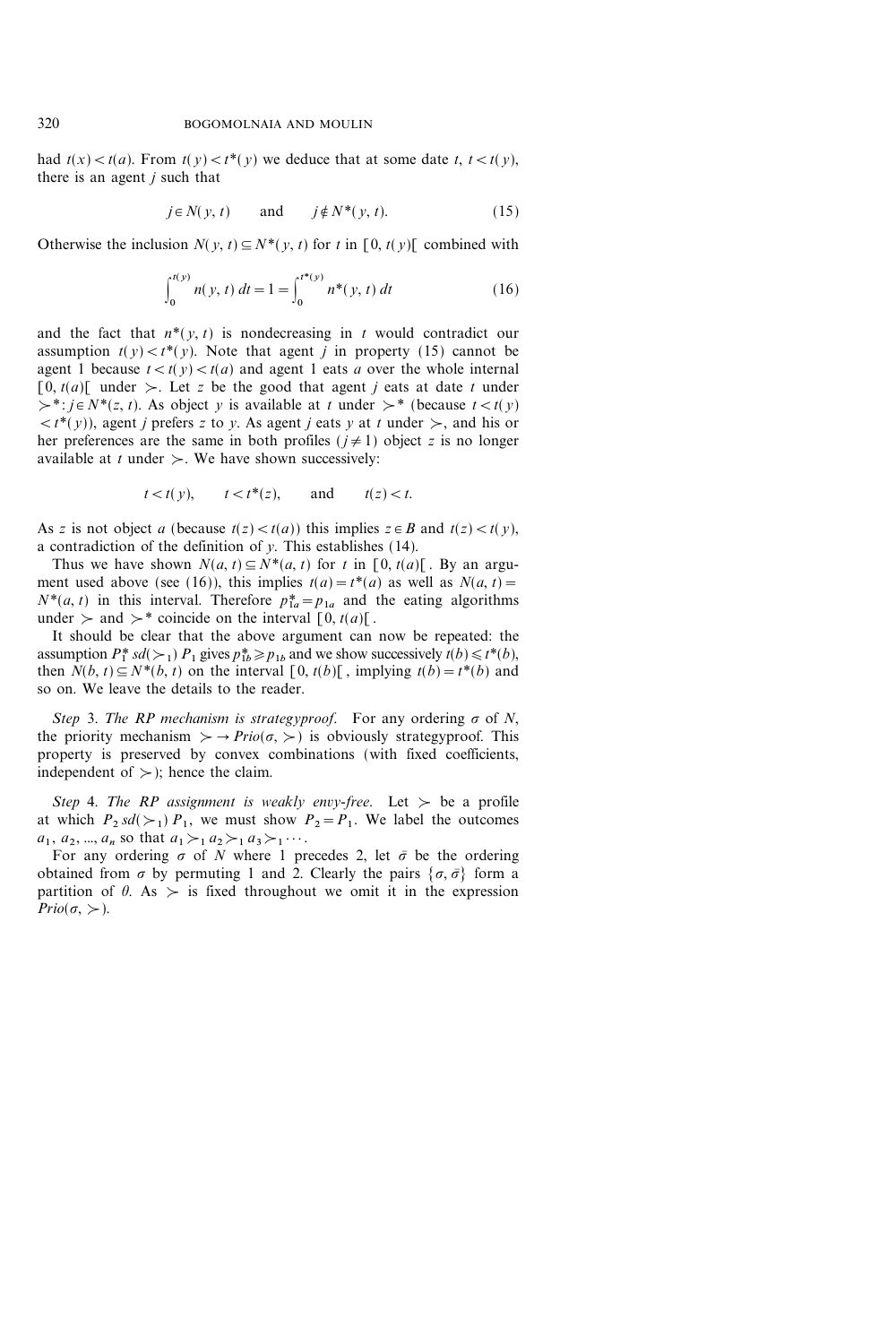If 2 gets  $a_1$  in Prio( $\bar{\sigma}$ ), so does 1 in Prio( $\sigma$ ). In Prio( $\sigma$ ), 2 cannot get  $a_1$ (for 1 would snatch it before 2 anyway). Therefore in the random assignment  $Q = \{Prio(\sigma) + Prio(\bar{\sigma})\}/2$  we have  $q_{2a_1} \leq q_{1a_1}$ . But  $RP(\geq)$  is a convex combination of such assignments; therefore  $p_{2a_1} \leq p_{1a_1}$ . From our assumption  $P_2 sd(\succ_1) P_1$  we get  $q_{2a_1} = q_{1a_1}$  for all pairs  $\sigma$ ,  $\bar{\sigma}$ , so that for any such pair

either 1 gets 
$$
a_1
$$
 in  $Prio(\sigma)$  and 2 gets  $a_1$  in  $Prio(\bar{\sigma})$ , or  
none of 1, 2 gets  $a_1$  in any of  $Prio(\sigma)$  or  $Prio(\bar{\sigma})$ . (17)

Next consider the allocation of  $a_2$  in Prio( $\sigma$ ), Prio( $\bar{\sigma}$ ). If 2 gets  $a_2$  in Prio( $\bar{\sigma}$ ), by (17) 1 cannot get  $a_1$  in Prio( $\sigma$ ); hence 1 gets  $a_2$  in Prio( $\sigma$ ). If 2 gets  $a_2$  in  $Prio(\sigma)$ , then 1 gets  $a_1$  in  $Prio(\sigma)$  (as 1 precedes 2, 1 must get something he or she prefers to  $a_2$ ), so 2 gets  $a_1$  in Prio( $\bar{\sigma}$ ) (by (17)) so 1 gets  $a_2$  in  $Prio(\bar{\sigma})$ .

We conclude that  $q_{2a_2} \leq q_{1a_1}$  in Q. By assumption  $p_{2a_1} + p_{2a_2} \geq p_{1a_1} + p_{1a_2}$ and by the above argument,  $p_{2a_1} = p_{1a_1}$ ; hence  $p_{2a_2} = p_{1a_2}$  and  $q_{2a_2} = q_{1a_1}$  for all pairs  $\{\sigma, \bar{\sigma}\}.$  For any such pair the allocation of  $a_1, a_2, A \setminus \{a_1, a_2\}$  is "symmetric" between  $\sigma$  and  $\bar{\sigma}$ ; e.g., if  $Prio(\sigma)$  has  $1 \rightarrow x$ ,  $2 \rightarrow y$  where x, y are  $a_1, a_2$ , or  $A \setminus \{a_1, a_2\}$ , then  $Prio(\bar{\sigma})$  has  $2 \rightarrow x$ ,  $1 \rightarrow y$ .

We proceed by induction. Let  $p_{1a_i} = p_{2a_i}$ ,  $i = 1, ..., k-1$ . Suppose also that for any  $x, y \in \{a_1, a_2, ..., a_{k-1}, A \setminus \{a_1, ..., a_{k-1}\}\}\$  whenever 1 receives x and 2 receives y at  $Prio(\sigma)$ , 1 receives y and 2 receives x at  $Prio(\bar{\sigma})$ .

If 2 gets  $a_k$  at  $Prio(\bar{\sigma})$  then by the induction hypothesis 1 gets an object from  $A \setminus \{a_1, ..., a_{k-1}\}\$  at  $Prio(\sigma)$ . Since  $a_k$  is the best for him or her in this set and it is available, 1 gets  $a_k$  at Prio( $\sigma$ ). If 2 gets  $a_k$  at Prio( $\sigma$ ), then 1 gets  $a_e$ ,  $e < k$ , at Prio( $\sigma$ ). Then, by the induction hypothesis, 2 gets  $a_e$  at Prio( $\bar{\sigma}$ ). Hence  $a_k$  is available for 1 at Prio( $\bar{\sigma}$ ). But by induction hypothesis, 1 has to get something from  $A \setminus \{a_1, ..., a_{k-1}\}$  at  $Prio(\bar{\sigma})$ , so he or she gets  $a_k$ .

It follows that  $q_{2a_k} \leq q_{1a_k}$ . Since  $\sum_{i=1}^k p_{2a_i} \geq \sum_{i=1}^k p_{1a_i}$  by assumption and  $p_{1a_i} = p_{2a_i}$  by the induction hypothesis, we deduce as above that  $p_{1a_k} = p_{2a_k}$ and that the induction hypothesis holds true when  $k-1$  is changed to k.

## 6. Proof of Proposition 2

Step 1. A consequence of ordinal efficiency. For all  $\ge$ , all  $a, b \in A$ , and all  $i \in N$ 

$$
\{a \succ_j b \text{ for all } j \in N \setminus i \text{ and } b \succ_i a\} \Rightarrow \{p_{ia} = 0\}.
$$
 (18)

Note that this property holds for any *n*. Its proof is simple: if  $p_{ia} > 0$  we have  $b\tau(P,>)a$ , whence  $p_{ib}>0$  for some j in N $\iota$  would imply  $a\tau(P,>)b$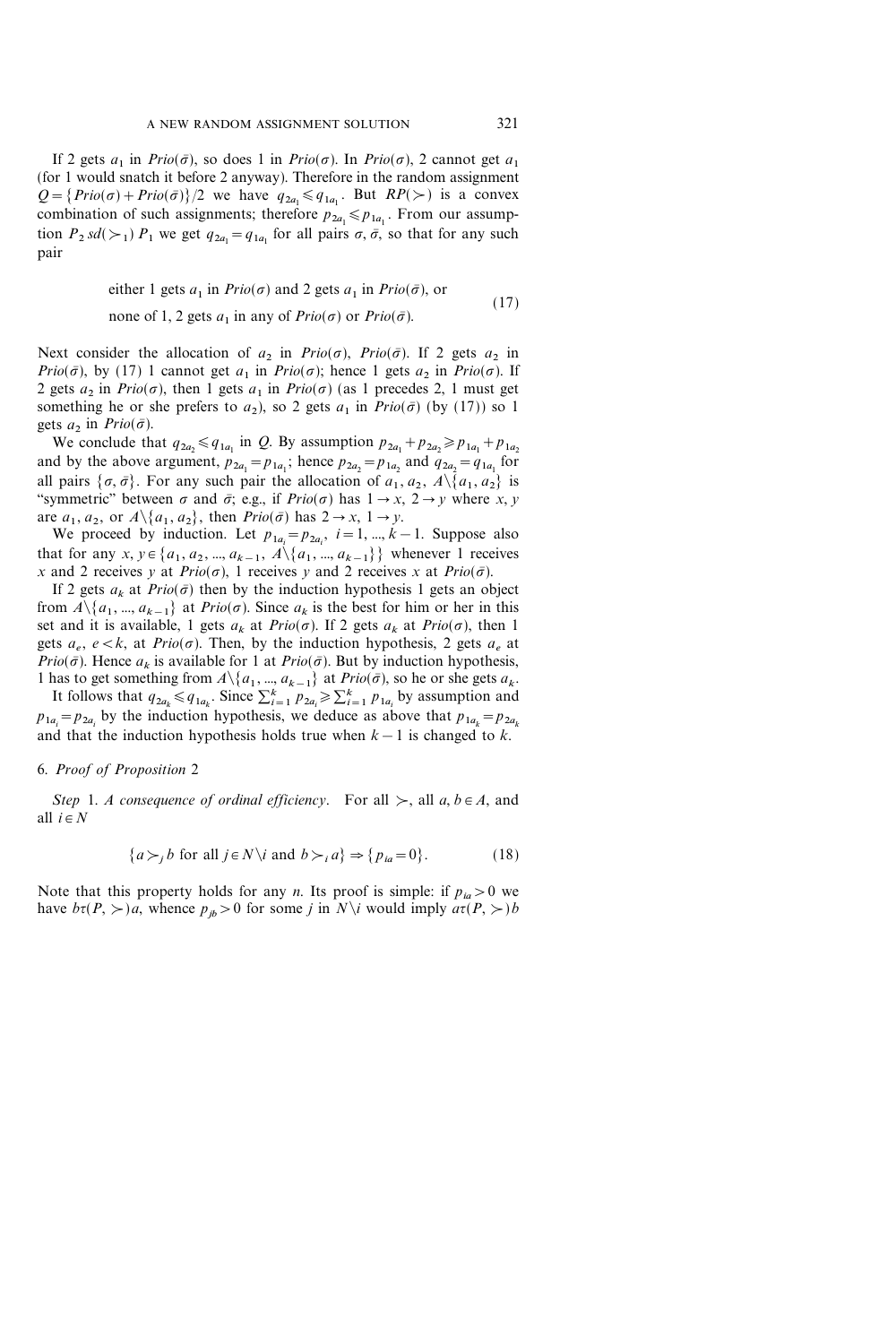and make the relation  $\tau$  cyclic. By Lemma 3 this is impossible, therefore,  $p_{ib}=0$  for all  $j \neq i$  implying  $p_{ib}=1$ , contradiction.

Step 2. Characterization of the RP mechanism. We consider in turn the ten different profiles listed in the proof of Lemma 2.

For type 1, ordinal efficiency is enough to pick RP. For type 2, ETE is enough.

For type 3, ordinal efficiency yields  $p_{3b}=0$  (by (18)). Next ETE implies  $p_{1b} = p_{2b} = \frac{1}{2}$ . Finally consider the misreport by agent 3,  $a > \frac{4}{3} b > \frac{4}{3} c$ , by which this agent gets  $(\frac{1}{3})a + (\frac{1}{3})b + (\frac{1}{3})c$ . Strategyproofness implies  $p_{1a} \ge \frac{1}{3}$ . Conversely, apply this property at a type 2 profile when agent 3 misreports  $a > c > b$  and deduce  $p_{1a} \le \frac{1}{3}$ . Thus  $p_{1a} = \frac{1}{3} = p_{1b}$  and we are done.

For type 4, ordinal efficiency gives  $p_{3b}=1$  (by (18)). Next ETE gives  $p_{1a} = p_{2a}$ ,  $p_{1c} = p_{2c}$  and we are done.

For type 5, we distinguish two cases. Start with the case  $b > 0$  as an approximate. ordinal efficiency and (18) we get  $p_{3a} = 0$ . If 3 misreports  $a > \frac{4}{3} b > \frac{2}{3} c$  he or she gets  $(\frac{1}{3})a + (\frac{1}{3})b + (\frac{1}{3})c$ ; hence by strategyproofness we have  $p_{3b} \ge \frac{2}{3}$ . By considering the symmetric misreport by 3 at the type 2 profile, we get  $p_{3b} \leq \frac{2}{3}$ , so  $p_{3b} = \frac{2}{3}$ . Now RP can be computed entirely by ETE.

For type 5 with  $b > 3$  c  $> 3$  a, we have  $p_{3a} = 0$  again by ordinal efficiency and (18). Looking at the misreport by 3 from  $b>c>a$  to  $b>a>c$  and vice versa, we get  $p_{3b} = \frac{2}{3}$  and are done.

For type 6, distinguish two cases. First assume  $b >_3 a >_3 c$ . Ordinal efficiency and (18) imply  $p_{3a} = p_{2b} = 0$ . Next consider agent 1's misreport:  $a \rightarrow_1^* c \rightarrow_1^* b$ , which makes the reported profile of type 4. Thus  $p_{1a} \ge \frac{1}{2}$ . The symmetrical misreport by agent 1 starting from the type 4 profile gives  $p_{1a} = \frac{1}{2}$ . Finally consider agent 3's misreport  $a > 3$   $b > 3$  c, making the reported profile of type 3, and its symmetric misreport: we obtain  $p_{3b} = \frac{5}{6}$  and the matrix is now entirely determined.

In a type 6 preference with  $b > 3$  c  $> 3$  a, we deduce as above  $p_{3a} = p_{2b} = 0$ and  $p_{1a} = \frac{1}{2}$ . Finally the misreport  $b > \frac{2}{3}$  a  $\geq \frac{2}{3}$  c and its symmetric misreport yield  $p_{3b} = \frac{5}{6}$ .

Step 3. Characterization of PS. First we note that no envy implies equal treatment of equals. Suppose at some profile  $\triangleright$  we have  $\triangleright$  =  $\triangleright$ , but  $P_1 \neq P_2$ . Then for some utility function u compatible with this common ordering of A, we have  $u \cdot P_1 \neq u \cdot P_2$ . Hence one of the agents 1, 2 envies the other if they both have utility  $u$ .

Next we look in turn at the ten types of profiles from the proof of Lemma 2. For types 1, 2, and 4, the argument of Step 2 is repeated.

For type 3, ordinal efficiency gives  $p_{3b} = 0$  and no envy gives  $p_{ia} = \frac{1}{3}$  for  $i=1, 2, 3$ . Then equal treatment of equals gives  $p_{1b}=p_{2b}=\frac{1}{2}$ .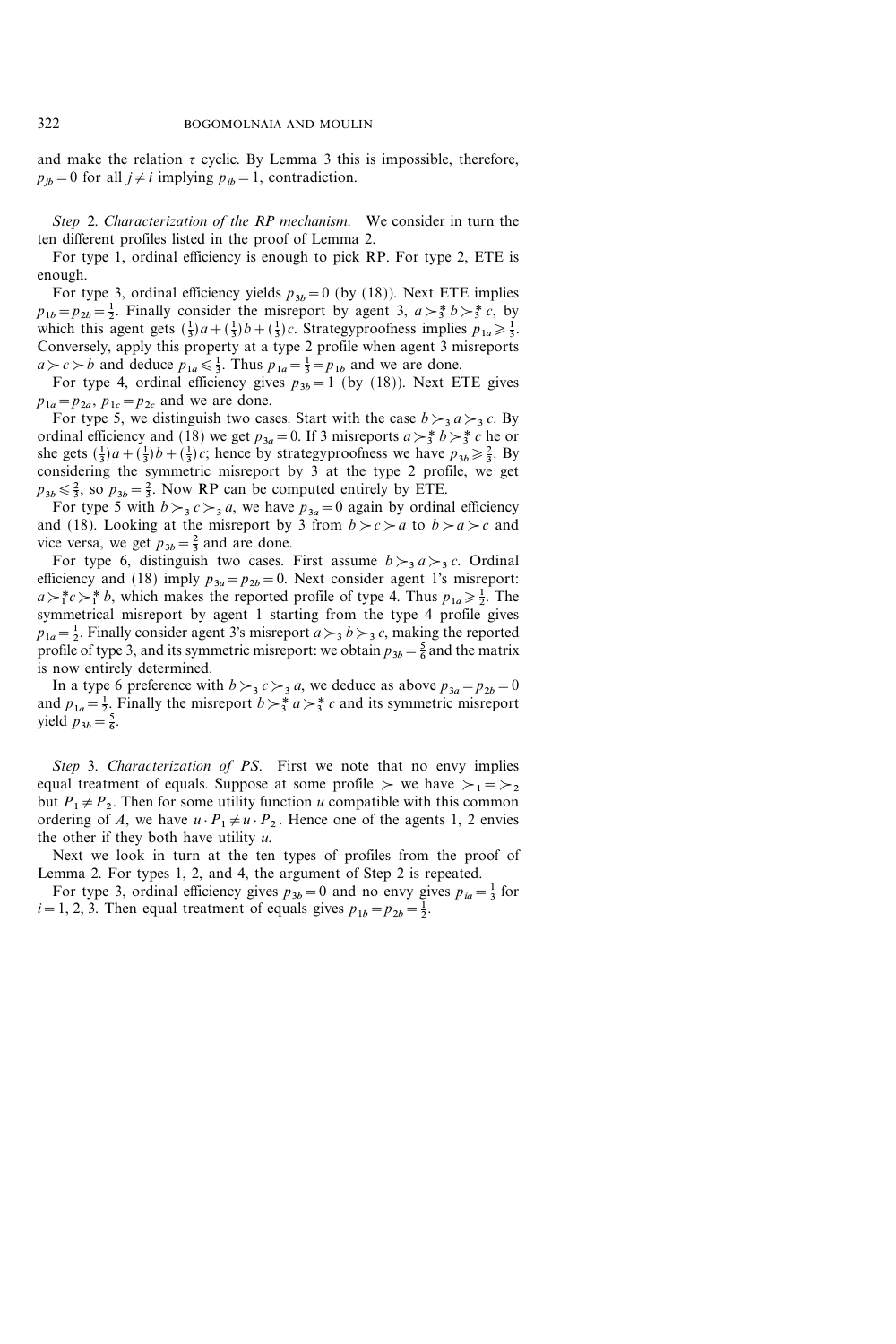For type 5 and  $b >_3 a >_3 c$ , we have  $p_{3a}=0$  by ordinal efficiency and  $p_{1a} = p_{2a} = \frac{1}{2}$  by equal treatment of equals. Next we apply no envy between agents  $\frac{2}{3}$  and  $\frac{3}{3}$ :

$$
\{p_{3b} + p_{3a} \ge p_{1b} + p_{1a} \text{ and } p_{1a} + p_{1b} \ge p_{3a} + p_{3b} \} \Rightarrow p_{3b} = p_{1b} + \frac{1}{2}.
$$

Because  $p_{1b} = p_{2b}$ , this gives  $p_{1b} = \frac{1}{6}$  and we are done.

For type 5 and  $b >_3 c >_3 a$  we have  $p_{3a} = 0$  and  $p_{1a} = p_{2a} = \frac{1}{2}$  as above. But no envy alone is not enough to pin down the PS assignment. For instance

|   | a             | b             | c             |
|---|---------------|---------------|---------------|
| 1 | $\frac{1}{2}$ | $\frac{1}{3}$ | $\frac{1}{6}$ |
| 2 | $\frac{1}{2}$ | $\frac{1}{3}$ | $\frac{1}{6}$ |
| 3 | 0             | $\frac{1}{3}$ | $\frac{2}{3}$ |

is ordinally efficient and envy-free. Here we must invoke weak strategyproofness in order to characterize the PS assignment. Say that 3 reports  $b > a<sub>3</sub> c$ : after the misreport we are in the other type 5 profile, for which we know that 3 gets  $(\frac{2}{3})b + (\frac{1}{3})c$ . Therefore weak strategyproofness implies  $p_{3b} \geq \frac{2}{3}$ . But 1 does not envy 3 so  $\frac{1}{2} + p_{1b} \geq p_{3b}$  implying  $p_{3b} \leq \frac{2}{3}$  and we are done.

For type 6 and  $b > 3$  a  $\geq 3$  c we get  $p_{3a} = p_{2b} = 0$  from ordinal efficiency and (18). From no envy between 1 and 2 we have  $p_{1a} = p_{2a} = \frac{1}{2}$  and from no envy between 1 and 3, we get  $\frac{1}{2} + p_{1b} = p_{3b}$  so that  $p_{1b} = \frac{1}{4}$  and we are done.

Finally, for type 6 and  $b > 3$  c  $> 3$  a, we have  $p_{3a} = p_{2b} = 0$ ,  $p_{1a} = p_{12} = \frac{1}{2}$ . If 3 reports  $b > \frac{2}{3}$   $a > \frac{2}{3}$  c he or she gets  $(\frac{3}{4})b + (\frac{1}{4})c$  so  $p_{3b} \ge \frac{3}{4}$ . As 1 does not envy 3, we have  $\frac{1}{2} + p_{1b} \geq p_{3b} \Leftrightarrow p_{3b} \leq \frac{3}{4}$  and we are done.

### 7. Proof of Theorem 2 (Impossibility Result)

For  $n \geq 4$  there does not exist a mechanism which satisfies strategyproofness, equal treatment of equals, and ordinal efficiency. We suppose that there exists such a mechanism  $P = P(\ge)$  and will arrive to a contradiction considering the restrictions our three desired properties impose on assignment matrices at several preference profiles.

Note first that it is enough to consider the case  $n=4$ . Indeed, for an arbitrary n, look at the following domain restriction. Let agents 1, 2, 3, and 4 prefer objects  $a_1$ ,  $a_2$ ,  $a_3$ , and  $a_4$  to all others (any ordering among  $a_1$ ,  $a_2$ ,  $a_3$ ,  $a_4$  being admissible), while for  $i>4$  object  $a_i$  is the best choice for agent *i*. O-efficiency implies that for all  $i > 4$  object  $a_i$  must go to agent *i*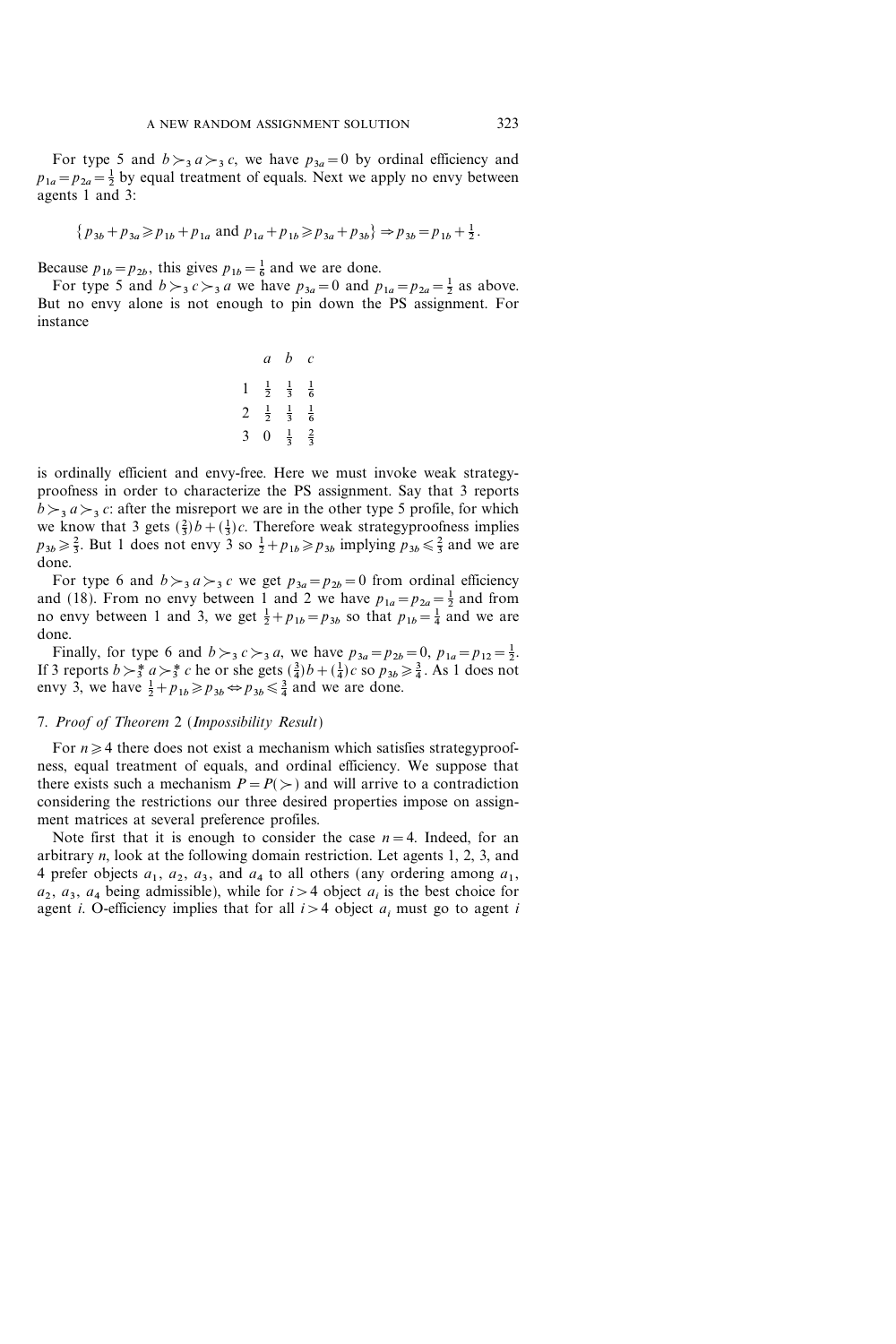with probability 1. So the assignment problem is reduced to the first four agents. If there exists a mechanism satisfying the premises of the theorem, its restriction to the above mentioned domain would give such a mechanism for four agents.

In what follows, we will use the following facts.

*Fact* 1. Suppose that  $b > a$ , while  $a > b$  for all  $j \neq i$ . Then O-efficiency implies  $p_{ia}=0$ . (See Step 1 in the proof of Proposition 2.) Also, let  $b > a$ for  $i \in I$ , while  $a \succ_i b$  for  $j \notin I$ . Then O-efficiency implies  $p_{ia} = 0 \ \forall i \in I$  and/or  $p_{ib}=0 \ \forall j \notin I$ .

*Fact* 2. Consider two orderings:  $R = a_1 > a_2 > \cdots > a_n$  and  $R' = a'_1 > a'_2$  $a'_2 \rangle \sim \cdots \rangle a'_n$ . Let for some  $k \{a_1, ..., a_k\} = \{a'_1, ..., a'_k\}$ . Let agent *i* change his or her preferences from  $R$  to  $R'$ , the preferences of others being the same  $(R_{-i})$ . By SP,

$$
\sum_{j=1}^{k} p_{ia_j}(R, R_{-i}) = \sum_{j=1}^{k} p_{ia'_j}(R', R_{-i})
$$

(of course, the same is true for the sums  $j=k+1$  til n).

*Fact.* 3. Let a be the best object for everyone; then  $p_{1a} = p_{2a} = p_{3a}$  $p_{4a} = \frac{1}{4}.$ 

Indeed, it is true for an unanimous preference profile by equal treatment of equals. Whenever agent 4 changes his or her preferences, object a being still his or her best, he or she has to receive  $p_{4a} = \frac{1}{4}$  by Fact 2, while others have to get  $(1 - \frac{1}{4})/3 = \frac{1}{4}$  by equal treatment of equals. If agent 3 changes his or her preferences after that to be like the ordering of agent 4, then he or she still has to receive  $p_{3a} = \frac{1}{4}$ . Hence by equal treatment of equals  $p_{4a} = \frac{1}{4}$ , and so again by equal treatment of equals  $p_{1, 2a} = \frac{1}{4}$ . Similar arguments apply when 1, 2 have the same orderings, while 3 and 4 have arbitrary ones (with  $a$  as the top)—we just see what happens when 3 changes to be like 4 or 4 changes to be like  $3$ —as well as in the general case.

Fact 4. Let exactly three agents (say, 1, 2, 3) have a as their top choice. Fact 1 gives  $p_{4a} = 0$ , while Fact 2 implies (as above) that  $p_{1a} = p_{2a} = p_{3a} = \frac{1}{3}$ .

We proceed by considering several preference profiles. We will write *abcd* instead of  $a > b > c > d$ , and  $abcd(2)$  if two agents in the profile have  $a > b$  $b>c>d$ . While we refer to the agent whose preferences are listed first as agent 1, etc., we keep in mind that once we derive some restrictions on P for a given profile, we obtain the same restrictions for all permutations of agents' orderings. Figure 1 records the successive facts we establish for a number of specific profiles.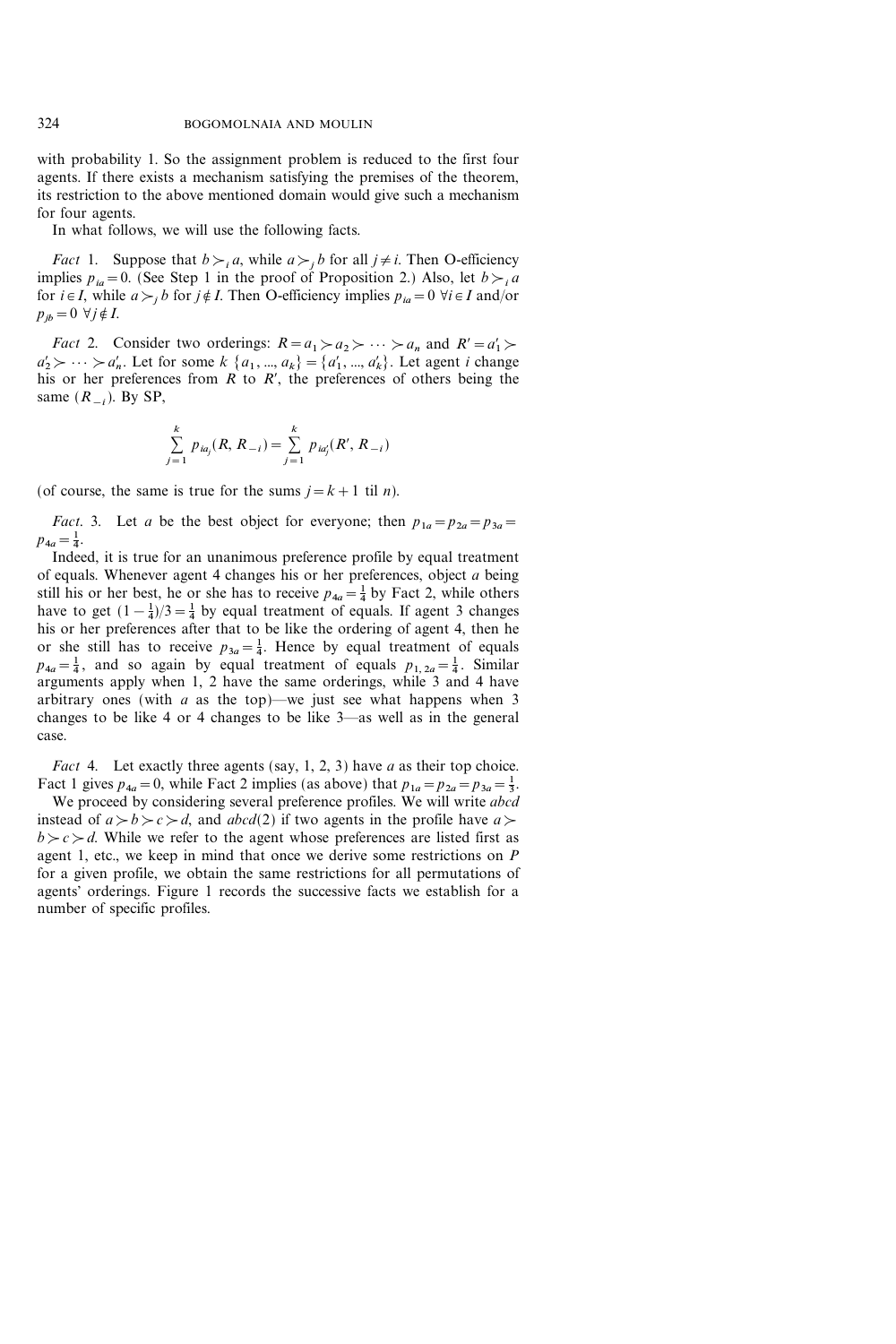|    |                              | $\boldsymbol{a}$                | b              | $\mathcal{C}$    | $\boldsymbol{d}$   |     |                         | $\overline{a}$   | b                              | $\boldsymbol{c}$ | $\boldsymbol{d}$ |
|----|------------------------------|---------------------------------|----------------|------------------|--------------------|-----|-------------------------|------------------|--------------------------------|------------------|------------------|
|    | abcd(3)                      | $\frac{1}{3}$                   | $\frac{1}{6}$  | Y <sub>3</sub>   | $\frac{1}{6}$      |     | abcd(2)                 | $\frac{1}{4}$    | 1⁄4                            | $\frac{1}{2}$    | $\boldsymbol{0}$ |
| 1) | badc                         | $\mathbf 0$                     | $\frac{1}{2}$  | 0                | $\frac{1}{2}$      | 2)  | abdc(2)                 | $\frac{1}{4}$    | 1⁄4                            | $\boldsymbol{0}$ | $\frac{1}{2}$    |
|    |                              |                                 |                |                  |                    |     |                         |                  |                                |                  |                  |
|    | abcd(3)                      | 1⁄4                             | $\frac{1}{3}$  |                  |                    |     | abcd(2)                 | $\frac{1}{3}$    |                                |                  |                  |
| 3) | adbc                         | Y,                              | $\overline{0}$ | $\mathbf 0$      |                    | 4)  | adbc                    | $\frac{1}{3}$    |                                |                  |                  |
|    |                              |                                 |                |                  |                    |     | $ba \cdot$              | $\boldsymbol{0}$ | $\frac{1}{2}$                  |                  |                  |
|    |                              |                                 |                |                  |                    |     |                         |                  |                                |                  |                  |
| 5) | abcd(3)                      | $\frac{1}{3}$                   | $\frac{1}{6}$  |                  |                    | 6)  | abcd(2)                 | $\frac{1}{2}$    | $\boldsymbol{0}$               | $\frac{1}{2}$    | 0                |
|    | bdac                         | $\mathbf 0$                     | $\frac{1}{2}$  | $\boldsymbol{0}$ |                    |     | badc(2)                 | $\boldsymbol{0}$ | $\frac{1}{2}$                  | 0                | $\frac{1}{2}$    |
| 7) | abcd(2)<br>bdac(2)           | $\frac{1}{2}$<br>$\overline{0}$ | $\frac{1}{2}$  | $\bf{0}$         | 0<br>$\frac{1}{2}$ | 8)  | abcd(2)<br>bdac<br>badc | $\bf{0}$<br>0    | $\frac{1}{2}$<br>$\frac{1}{2}$ | $\mathbf 0$<br>0 |                  |
|    | abcd(2)                      | $\frac{1}{3}$                   |                |                  | $\bf{0}$           |     |                         |                  |                                |                  |                  |
| 9) | bdac                         | $\mathbf 0$                     | $\frac{7}{2}$  | $\frac{1}{12}$   | $\frac{1}{3}$      | 10) | abcd(2)                 | $\frac{1}{4}$    |                                |                  | 0                |
|    | adbc                         | $\frac{1}{3}$                   | $\overline{0}$ | $\boldsymbol{0}$ | $\frac{2}{3}$      |     | $\overline{adbc(2)}$    | $\frac{1}{4}$    |                                | $\frac{1}{2}$    |                  |
|    | $\mathbf{r}$<br>$\mathbf{r}$ | $\sim$ $\sim$                   |                |                  |                    |     |                         |                  |                                |                  |                  |

| abcd(2) |  |  |
|---------|--|--|
| adbc    |  |  |
| abdc    |  |  |

### FIGURE 1

Profile 1: abcd(3), badc. By Fact 1,  $p_{4a} = p_{4c} = 0$  (objects a, b, then objects c, d); hence  $p_{4b}=p_{4c}=\frac{1}{2}$  by Fact 2 (compare with profile "abcd(4)":  $p_{4a} + p_{4b}$  should not change).

*Profile 2:*  $abcd(2)$ *,*  $abdc(2)$ *.*  $p_{ia} = \frac{1}{4}$  by Fact 3 and by a similar argument  $p_{ib} = \frac{1}{4}$  for all *i*. Then it follows from O-efficiency that  $p_{1, 2d} = p_{3, 4c} = 0$ . Indeed,  $p_{1, 2d} > 0$  would imply  $p_{3, 4c} = 0$  by O-efficiency, which would in turn imply  $p_{3,4d} = \frac{1}{2}$  (*P* is bistochastic!) and hence  $p_{1,2d} = 0$ .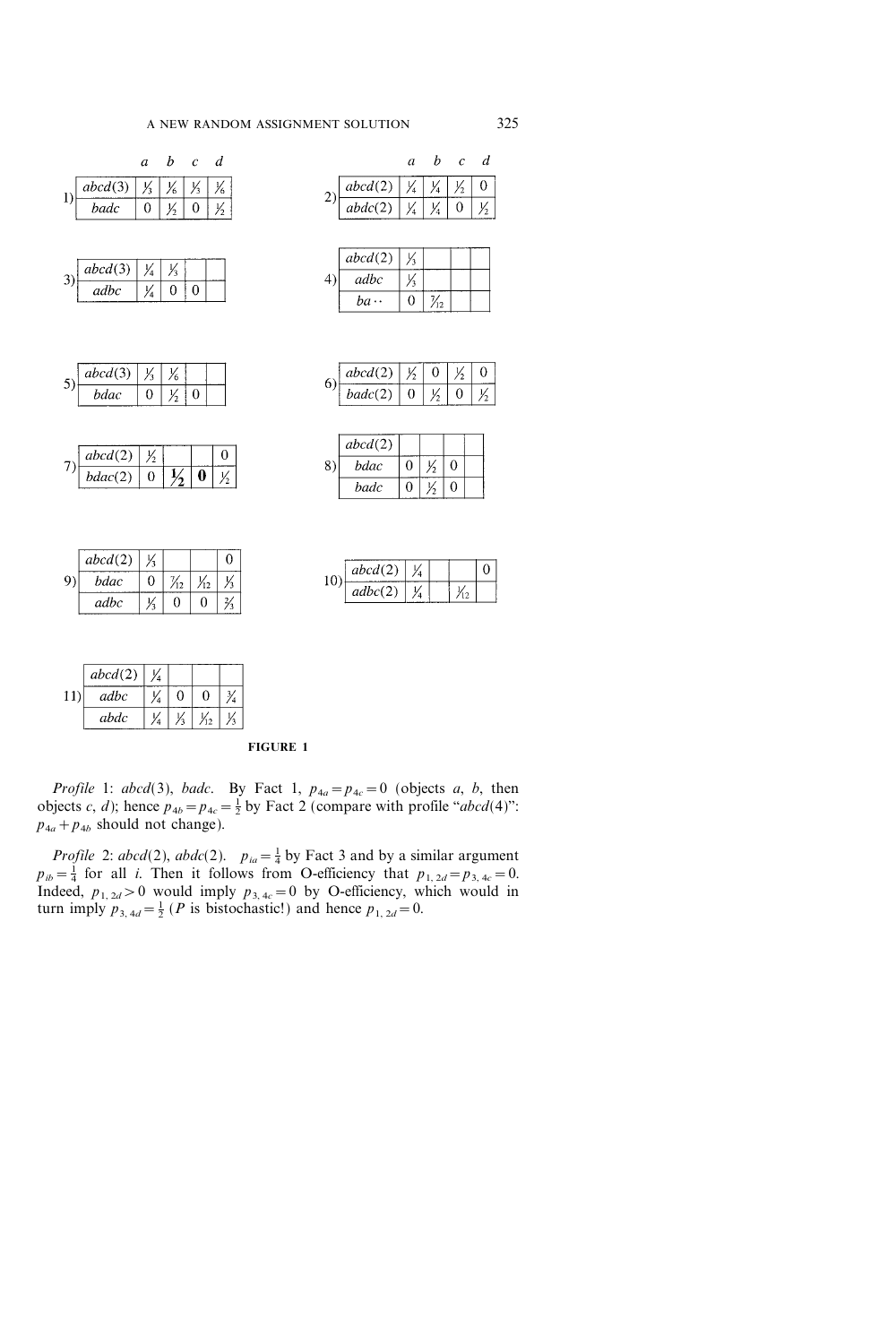*Profile* 3: *abcd*(3), *adbc*. We have that  $p_{ia} = \frac{1}{4}$  by Fact 3, while by Fact 1  $p_{4b} = 0$  (objects b, d) and  $p_{4c} = 0$  (objects c, d). Thus  $p_{jb} = \frac{1}{3}$  for  $j = 1, 2, 3$ .

*Profile* 4:  $abcd(2)$ ,  $adbc$ ,  $bacd$  (or  $badc$ ). By Fact 4,  $p_{1a} = p_{2a} = p_{3a} = \frac{1}{3}$ , while  $p_{4a}=0$ . Changing preferences of the last agent to  $R'=abcd$  gives us the Profile 3, so by Fact 2  $p_{4a} + p_{4b}$  must be the same as at that profile. Hence,  $p_{4b} = \frac{1}{4} + \frac{1}{3} - 0 = \frac{7}{12}$ .

*Profile* 5: abcd(3), bdac.  $p_{4a} = 0$  by Fact 4, while  $p_{4b} = \frac{1}{2}$  and  $p_{4c} = 0$  by Fact 2 (change of preferences of agent 4 to badc leads to Profile 1).

*Profile* 6:  $abcd(2)$ ,  $bad(2)$ . When the last agent changes from *badc* to *abcd*, we obtain Profile 1. Thus  $p_{4a} + p_{4b} = \frac{1}{2}$ , as at Profile 1. Using equal treatment of equals we get  $p_{ia} + p_{ib} = p_{ic} + p_{ib} = \frac{1}{2} \forall i$ . Finally, using the same argument as for Profile 2, it follows from O-efficiency that  $p_{1, 2b} = p_{3, 4a} = 0$ , etc.

*Profile 7:*  $abcd(2)$ *,*  $bdac(2)$ *.* O-efficiency implies that in each pair  $(p_{3,4a}, p_{1,2b})$ ,  $(p_{3,4a}, p_{1,2d})$ , and  $(p_{3,4c}, p_{1,2d})$  at least one probability must be zero. Suppose  $p_{3,4a} > 0$ ; then  $p_{1,2b} = p_{1,2d} = 0$ . Hence (*P* is bistochastic!)  $p_{3,4b}=p_{3,4d}=\frac{1}{2}$  and so  $p_{3,4a}=0$ . Thus  $p_{3,4a}=0$ . By similar argument,  $p_{1, 2d} = 0$ , and so  $p_{1, 2d} = p_{3, 4d} = \frac{1}{2}$ . Before completing the assignment matrix for this profile we need to consider another profile, namely:

*Profile* 8:  $abcd(2)$ ,  $bdac$ ,  $badc$ .  $p_{3a} = 0$  for Fact 1 (objects a, d);  $p_{3b} = \frac{1}{2}$ and  $p_{3c}=0$  by Fact 2 (compare with Profile 6, when agent 3 changes from bdac to badc). Look now at the last agent with preferences badc. When he or she changes to *abcd* we obtain Profile 5. Thus  $p_{4a} + p_{4b} = \frac{1}{3} + \frac{1}{6} = \frac{1}{2}$ . When he or she changes to *bdac*, we obtain Profile 7. Thus  $p_{4b}$ ,  $p_{4c}$  must be the same as at Profile 7. So  $p_{4b} + p_{4c} = 1 - (0 + \frac{1}{2}) = \frac{1}{2}$ . Suppose that  $p_{4a} > 0$ ; then by O-efficiency  $p_{1, 2b} = 0$ , and so  $p_{4b} = \frac{1}{2}$ ; i.e.,  $p_{4a} = 0$ . Thus we have  $p_{4a} = 0 = p_{4c}$ , and  $p_{4b} = \frac{1}{2}$ .

Return to Profile 7. When the last agent changes from *bdac* to *badc*, we obtain Profile 8. So by Fact 2  $p_{4b}$  does not change; i.e., at the Profile 7  $p_{4b} = \frac{1}{2}$ ,  $p_{4c} = 0$  (see the bold numbers in the matrix of Fig. 1).

*Profile* 9: abcd(2), bdac, adbc. By Fact 4,  $p_{1,2,4a} = \frac{1}{3}$ ,  $p_{3a} = 0$ . By Fact 1 (objects b, d)  $p_{4b} = 0$ . By Fact 2 (agent 3 changes from *bdac* to ba.. and we get Profile 4),  $p_{3b} = \frac{7}{12}$ . Also by Fact 2 (agent 4 changes from *adbc* to *bdac* and we get Profile 7),  $p_{4c} = 0$ . Hence,  $p_{4d} = \frac{2}{3}$ . Next,  $p_{1d} + p_{2d} + p_{3d} =$  $1-p_{4d}=\frac{1}{3}$ , so  $p_{3c}=1-\frac{7}{12}-p_{3d}\geqslant 1-\frac{7}{12}-\frac{1}{3}=\frac{1}{12}>0$ ; hence by O-efficiency  $p_{1, 2d}=0.$ 

*Profile* 10:  $abcd(2)$ ,  $adbc(2)$ .  $p_{ia} = \frac{1}{4}$  for all *i* by Fact 3. When agent 3 changes from *adbc* to *bdac*, we get Profile 9. Thus by Fact 2  $p_{3c}$  =  $\frac{1}{12}$  (=  $p_{4c}$ ) > 0. Then by O-efficiency  $p_{1, 2d} = 0$ .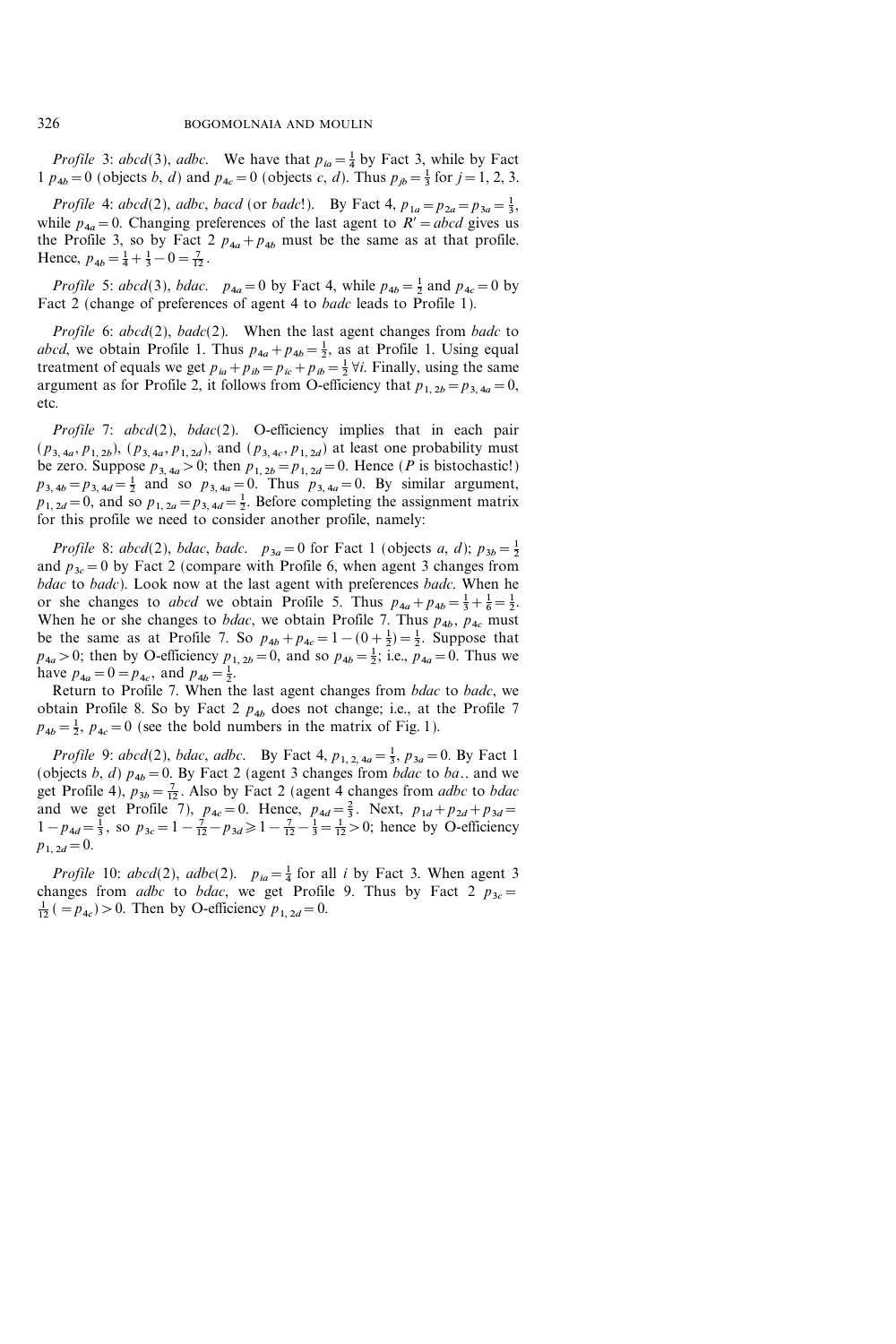*Profile* 11:  $abcd(2)$ ,  $adbc$ ,  $abdc$ . By Fact 3,  $p_{ia} = \frac{1}{4}$  for all *i*. Consider agent 4 with preferences abdc. When he or she changes to adbc, we get Profile 10; so by Fact 2  $p_{4c} = \frac{1}{12}$ . When he or she changes to *abcd*, we get Profile 3, so by Fact 2  $p_{4b} = \frac{1}{3}$ . Hence,  $p_{4d} = \frac{1}{3}$ . Consider now agent 3 with preferences *adbc*. By Fact 1 (objects b, d),  $p_{3b}=0$ . If agent 3 changes to *abdc*, we get Profile 2. So by Fact 2  $p_{3c} = 0$ ; hence  $p_{3d} = \frac{3}{4}$ . But then  $p_{3d} + p_{4d} = \frac{3}{4} + \frac{1}{3} > 1$ , which is the desired contradiction.

### ACKNOWLEDGMENTS

Comments by seminar participants at Bilkent University, Bogazici University, Caltech, Northwestern University, and Universite de Namur are gratefully acknowledged. Special thanks to Tayfun Sönmez, Atila Abdulkadiroglu, Andy McLennan, and an anonymous referee. Moulin's research is supported by the NSF, Grant SBR9809316.

#### REFERENCES

- 1. A. Abdulkadiroglu and T. Sönmez, Random serial dictatorship and the core from random endowments in house allocation problems, Econometrica 66 (1998), 689-701.
- 2. A. Abdulkadiroglu and T. Sönmez, "Ordinal Efficiency and Dominated Sets of Assignments,'' mimeo, University of Rochester, 1999.
- 3. A. Bogomolnaia and H. Moulin, "A Simple Random Assignment Problem with a Unique Solution," forthcoming, Economic Theory.
- 4. H. Crès and H. Moulin, Scheduling with opting out: Improving upon random priority, Oper. Res., in press.
- 5. G. Demange, "Strategyproofness in the Assignment Market Game," mimeo, Laboratoire d'Econométrie de Polytechnique, Paris, 1982.
- 6. L. Ehlers, H. Peters, and T. Storcken, "Probabilistic Collective Decision Schemes," mimeo, University of Maastricht, 1998.
- 7. D. Gale, "College Course Assignments and Optimal Lotteries," mimeo, University of California, Berkeley, 1987.
- 8. A. Gibbard, Straightforwardness of game forms with lotteries as outcomes, Econometrica 46 (1978), 595-602.
- 9. W. Hofstee, Allocation by lot: A conceptual and empirical analysis, Social Sci. Inform. 29  $(1990)$ , 745-763.
- 10. A. Hylland and R. Zeckhauser, The efficient allocation of individuals to positions, J. Polit. Econ. 91 (1979), 293-313.
- 11. J. Kagel and A. Roth, Eds. ``The Handbook of Experimental Economics,'' Princeton University Press, Princeton, 1995.
- 12. H. Leonard, Elicitation of honest preferences for the assignments of individuals to positions, *J. Polit. Econ.* 91 (1983), 461-479.
- 13. A. McLennan, "Ordinal Efficiency and the Polyhedral Separating Hyperplane Theorem," mimeo, University of Minnesota, 1999.
- 14. A. Roth and M. Sotomayor, "Two Sided Matching: A Study in Game-Theoretic Modeling and Analysis,'' Econometric Society Monographs, Cambridge University Press, Cambridge, UK, 1990.